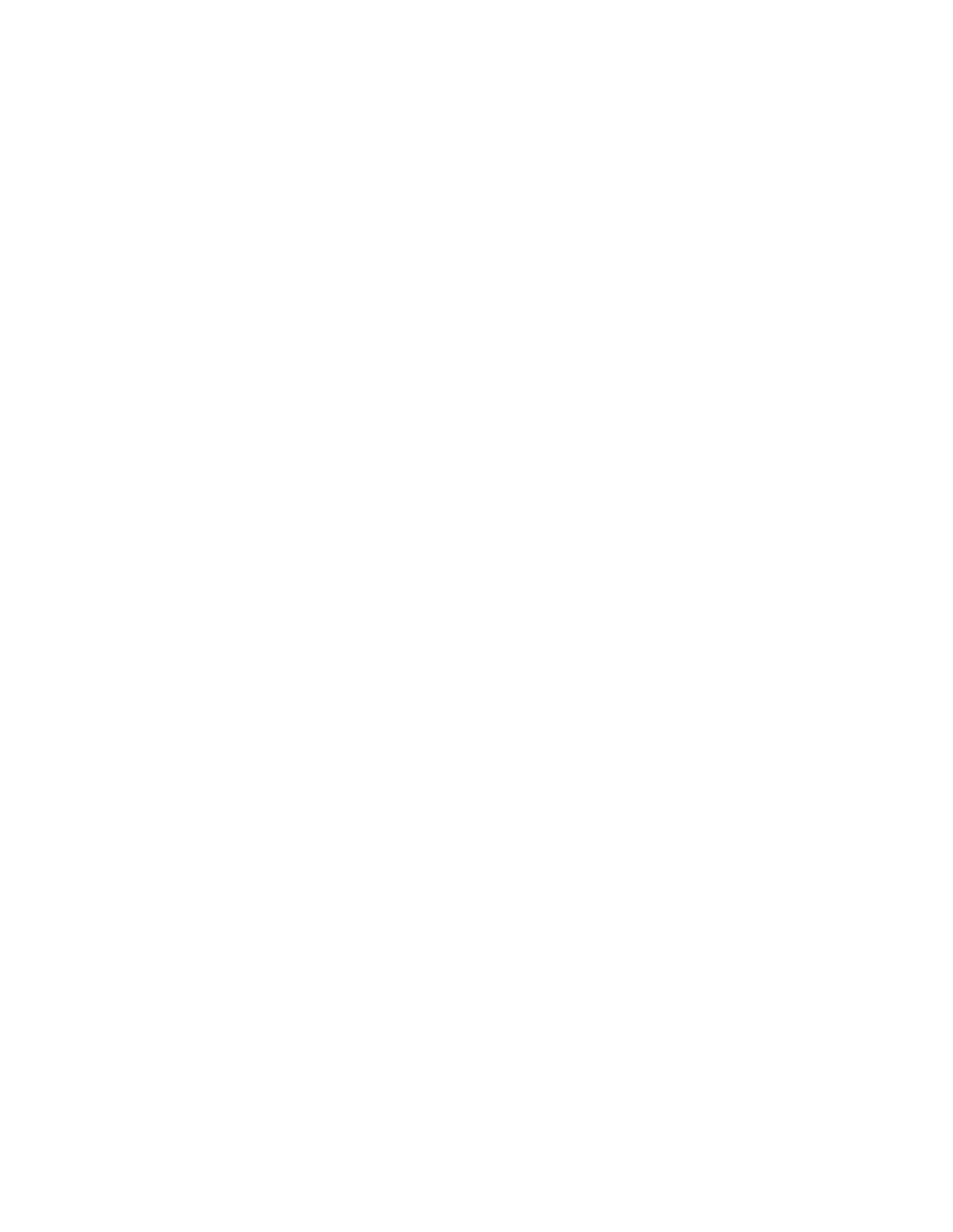#### **IMF Working Paper**

#### IMF Institute

#### **Optimal Monetary Policy in a Small Open Economy under Segmented Asset Markets and Sticky Prices**

#### **Prepared by Ruy Lama and Juan Pablo Medina1**

Authorized for distribution by Enrica Detragiache

September 2007

#### **Abstract**

**This Working Paper should not be reported as representing the views of the IMF.** The views expressed in this Working Paper are those of the author(s) and do not necessarily represent those of the IMF or IMF policy. Working Papers describe research in progress by the author(s) and are published to elicit comments and to further debate.

This paper studies optimal monetary policy in a two-sector small open economy model under segmented asset markets and sticky prices. We solve the Ramsey problem under full commitment, and characterize the optimal monetary policy in a calibrated version of the model. The findings of the paper are threefold. First, the Ramsey solution mimics the allocations under flexible prices. Second, under the optimal policy the volatility of non-tradable inflation is close to zero. Third, stabilizing nontradable inflation is optimal regardless of the financial structure of the small open economy. Even for a moderate degree of price stickiness, implementing a monetary policy that mitigates asset market segmentation is highly distortionary. This last result suggests that policymakers should resort to other policy instruments in order to correct financial imperfections.

JEL Classification Numbers: E44, E52, F41

Keywords: Optimal monetary policy, asset market segmentation, sticky prices

Author's E-Mail Address: rlama@imf.org; jmedina@bcentral.cl

<sup>&</sup>lt;sup>1</sup> Mr. Lama is an Economist in the European Division of the IMF Institute. Mr. Medina is from the Central Bank of Chile. We thank Lee Ohanian, Carlos Vegh, Andrew Atkeson, Monika Piazzesi, Martin Schneider, Matthias Doepke, Hanno Lustig, Ariel Burstein, and Andrew Feltenstein for their very helpful comments. All remaining errors are ours.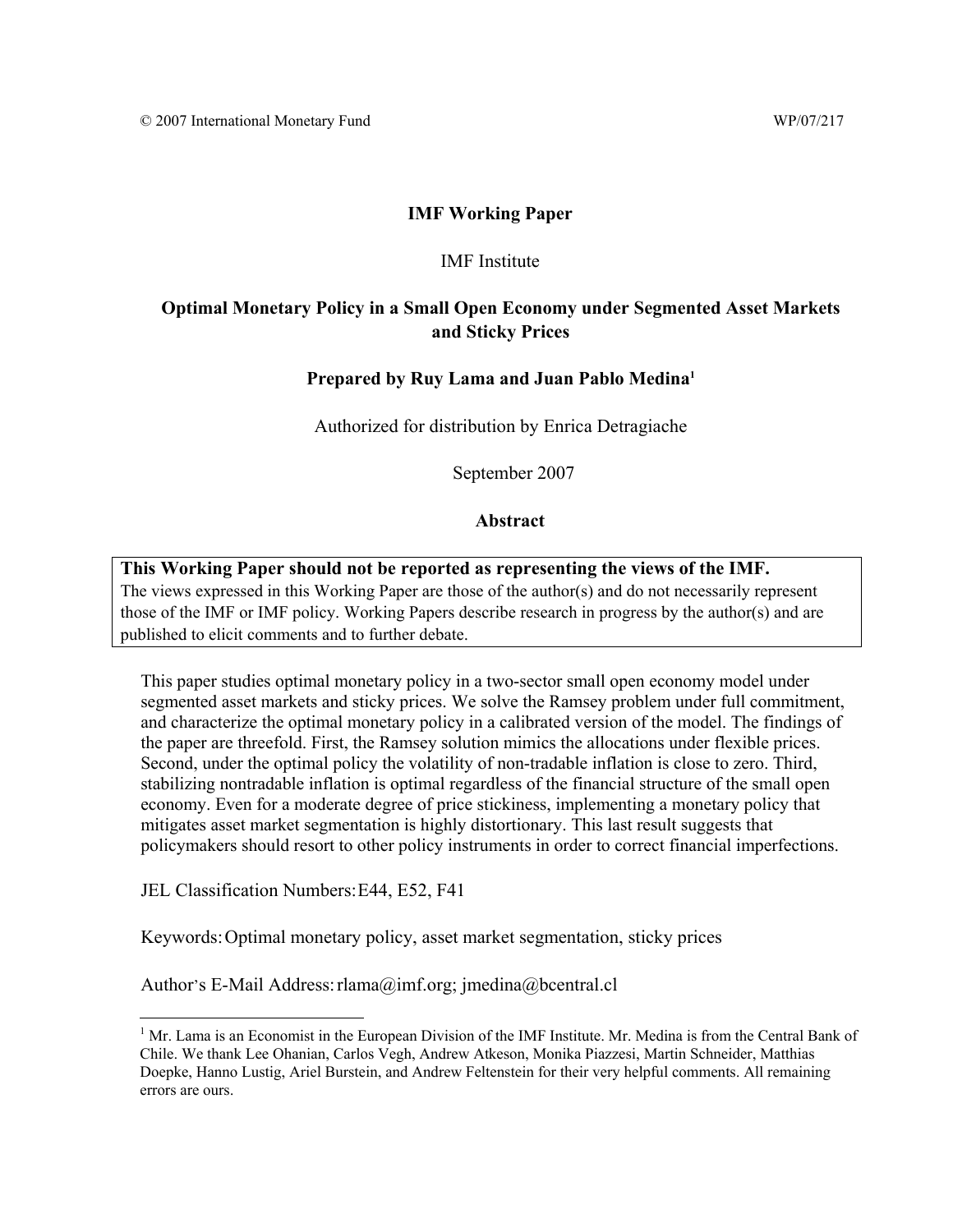| C. Optimal Monetary Policy in a Model with Sticky Prices and |  |
|--------------------------------------------------------------|--|
|                                                              |  |
|                                                              |  |
|                                                              |  |
|                                                              |  |
|                                                              |  |
|                                                              |  |

### **Contents**

### Page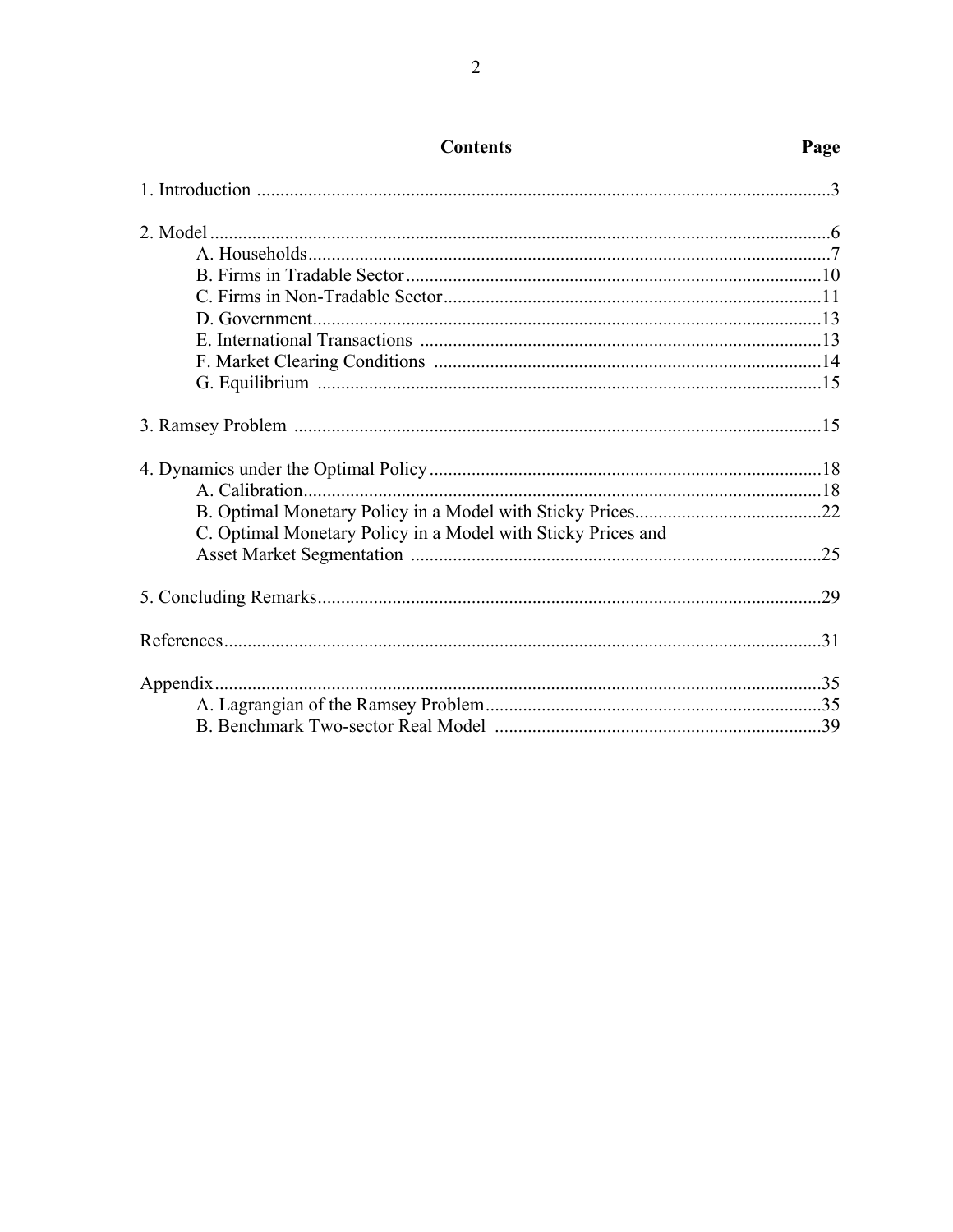### 1 Introduction

In the last two decades has emerged a strong consensus about the importance of achieving a low and stable inflation rate as the main goal of monetary policy. Figure 1 illustrates this point and shows how inflation has converged to single digit rates during the last 10 years in both emerging and industrialized economies. Nevertheless, the environment in which monetary policy is implemented differs significantly across economies. In particular, most emerging countries exhibit underdeveloped financial markets that prevent efficient consumption and saving decisions. Figure 2 compares the ratio of M3 and private credit to GDP in developing and developed countries. This measure of financial depth indicates that households and firms in developing countries have limited access to financial instruments in order to carry out efficient intertemporal decisions.

If we consider relevant the consequences of financial imperfections, then there is potential role of monetary policy to correct these distortions in emerging economies<sup>2</sup>. For instance, if households cannot smooth consumption over time, one possible way to correct this distortion is to implement a monetary policy that increases consumption in bad states of nature and reduces it in good states. Such a policy may improve the intertemporal allocation of households with limited access to financial markets. However, this policy does not come for free. A stable consumption profile can be achieved at the cost of inducing some inflation volatility, which in turn is distortionary. In this context it is not clear what the policy recommendation for an emerging economy is: To what extent is price stability an optimal policy criterion? Is there a role for monetary policy to correct financial imperfections? In this paper we consider these questions in the framework of a dynamic stochastic general equilibrium model.

In the model economy there are two sectors: tradable and non-tradable. The firms in the tradable sector are perfectly competitive and can adjust their prices freely. On the other hand, firms in the non-tradable sector are monopolistically competitive and display

<sup>2</sup>Several papers study the role of monetary policy in models with financial frictions. Céspedes et al. (2004) and Gertler et al. (2003) discuss whether it is optimal for the monetary authority to stabilize the exchange rate in order to insure firms that have liabilities denominated in foreign currency. Both authors find that a fixed exchange rate is a suboptimal policy that exacerbates the negative effects of an external shock. Caballero and Krishnamurthy (2003), in a different framework, study how monetary policy should be designed in order to provide insurance incentives to households and firms against "sudden stops" (i.e. sudden capital outflows from emerging market economies). They propose a monetary regime in which the private sector may have an incentive to accumulate foreign assets to better deal with sudden stops.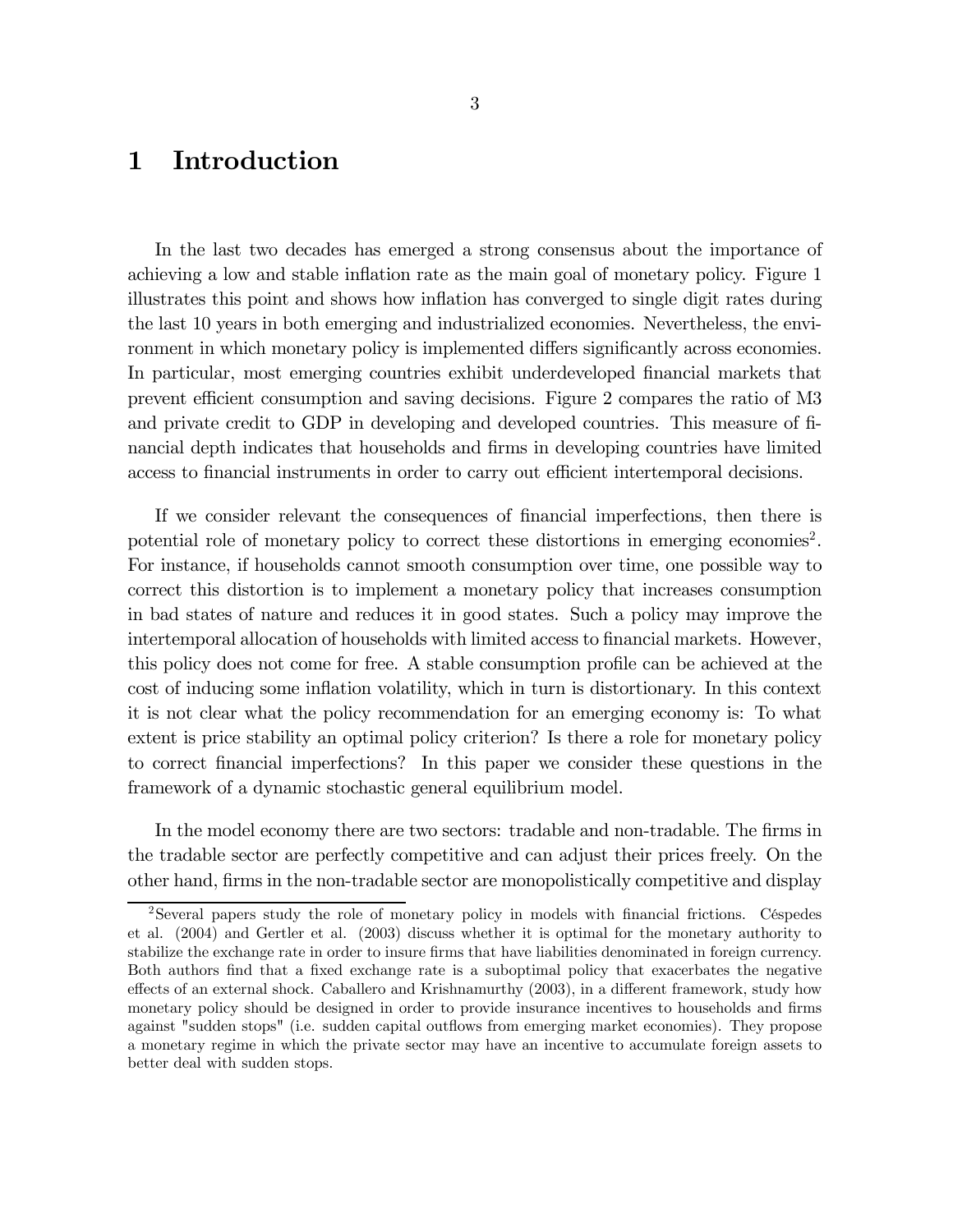price stickiness3. Sticky prices are modeled as a quadratic adjustment cost for firms à la Rotemberg  $(1982)^4$ . This cost generates real effects from monetary policy. We model financial imperfections in emerging countries as an asset market segmentation problem. In this environment, only a fraction of the population has access to financial markets. Households excluded from financial markets can only save through the accumulation of real money balances. Even though this assumption cannot capture all types of financial imperfections present in emerging countries, it is a tractable way to model the lack of financial assets for a large segment of the population<sup>5</sup>.

We follow Ramsey (1927) and Lucas and Stokey (1983) in characterizing the optimal monetary policy. In this approach, the Ramsey planner chooses an allocation that maximizes the household's welfare subject to the resource constraints of the economy and additional constraints that capture the equilibrium reactions by firms and households to monetary policy<sup>6</sup>. In addition, we assume that the monetary authority implements the policy under full commitment. This implies that monetary policy is credible, and prevents any inflation-bias outcome.

The conclusions of the paper are threefold. First, the allocation under the optimal policy is quantitatively similar to the one in an economy with flexible prices. This result shows that the Ramsey policy is successful in minimizing the impact of nominal distortions in the economy. Second, under the optimal policy the volatility of non-tradable inflation is close to zero. To implement this policy prescription the Ramsey planner faces a trade-off to correct all distortions in the model. In the case of sticky prices, the goal of an optimal monetary policy is to reproduce the flexible price equilibrium. This outcome is possible with a monetary policy that stabilizes the price level7. Such policy allows stable markups which ensures a flexible-price allocation. On the other hand, under seg-

<sup>&</sup>lt;sup>3</sup>This assumption captures the fact that the non-tradable sector displays a higher degree of price stickiness compared to the tradable sector. See Burstein et al. (2003).

<sup>4</sup>Rotemberg (1982) mentions two reasons why price changes might be costly. First, there is the physical cost of changing posted prices (menu costs). Second, the costs are related to the negative effects on reputation when firms frequently change their prices.

<sup>&</sup>lt;sup>5</sup>Campbell and Mankiw (1991) show empirical evidence that around 50 percent of households in the United States base their consumption decisions on current income, which is consistent with the hypothesis of segmented asset markets. For emerging economies, where financial markets are underdeveloped, it is reasonable to assume that asset market segmentation is at least as severe as in the United States.  ${}^{6}$ This is the primal approach of the Ramsey problem.

<sup>7</sup>Complete stabilization of the price of non-tradable goods eliminates the distortion associated with sticky prices. Woodford (2002) shows that in a model economy with sticky prices, price stability is the welfare-maximizing policy. Goodfriend and King (2001) also find that price stability is the optimal policy. They call this a neutral policy, since it keeps output at the potential level, defined as the outcome of an imperfectly competitive real business cycle model.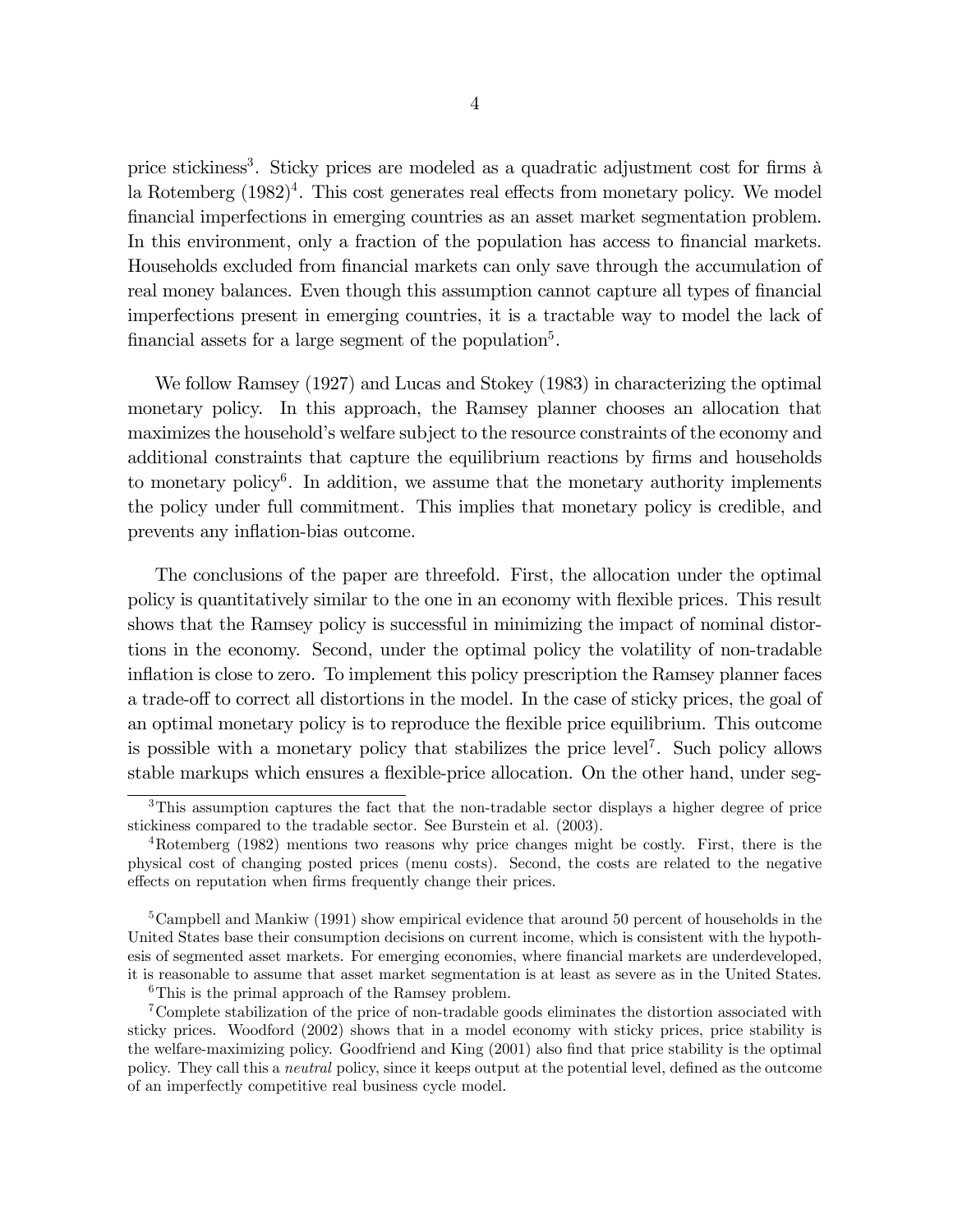mented asset markets the goal of monetary policy is to improve the risk-sharing between agents. That is, the intertemporal marginal rate of substitution of households excluded from financial markets should be as close as possible to the one from agents with access to financial markets. However, a policy designed to improve risk-sharing is not compatible with price stability. In order to improve the intertemporal allocation of households it is necessary to stabilize their consumption path and allow some variation in the price level, which is distortionary under sticky prices. When we calibrate the model economy for plausible values of asset market segmentation and price stickiness, we find that the tension existing to correct these distortions is resolved in favor of undoing the effects of price stickiness.

Third, we find that achieving low non-tradable inflation volatility is optimal for any degree of asset market segmentation. When we conduct a sensitivity analysis for different assumptions of asset market segmentation, the prescription of bringing inflation volatility close to zero remains optimal. This suggests that correcting asset market segmentation with monetary instruments, even under extreme assumptions of segmentation, is highly distortionary.

This paper is related to several studies about optimal monetary policy. In a closed economy with flexible prices and perfect competition, Lucas and Stokey (1983), Chari et al. (1991) and Chari and Kehoe (1999) followed the Ramsey approach and show that the optimal monetary policy is to set the nominal interest rate to zero (i.e. Friedman's rule). More recently, Khan et al.(2003), Schmitt-Grohé and Uribe (2004), and Siu (2004) study the problem of optimal monetary policy in models with monopolistic competition and sticky prices and find that the Ramsey prescription is to reduce inflation volatility close to zero.

In an open economy setting, there is an extensive literature about optimal monetary policy. However, the Ramsey approach has not been as broadly used as in closed economy models<sup>8</sup>. For the case of a small open economy model with sticky prices, Galí and Monacelli (2005) find a similar prescription to closed economy models since the optimal policy fully stabilizes the domestic price level. On the other hand, Lahiri et al. (2006) characterize the optimal policy in a small open economy with flexible prices and segmented asset markets. In their model, the optimal monetary policy induces high inflation volatility in order to provide insurance to agents excluded from asset markets.

<sup>8</sup>Schmitt-Grohé and Uribe (2003b) solve the Ramsey problem for a small open economy in a flexible price environment. Faia and Monacelli (2004) follow the same approach in a two-country model with sticky prices and monopolistic competition.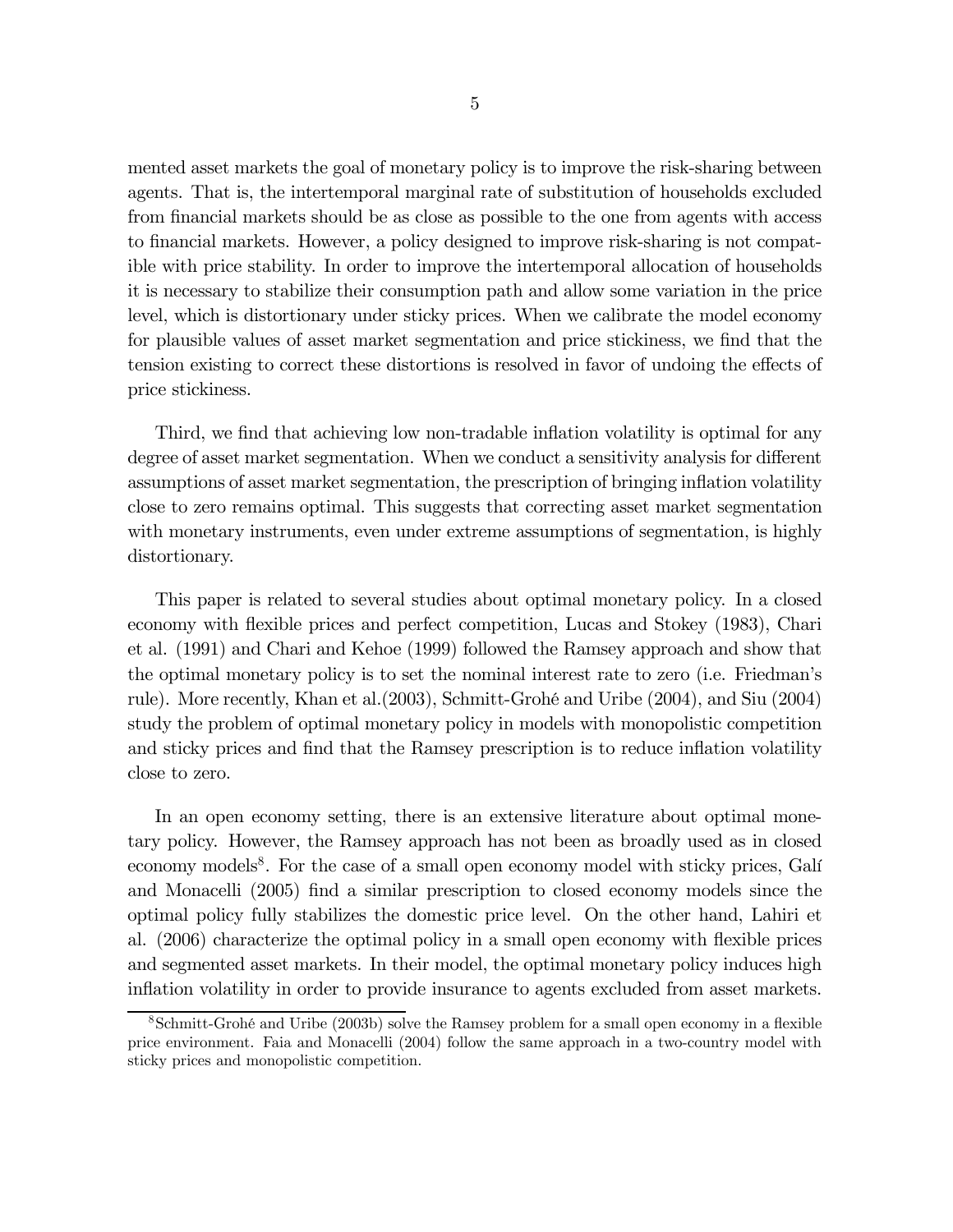The goal of this paper is to characterize the interaction between sticky prices and asset market segmentation in the design of the optimal monetary policy in a small open economy. In principle, both frictions are present in developing countries, and it is not evident how a monetary policy should deal simultaneously with these distortions<sup>9</sup>. As opposed to most of the open economy macroeconomics literature, we solve the Ramsey problem to characterize the optimal monetary policy in this environment. This approach makes it possible to analyze from a general equilibrium perspective how monetary policy should be implemented to correct multiple distortions in an economy.

The remainder of this paper is organized as follows. Section 2 presents the small open economy model. Section 3 describes the Ramsey problem under full commitment. Section 4 analyzes the dynamics under the optimal monetary policy. Section 5 concludes.

### 2 Model

In this section we describe a simple infinite-horizon production economy with sticky prices and segmented asset markets. In the economy there are two types of households: traders and non-traders. The former type of agent has access to financial markets while the latter one does not participate in them. The non-traders can only save through the accumulation of real money balances. To simplify the model, we suppose that the fraction of households participating in the financial markets is fixed over time.

The production side of the model has two sectors: tradable and non-tradable. The tradable good sector exhibits flexible prices and takes international prices as given. In contrast, the non-tradable sector displays monopolistic competition and sticky prices, which are modeled as a quadratic adjustment cost à la Rotemberg. The introduction of money in this model is motivated as a device to reduce household transaction costs. The fiscal policy is characterized by a balanced budget and government expenditure is financed with lump sum taxes levied on both types of households. Money injections are engineered in financial markets, so traders are the only ones who absorb them. The model has three types of exogenous fluctuations: productivity shocks in the tradable and non-tradable sectors and government expenditure shocks.

<sup>&</sup>lt;sup>9</sup>Lahiri et. al. (2004) pose a question similar to the one in this paper: "The fact that most of the literature on the choice of exchange rate regimes and monetary policy rules relies on sticky prices models raises a fundamental (though seldom asked) question: are sticky prices (i.e. frictions in goods markets) more relevant in emerging markets than frictions in asset markets?"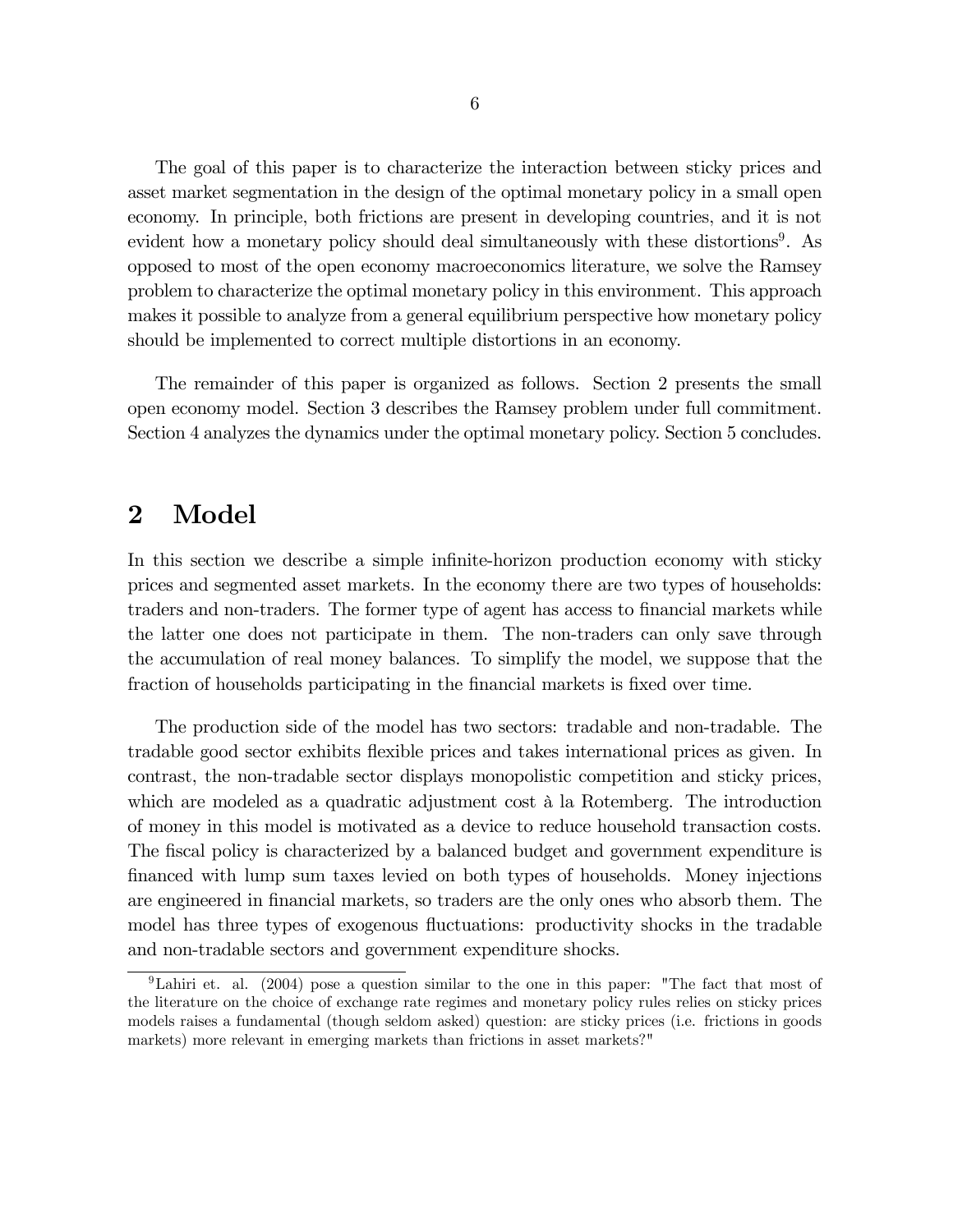#### 2.1 Households

The households decide a sequence of tradable and non-tradable consumption and labor supply with the objective to maximize their expected present value utility:

$$
U(i) = \mathbb{E}_0 \left[ \sum_{t=0}^{\infty} \beta^t u(c_t^T(i), c_t^N(i), l_t(i)) \right] (i = tr, nt)
$$

where  $c_t^T$ ,  $c_t^N$ , and  $l_t$  denote tradable consumption, non-tradable consumption, and labor supply, respectively.  $\beta$  is a subjective discount factor and  $\mathbb{E}_0$  denotes the expectation operator conditional on the information in period 0. The index  $i = tr$  stands for allocations for trader households while  $i = nt$  is for non-trader households. We assume the two types of households share the same preferences.

The role of money is to facilitate consumption purchases. In particular, we assume that consumption of both types of goods is subject to a proportional transaction cost,  $s(v_t(i))$ , that depends on the money velocity:

$$
v_t(i) = \frac{p_t^T c_t^T(i) + p_t^N c_t^N(i)}{M_t(i)}
$$

where  $p^T$  and  $p^N$  are the prices of tradable and non-tradable goods, respectively, and  $M_t(i)$  is the nominal money holdings of type i household.

#### 2.1.1 Traders

The fraction of traders in the economy is denoted by  $\lambda$ . Traders have access to two types of financial assets: a domestic one-period contingent bond and an international oneperiod non-contingent bond. The domestic bond delivers one unit of domestic currency in the next period in some particular state. The international bond delivers one unit of foreign currency in the next period in each state of nature. Consequently, the trader's budget constraint is described by:

$$
(1 + s(v_t(tr)))(p_t^T c_t^T(tr) + p_t^N c_t^N(tr)) + \mathbb{E}_t[q_{t,t+1}dt_{t+1}(tr)]
$$
  
+  $e_t b_t^*(tr) + M_t(tr) = W_t l_t(tr) + d_t(tr) + e_t R_{t-1}^* b_{t-1}^*(tr)$   
+  $M_{t-1}(tr) + \frac{\Pi_t}{\lambda} + \frac{X_t}{\lambda} - T_t$  (1)

On the left-hand side of equation (1) we include household's expenditure. The first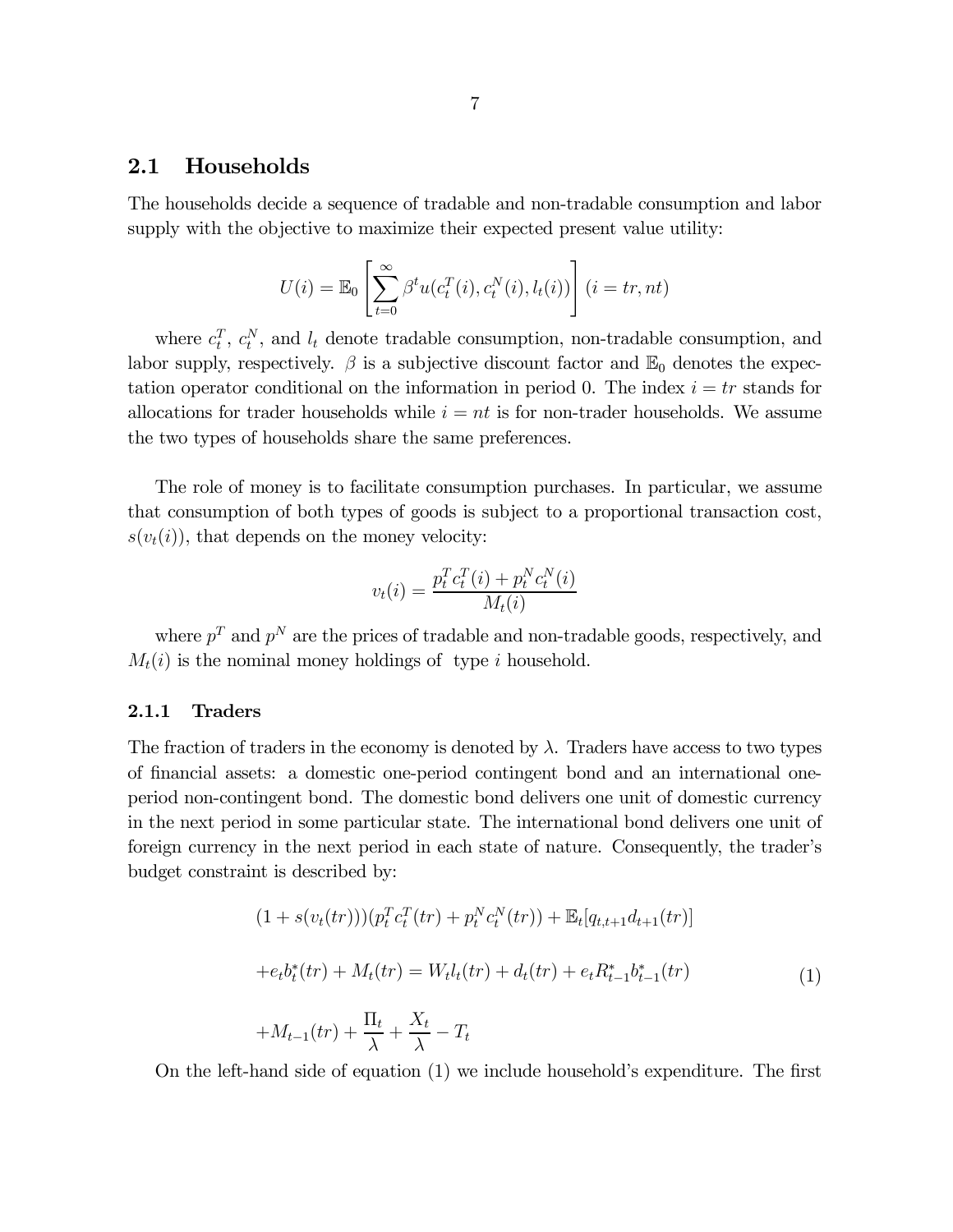term is the expenditure on tradable and non-tradable consumption goods including transaction costs. The second is the expenditure on domestic contingent bonds.  $d_{t+1}(tr)$ is the units of these bonds bought by the trader and  $q_{t,t+1}$  is the period t price of these securities normalized by the probability of the occurrence of each state of nature. The trader also buys  $b_t^*(tr)$  units of international non-contingent bonds where  $e_t$  denotes the nominal exchange rate. The fourth term is the money holdings that the trader chooses to carry over from t to  $t+1$ . On the right-hand side of the equation we include the sources of income. The first term is labor income.  $W_t$  is the nominal wage rate and  $l_t(tr)$  is the amount of labor supplied.  $d_t(tr)$  is the quantity of contingent bonds held by the trader from the previous period that pays at the state in current period  $t$ . The third term is the return on the non-contingent international bond holding where  $R_{t-1}^*$  is the gross interest rate on this bond in terms of foreign currency.  $M_{t-1}(tr)$  is the money holdings from the last period and  $\Pi_t$  is the nominal profits from firms<sup>10</sup>.  $X_t$  is the per capita money injections which are carried out in the financial markets and for this reason, are only absorbed by traders. Due to the fact that the size of traders in the economy is  $\lambda$ ,  $\Pi/\lambda$  and  $X/\lambda$ are the dividends and money injections per trader.  $T$  is the lump sum tax which is designed to finance government expenditures and is the same across all type of households.

The problem for the traders is to maximize their utility subject to their budget constraint, initial asset holdings  $(M_{-1}(tr), d_0(tr), b_0^*(tr))$ , and borrowing constraints  $d_t(tr) \geq$  $-\overline{d}$  and  $b_t^*(tr) \geq -\overline{b}^{11}$ . The following are the first-order conditions for their problem:

$$
\frac{u_{c^T,t}(tr)}{u_{c^N,t}(tr)} = \frac{p_t^T}{p_t^N}
$$
\n
$$
\tag{2}
$$

$$
-\frac{u_{l,t}(tr)}{u_{c^T,t}(tr)} = \frac{W_t}{p_t^T h(v_t(tr))}
$$
\n<sup>(3)</sup>

$$
\frac{u_{c^N,t}(tr)}{p_t^N h(v_t(tr))} \left(1 - s'(v_t(tr))(v_t(tr))^2\right) = \beta \mathbb{E}_t \left[\frac{u_{c^N,t+1}(tr)}{p_{t+1}^N h(v_{t+1}(tr))}\right]
$$
(4)

$$
\frac{u_{c^T,t}(tr)e_t}{p_t^T h(v_t(tr))} = \beta R_t^* \mathbb{E}_t \left[ \frac{u_{c^T,t+1}(tr)e_{t+1}}{p_{t+1}^T h(v_{t+1}(tr))} \right]
$$
(5)

$$
q_{t,t+1} = \beta \frac{u_{c^N,t+1}(tr)}{u_{c^N,t}(tr)} \frac{p_t^N h(v_t(tr))}{p_{t+1}^N h(v_{t+1}((tr))}
$$
(6)

where

 $10$ Since traders participate in financial markets we assume that only them own shares, and hence receive all the profits.

<sup>&</sup>lt;sup>11</sup>For large positive numbers  $\overline{d}$  and  $\overline{b}$ , these borrowing constraints prevent Ponzi schemes.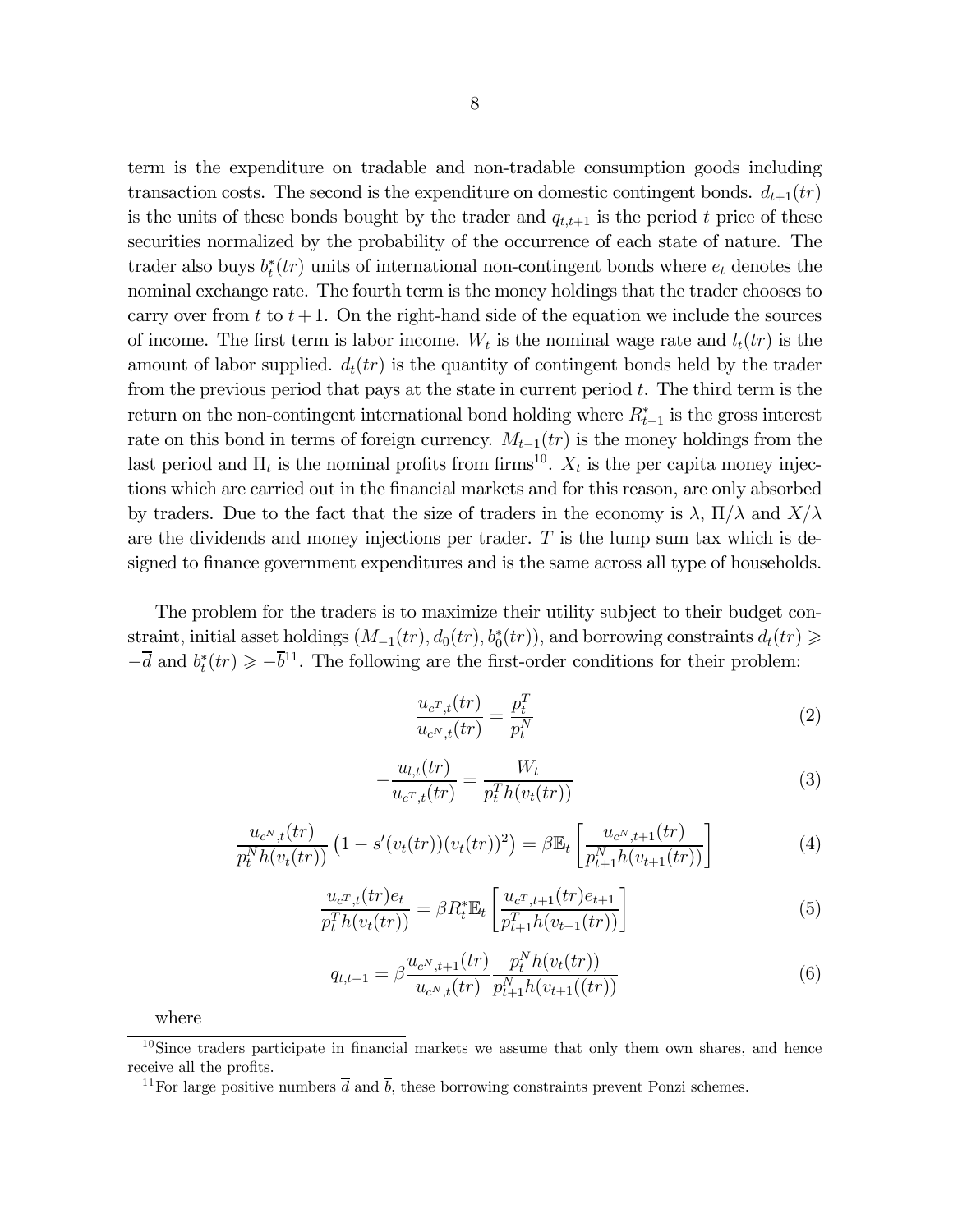$$
h(vt(tr)) = 1 + s(vt(tr)) + s'(vt(tr))vt(tr)
$$

Equation (2) determines the relative demand of tradable and non-tradable goods by the traders as a function of the relative price of tradable goods  $(p^T/p^N)$ . The traders' labor supply is specified by (3) which equates the marginal rate of substitution between leisure and tradable consumption with the real wage in terms of tradable goods. Since the transaction cost affects the effective price of consumption goods, it introduces a wedge  $(h(v_t(tr))$  in the labor supply decision<sup>12</sup>.

Equations (4), (5), and (6) define indirectly a money demand function, an interest parity condition, and the market nominal interest rate. To interpret them clearly, we have to manipulate the equations. First, recall that the gross nominal interest can be written as:

$$
R_t = \left(\mathbb{E}_t[q_{t,t+1}]\right)^{-1}
$$

Combining this last expression with (4) implies  $R_t(1-s'(v_t(tr))(v_t(tr))^2) = 1$ . Using the definition of velocity and writing  $p^T c_t^T (tr) + p_t^N c_t^N (tr)$  as  $p_t c_t (tr)$  we obtain<sup>13</sup>:

$$
\frac{M_t(tr)}{p_t} = \frac{c_t(tr)}{G^{-1}(\frac{R_t - 1}{R_t})}
$$

where  $G(\cdot)$  is defined as  $G(v) = s'(v)v^2$ . Also, combining the expression of the gross nominal interest rate with  $(5)$  we get an interest parity condition:

$$
\frac{R_t}{R_t^*} = \mathbb{E}_t \left[ \frac{e_{t+1}}{e_t} \right] + R_t \text{cov}\left(q_{t,t+1}, \frac{e_{t+1}}{e_t}\right)
$$

#### 2.1.2 Non-traders

The size of non-trader households in the economy is  $(1 - \lambda)$ . This type of household does not have access to financial markets and can only use money to transfer resources across time. They receive the same nominal wage rate  $W_t$ , and pay the same lump sum taxes  $T_t$  as traders. These elements imply the following budget constraint:

<sup>&</sup>lt;sup>12</sup>The term  $(h(v_t(tr))$  is standard in models with transaction costs. This wedge can be interpreted as an implicit consumption tax.

<sup>&</sup>lt;sup>13</sup>In this case  $p_t$  denotes the aggregate price level and  $c_t(tr)$  is the composite consumption of traders.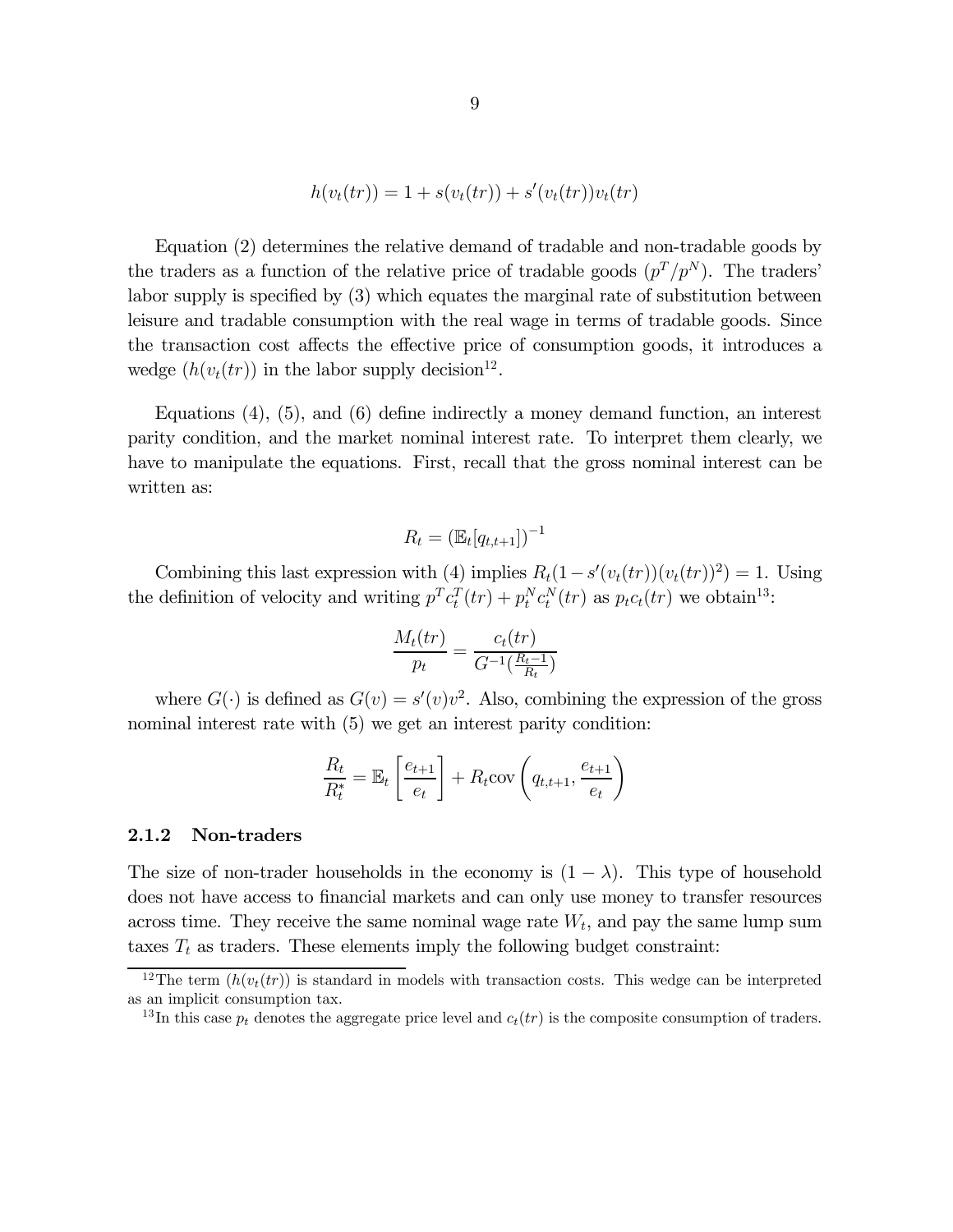$$
(1 + s(vt(nt)))(ptTctT(nt) + ptNctN(nt)) + Mt(nt) =
$$
  
\n
$$
Wtlt(nt) + Mt-1(nt) - Tt
$$
\n(7)

The first-order conditions obtained by maximizing the non-traders utility function subject to their budget constraint are:

$$
\frac{u_{c^T,t}(nt)}{u_{c^N,t}(nt)} = \frac{p_t^T}{p_t^N}
$$
\n(8)

$$
-\frac{u_{l,t}(nt)}{u_{c^T,t}(nt)} = \frac{W_t}{p_t^T h(v_t(nt))}
$$
\n(9)

where:

 $h(v_t(nt)) = 1 + s(v_t(nt)) + s'(v_t(nt))v_t(nt)$ 

$$
\frac{u_{c^N,t}(nt)}{p_t^N h(v_t(nt))} \left(1 - s'(v_t(nt))(v_t(nt))^2\right) = \beta \mathbb{E}_t \left[\frac{u_{c^N,t+1}(nt)}{p_{t+1}^N h(v_{t+1}(nt))}\right] \tag{10}
$$

Equations  $(8)$ ,  $(9)$ , and  $(10)$  are equivalent to the equations  $(2)$ ,  $(3)$ , and  $(4)$  derived for the traders. Specifically, (8) determines the relative consumption of tradable vis-à-vis non-tradable goods for the non-traders as a function of the relative price of tradable goods. Labor supply is defined by (9) and the implicit money demand by (10). However, since these households do not participate in the asset markets, the implicit money demand does not depend on the nominal interest rate<sup>14</sup>.

#### 2.2 Firms in the Tradable Sector

Firms in the tradable sector behave competitively and have a constant returns to scale technology that uses labor and non-tradable inputs. In particular, the production of tradable goods  $y^T$  is described by:

$$
y_t^T = z_t^T f^T (l_t^T, N_t) \tag{11}
$$

where  $l_t^T$  and  $N_t$  are the amount of labor and non-tradable inputs, respectively, and  $z_t^T$ denotes an exogenous productivity shock in the sector. Profit maximization determines the labor and non-tradable inputs demand functions:

 $14$ This is is due to the fact that in the absence of asset markets, the intertemporal marginal rate of substitution is no longer linked to the nominal interest rate.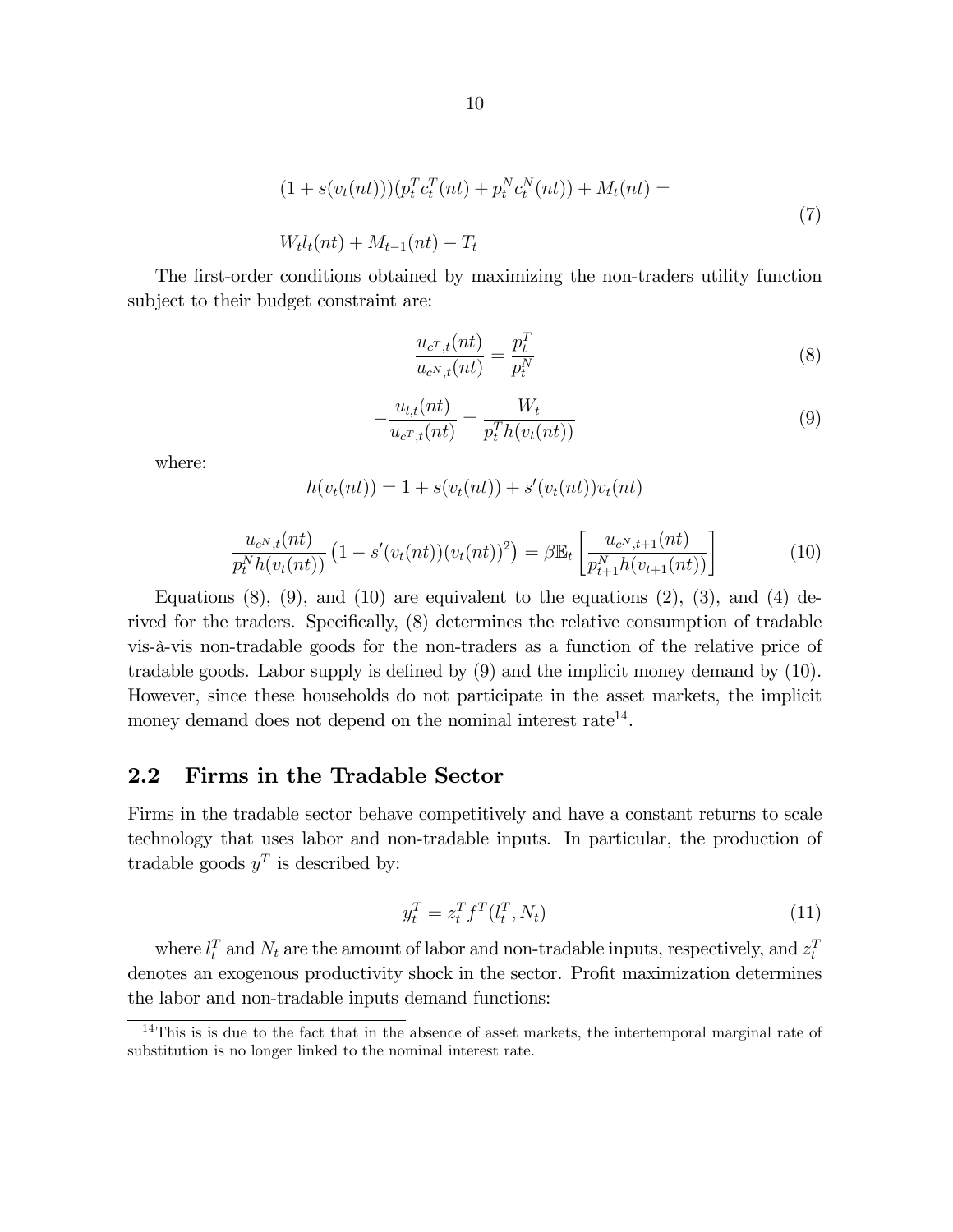$$
W_t = z_t^T p_t^T f_{t^T,t}^T \tag{12}
$$

$$
p_t^N = z_t^T p_t^T f_{N,t}^T \tag{13}
$$

#### 2.3 Firms in the Non-tradable Sector

There are two types of firms in the non-tradable sector: retailers and intermediate good producers. The retailers use labor to produce a differentiated good. The intermediate producers combine these differentiated goods to produce a final non-tradable output that is consumed by households and used as an input by firms in the tradable sector.

#### 2.3.1 Retailers

Retailers produce  $y_t^N$  units of non-tradable final goods according to a constant elasticity of substitution aggregator of a continuum of non-tradable intermediate goods indexed along the unit interval  $j \in [0, 1]$ :

$$
y_t^N = \left[ \int_0^\infty y_t^N(j)^{\frac{\varepsilon - 1}{\varepsilon}} dj \right]^{\frac{\varepsilon}{\varepsilon - 1}} \tag{14}
$$

The first-order condition of the profit-maximization problem leads to intermediate input demands:

$$
y_t^N(j) = y_t^N \left[ \frac{p_t^N(j)}{p_t^N} \right]^{-\varepsilon} \tag{15}
$$

where  $p_t^N = \left[\int_0^1 p_t^N(j)^{1-\varepsilon}dj\right]^{\frac{1}{1-\varepsilon}}$  is the aggregate price level of non-tradable goods.

#### 2.3.2 Intermediate Good Producers

Producers of non-tradable intermediate inputs are assumed to be monopolistic competitors and face a cost of adjusting their prices. In particular, we follow Rotemberg (1982) and consider quadratic costs of price adjustment for each intermediate good producer  $j$ :

$$
\frac{\kappa}{2}\left(\frac{p_t^N(j)}{p_{t-1}^N(j)}-1\right)^2
$$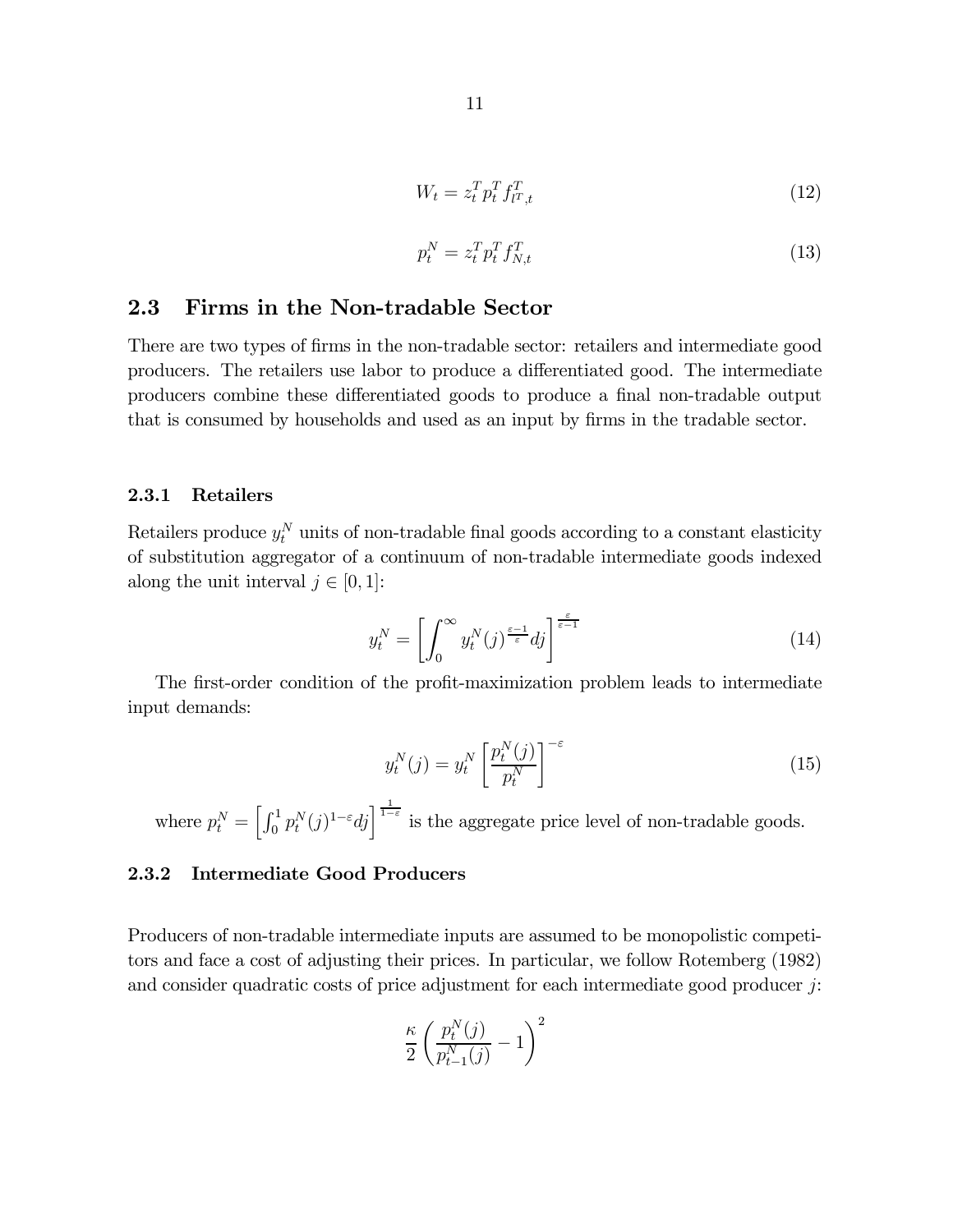These costs are expressed in terms of the non-tradable final good. The parameter  $\kappa$  measures the degree of price stickiness in the non-tradable sector. The higher  $\kappa$  is, the more sluggish is the adjustment of nominal prices in this sector. The production technology is given by:

$$
y_t^N(j) = z_t^N l_t^N(j)
$$

where  $l_t^N(j)$  is the labor utilized by the intermediate producer and  $z_t^N$  an exogenous productivity shock in the sector. The intermediate producer of variety  $j$  will choose a sequence of prices to maximize the expected present value of profits given the demand function (15), the production function, the wage rate  $W_t$ , the initial price  $p_{-1}^{N-15}$  and productivity shock  $z_t^N$ :

$$
\max_{\{p_t^N(j)\}_{t=0}^\infty} \mathbb{E}_0 \left[ \sum_{t=0}^\infty q_{0,t} \left( p_t^N(j) y_t^N(j) - W_t l_t^N(j) - p_t^N \frac{\kappa}{2} \left( \frac{p_t^N(j)}{p_{t-1}^N(j)} - 1 \right)^2 \right) \right]
$$
(16)

where  $q_{0,t}$  is the price of a nominal contingent security in period 0 that delivers one unit of domestic currency in period  $t$  in some particular state normalized by the probability of occurrence. The prices of the securities can be constructed recursively by initially using the one period contingent bonds which are priced by the traders  $(q_{0,t} =$  $q_{t-1,t}q_{0,t-1}$ ). Considering a symmetric equilibrium in which  $p_t^N = p_t^N(j)$ ,  $l_t^N = l_t^N(j)$  for all  $j \in [0, 1]$ , we obtain an expectation-augmented Phillips curve from the first-order condition of the profit maximization problem:

$$
\pi_t^N(\pi_t^N - 1) = \mathbb{E}_t[q_{t,t+1}(\pi_{t+1}^N)^2(\pi_{t+1}^N - 1)] - \frac{\varepsilon}{\kappa} z_t^N l_t^N \left[\frac{\varepsilon - 1}{\varepsilon} - mc_t\right]
$$

where  $\pi_t^N = p_t^N / p_{t-1}^N$  is the gross inflation rate of non-tradable goods and  $mc_t$  denotes the real marginal cost of producing non-tradable intermediate goods. Due to the fact that intermediate good producers have a constant returns to scale technology, their marginal cost is the same for all of them. The marginal cost is then given by:

$$
mc_t = \frac{W_t}{p_t^N z_t^N} \tag{17}
$$

Finally, for the symmetric equilibrium we can write total final production in this sector as  $y_t^N = z_t^N l_t^N$ .

<sup>&</sup>lt;sup>15</sup>For simplicity we will assume that the initial prices of all intermediate producers are equal, that is  $p_{-1}^N(j) = p_{-1}^N.$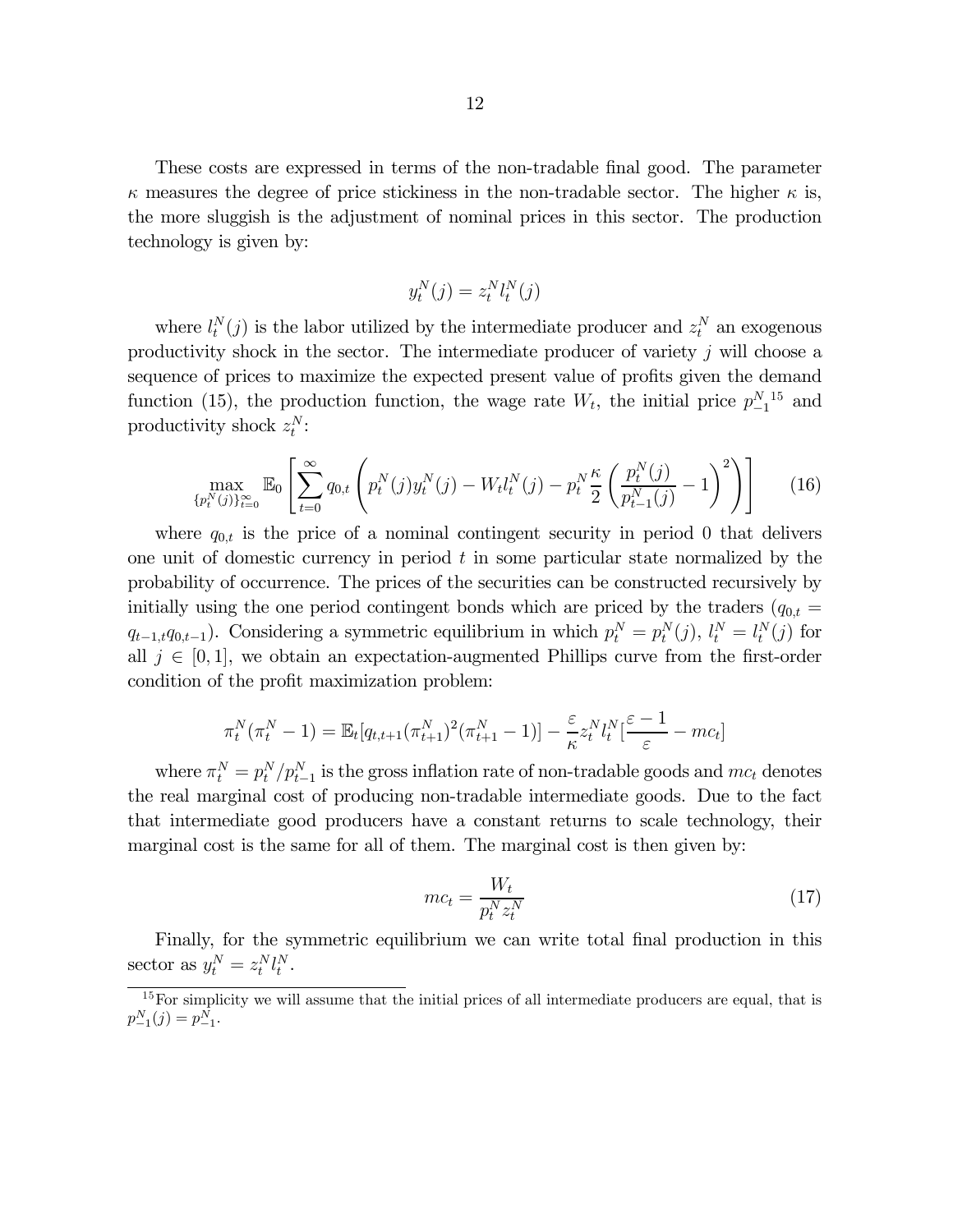#### 2.4 Government

The government issues currency  $(M_t^s)$  according to the law of motion:

$$
M_t^s = M_{t-1}^s + X_t \tag{18}
$$

where  $X_t$  denotes per capita money injections.

In the fiscal sector, the government levies a lump sum tax  $T_t$  from both types of households to finance government expenditure  $g_t^{N16}$ . We abstract from marginal tax rates, and preclude the possibility of financing fiscal deficits issuing debt. Hence, the consolidated budget constraint of the government is given by:

$$
M_t^s = M_{t-1}^s + p_t^N g_t^N + X_t - T_t \tag{19}
$$

#### 2.5 International Transactions

Regarding trade integration we assume that the law of one price holds for tradable goods:

$$
p_t^T = e_t p_t^* \tag{20}
$$

Without loss of generality, we will assume that the foreign price  $p_t^*$  remains constant and equal to one.

As is common in small open economy models, we introduce a friction in the international financial markets in order to induce stationarity of international bonds<sup>17</sup>. In particular, we introduce an upward-sloping supply of funds. With this friction, the international interested rate faced by the country  $(R_t^*)$  is increasing function of net foreign assets  $(B<sub>t</sub><sup>*</sup>)$ . The functional form we assume for the supply of funds is:

<sup>16</sup>We assume that all fiscal expenditure is denominated in non-tradable goods. In simulations not reported here we found that introducing tradable government expenditure does not change the main conclusions of the paper.

 $17$  In a standard small open economy model the international interest rate is given and international bonds follow a unit root process. A non-stationary variable is problematic when the model is solved with a local method, as it is the case in this paper. A unit root implies that deviations from the steady state are permanent, while local methods are accurate only for small deviations around the steady state. Consequently, local methods are unreliable in the standard small open economy model. To overcome this problem, Schmitt-Grohé and Uribe (2003a) propose four different methods to induce stationarity in the international bonds. In our model we adopt one of these methods which consists in imposing and upward-sloping supply of funds.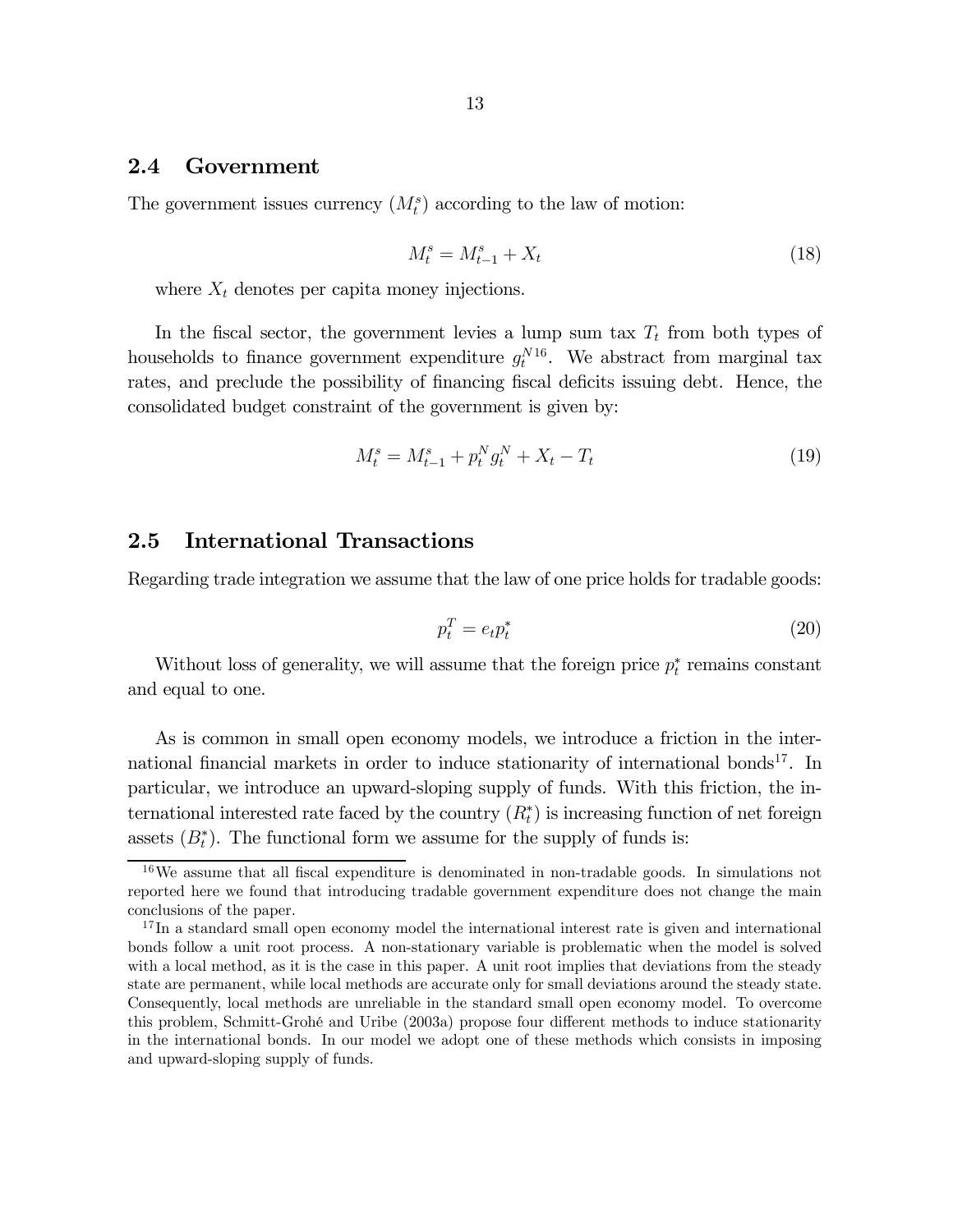$$
R_t^* = R^* \left[ \frac{B_t^*}{B^*} \right]^\nu \tag{21}
$$

Where  $R^*$  and  $B^*$  are the steady values of the international interest rate and net foreign assets, respectively, and  $\nu$  is the elasticity of the supply of funds schedule.

### 2.6 Market Clearing Conditions

In each period markets clear for tradable and non-tradable goods, labor, money, domestic and foreign bonds. The market clearing condition for the labor market is:

$$
\lambda l_t(tr) + (1 - \lambda)l_t(nt) = l_t^T + l_t^N
$$
\n(22)

We will assume that transaction costs are deadweight losses in the non-tradable sector. Also, recalling that  $N_t$  is the non-tradable input in the tradable sector and  $\kappa(\pi_t^N-1)^2/2$  is the amount of resources used in adjusting prices in that sector, we obtain the equilibrium condition for non-tradable goods:

$$
\lambda c_t^N(tr) + (1 - \lambda)c_t^N(nt) + \lambda s(v_t(tr)) \left[c_t^N(tr) + \frac{p_t^T}{p_t^N}c_t^T(tr)\right] + (1 - \lambda)s(v_t(nt)) \left[c_t^N(nt) + \frac{p_t^T}{p_t^N}c_t^T(nt)\right] + N_t
$$
\n
$$
+g_t^N + \frac{\kappa}{2} \left(\pi_t^N - 1\right)^2 = y_t^N
$$
\n(23)

The market clearing condition in the tradable sector can be expressed as:

$$
\lambda c_t^T(tr) + (1 - \lambda)c_t^T(nt) + B_t^* \frac{e_t}{p_t^T} = y_t^T + R_{t-1}^* B_{t-1}^* \frac{e_t}{p_t^T}
$$
\n(24)

where  $B_t^*$  stands for the aggregate net foreign assets. Since traders are the only agents that participate in international financial markets, the following equivalence holds:

$$
B_t^* = \lambda b_t^*(tr) \tag{25}
$$

Because trader households are identical, in equilibrium there is no borrowing or lending in domestic contingent bonds. This implies:

$$
d_t(tr) = 0 \tag{26}
$$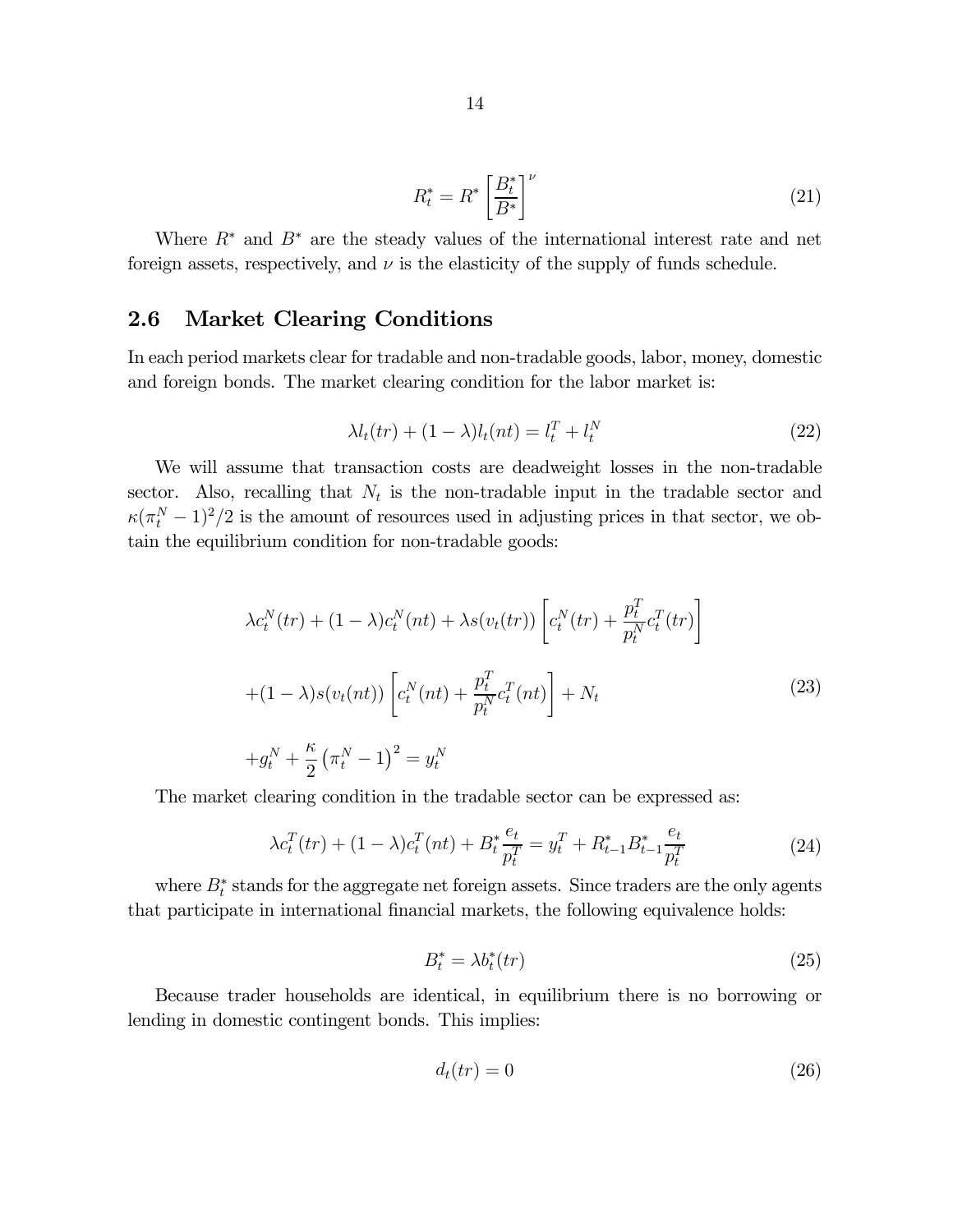Finally, the equilibrium condition in the money market is given by:

$$
M_t^s = \lambda M_t(tr) + (1 - \lambda)M_t(nt)
$$
\n(27)

#### 2.7 Equilibrium

An equilibrium for this economy is a set of (i) Prices:  $\{e_t, p_t^T, p_t^N, q_{t,t+1}, W_t, R_t^*, mc_t\},\$ and (ii) Allocations:  $\{c_t^T(tr), c_t^N(tr), c_t^T(nt), c_t^N(nt), b_t^*(tr), B_t^*, d_t, M_t(tr), M_t(nt), M_t^s,$  $l_t(tr)$ ,  $l_t(nt)$ ,  $l_t^T$ ,  $l_t^N$ ,  $N_t$ ,  $y_t^T$ ,  $y_t^N$ }; such that (2) - (13) and (17)-(27) hold, given policies  $\{X_t, T_t\}$ , exogenous process  $\{z_t^T, z_t^N, g_t^N\}$ , and initial conditions  $(M_{-1}(tr), M_{-1}(nt),$  $b_{-1}^*(tr), p_{-1}^N$ .

### 3 Ramsey Problem

In this section we characterize the optimal monetary policy in the small open economy model. Our analysis is in the tradition of Ramsey (1927) and draws heavily on modern literature of optimal policy in dynamic economies. In particular, our methodology is built on the work of Khan et al. (2003) and Schmitt-Grohé and Uribe (2004), whom adapt the approach of Stokey and Lucas (1983) to include monopolistic competition and sticky prices. Unlike these papers, we consider a small open economy with an additional friction: asset market segmentation.

We solve the Ramsey problem with the primal approach, where prices and policy instruments of the model economy are recast in terms of allocations. In addition, the optimal allocations are derived considering the case of monetary policy with full commitment. The objective of the monetary authority is to achieve an allocation that yields the maximum weighted utility of households. In particular, the Ramsey problem consists of choosing a sequence of plans  $\{c_t^T(tr), c_t^N(tr), l_t(tr), v_t(tr), c_t^T(nt), c_t^N(nt), l_t(nt), l_t^T, N_t,$  $\pi_t^N$ ,  $B_t^*$  to maximize the following welfare criterion:

$$
\mathbb{E}_0[\sum_{t=0}^{\infty} \beta^t(\lambda u(c_t^T(tr), c_t^N(tr), l_t(tr)) + (1 - \lambda)u(c_t^T(nt), c_t^N(nt), l_t(nt)))]
$$

subject to the set of the competitive equilibrium conditions. In order to make the Ramsey problem tractable, we rewrite the equilibrium conditions described in the previous section into a compact set of constraints. First, combining (2) and (8) with (13) we get expressions that relate the marginal rate of substitution between non-tradable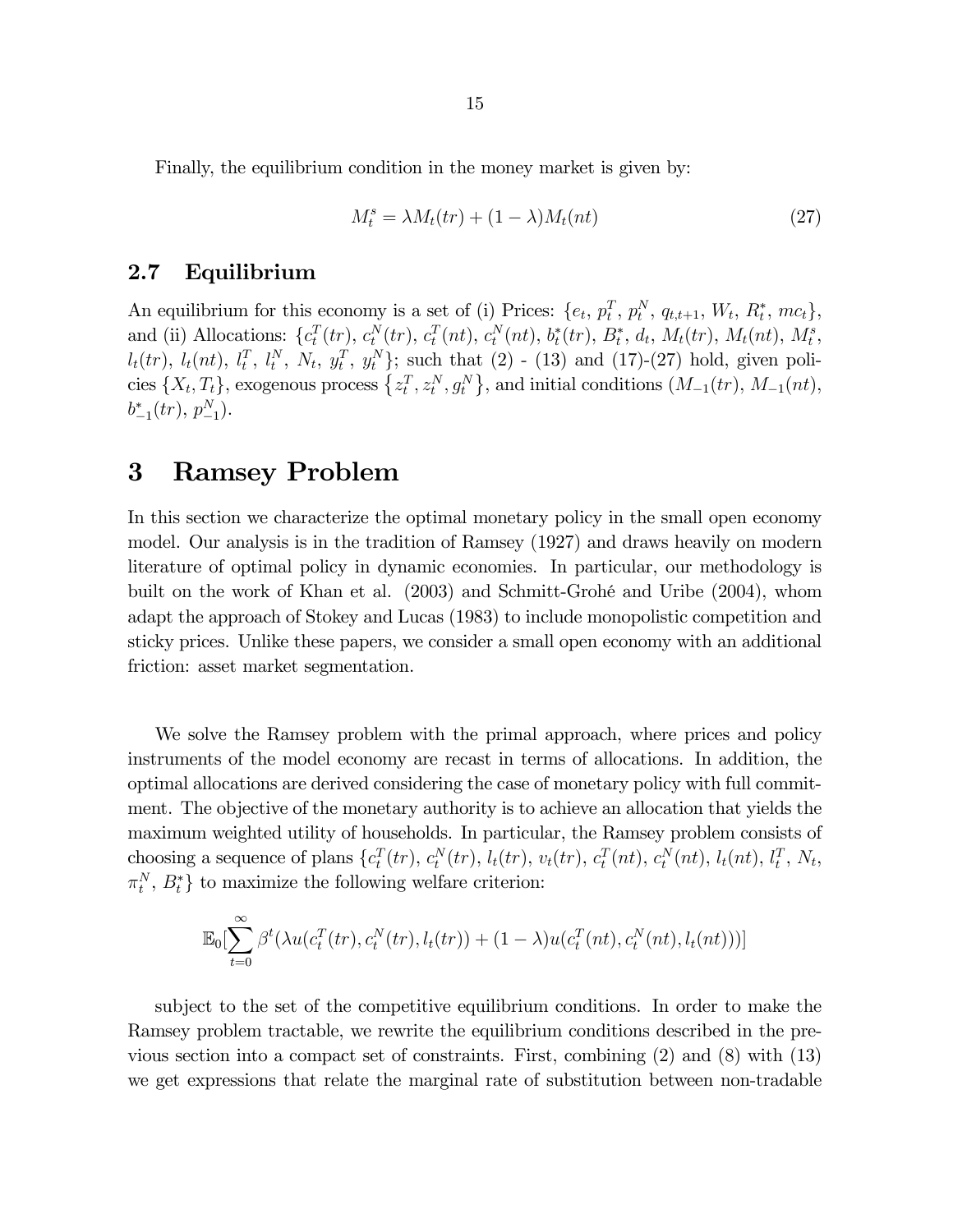and tradable consumption for both types of households with the marginal productivity of non-tradable inputs in the tradable sector:

$$
z_t^T f_N^T(l_t^T, N_t) = \frac{u_{c^N, t}(tr)}{u_{c^T, t}(tr)}
$$
\n(28)

$$
z_t^T f_N^T (l_t^T, N_t) = \frac{u_{c^N, t}(nt)}{u_{c^T, t}(nt)}
$$
\n(29)

Likewise, we obtain equations that link the marginal rate of substitution between leisure and tradable consumption for households with the marginal productivity of labor in the tradable sector. This can be done using  $(3)$ ,  $(9)$ , and  $(12)$ :

$$
z_t^T f_l^T(l_t^T, N_t) = -\frac{u_{l,t}(tr)h(v_t(tr))}{u_{c^T,t}(tr)}
$$
(30)

$$
z_t^T f_l^T(l_t^T, N_t) = -\frac{u_{l,t}(nt)h(v_t(nt))}{u_{c^T,t}(nt)}
$$
(31)

Replacing the definition of non-tradable inflation  $(\pi_k^N = p_t^N/p_{t-1}^N)$  in (4) and (10) we obtain:

$$
\frac{u_{c^N,t}(tr)}{h(v_t(tr))} \left(1 - s'(v_t(tr))(v_t(tr))^2\right) = \beta \mathbb{E}_t \left[\frac{u_{c^N,t+1}(tr)}{\pi_{t+1}^N h(v_{t+1}(tr))}\right]
$$
(32)

$$
\frac{u_{c^N,t}(nt)}{h(v_t(nt))}\left(1-s'(v_t(nt))(v_t(nt))^2\right) = \beta \mathbb{E}_t\left[\frac{u_{c^N,t+1}(nt)}{\pi_{t+1}^N h(v_{t+1}(nt))}\right]
$$
(33)

Also, using (5), (20), and (21) we can derive an expectational equation governing the portfolio decisions over foreign debt:

$$
\frac{u_{c^T,t}(tr)}{h(v_t(tr))} = \beta R^* \left[ \frac{B_t^*}{B^*} \right]^\nu \mathbb{E}_t \left[ \frac{u_{c^T,t+1}(tr)}{h(v_{t+1}(tr))} \right] \tag{34}
$$

The Phillips curve derived in (17) can be rearranged to eliminate  $q_{t,t+1}$  and  $mc_t$ . We do so using  $(3)$ ,  $(6)$  and  $(17)$ :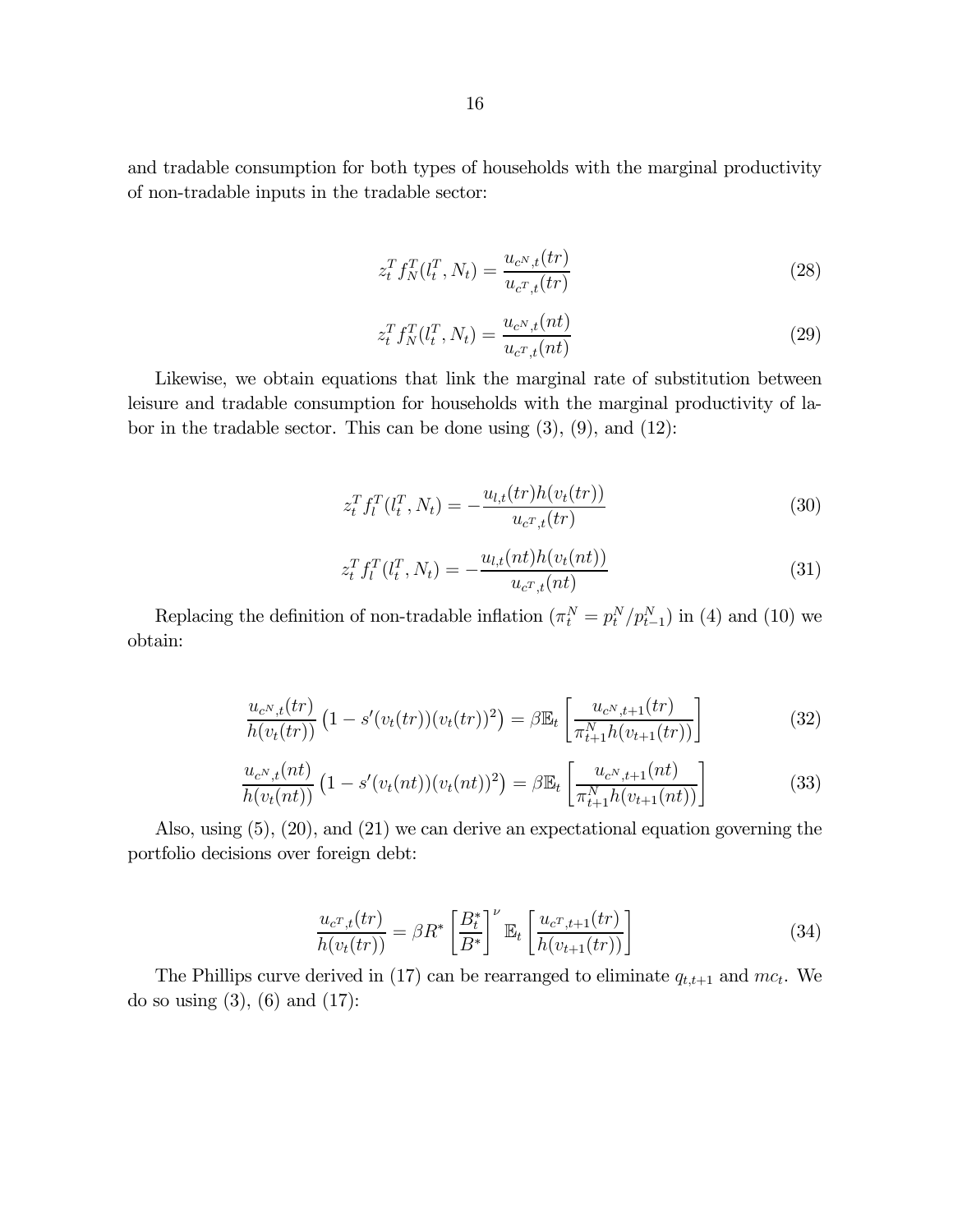$$
\frac{u_{c^N,t}(tr)}{h(v_t(tr))} \pi_t^N(\pi_t^N - 1) = \beta \mathbb{E}_t \left[ \frac{u_{c^N,t+1}(tr)}{h(v_{t+1}(tr))} \pi_{t+1}^N(\pi_{t+1}^N - 1) \right]
$$
\n
$$
-\frac{\varepsilon - 1}{\kappa} \left[ \frac{\varepsilon}{\varepsilon - 1} u_{l,t}(tr) + \frac{u_{c^N,t}(tr)}{h(v_t(tr))} z_t^N \right] \left[ \lambda l_t(tr) + (1 - \lambda) l_t(nt) - l_t^T \right]
$$
\n(35)

In the market-clearing condition for the non-tradable sector (23) we can substitute the definition of the relative price of tradable goods using (2) and (8). Also, combining (11) and (22), we can express total non-tradable production as a function of the total labor supplied and the labor used in the tradable sector. After these replacements, the resource constraint of non-tradable goods is given by:

$$
\lambda c_t^N(tr) + (1 - \lambda)c_t^N(nt) + g_t^N + N_t + \lambda s(v_t(tr))[c_t^N(tr) + \frac{u_{c^T,t}(tr)}{u_{c^N,t}(tr)}c_t^T(tr)]
$$
  
+
$$
\frac{\kappa}{2} \left(\pi_t^N - 1\right)^2 + (1 - \lambda)s(v_t(nt))[c_t^N(nt) + \frac{u_{c^T,t}(nt)}{u_{c^N,t}(nt)}c_t^T(nt)]
$$
  
= 
$$
z_t^N \left[\lambda l_t(tr) + (1 - \lambda)l_t(nt) - l_t^T\right]
$$
 (36)

Using the law of one price in the tradable sector  $(20)$ , we can rewrite the marketclearing condition for tradable goods as:

$$
\lambda c_t^T(tr) + (1 - \lambda)c_t^T(nt) + B_t^* = z_t^T f^T(l_t^T, N_t) + R^* \left[\frac{B_{t-1}^*}{B^*}\right]^\nu B_{t-1}^* \tag{37}
$$

Since we have two types of households, we need to keep track of one of the household's budget constraint. We use the budget constraint of the non-traders (7). We normalize it in terms of non-tradable goods and using (8), the definition of velocity of non-traders, and the fact that in equilibrium  $T_t = p_t^N g_t^N$ , we obtain:

$$
(1 + s(vt(nt)) + \frac{1}{v_t(nt)})[c_t^N(nt) + \frac{u_{c^T,t}(nt)}{u_{c^N,t}(nt)}c_t^T(nt)] + g_t^N
$$
  

$$
= -\frac{u_{l,t}(nt)h(v_t(nt))}{u_{c^N,t}(nt)}l_t(nt) + \left[c_{t-1}^N(nt) + \frac{u_{c^T,t-1}(nt)}{u_{c^N,t-1}(nt)}c_{t-1}^T(nt)\right] \frac{1}{v_{t-1}(nt)\pi_t^N}
$$
(38)

The previous constraints can be classified in three groups. Constraints (28), (29), (30), (31), and (36) are intratemporal conditions in the sense that they include only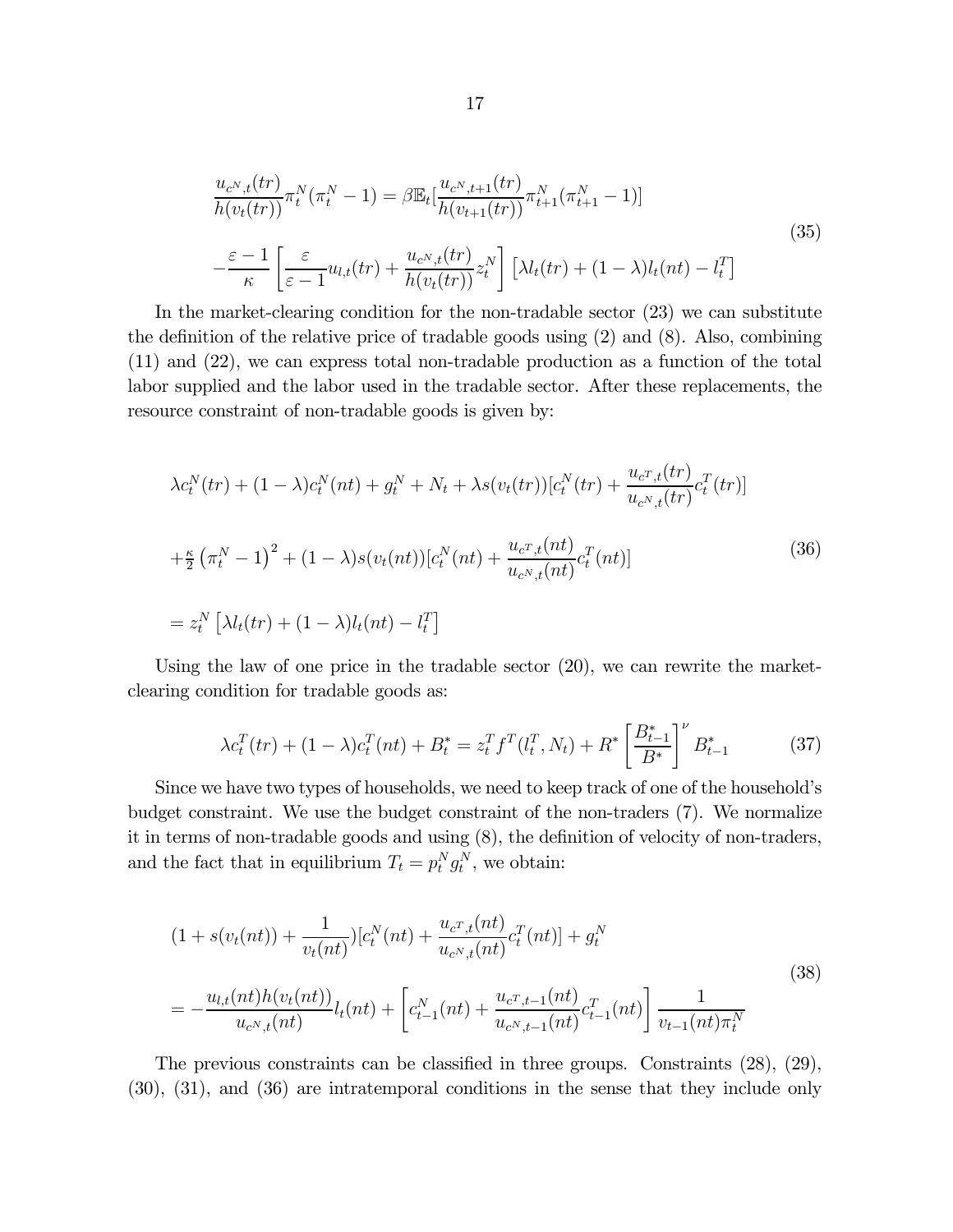variables dated at  $t$ . Constraints  $(37)$  and  $(38)$  are predetermined equations since they include variables dated at t and  $t-1$ . Finally, constraints (32), (33), (34), and (35) are expectational equations, that is, they contain expectations of variables at  $t + 1$  based on information at t. This last group of expectational equations pose a challenge to the solution of the Ramsey problem. Since these constraints do not have the standard recursive structure<sup>18</sup>, the Bellman equation fails to hold. We reformulate the problem to a recursive one using the framework developed by Marcet and Marimon (1998). With their approach we recast the Ramsey problem into a recursive formulation introducing new states variables. In our monetary problem, these variables are the Lagrange multipliers associated with the expectational equations (32)-(35). In Appendix A we show how to reexpress the Lagrangian associated with the Ramsey problem into a recursive saddle point functional equation.

Notice that in our analysis we abstract from the optimal policy problem at time 0. Implicitly, we assume that the government has been conducting the optimal policy for a long period of time. This type of policy implementation has been referred by Woodford (2003) as "optimal from a timeless perspective."

### 4 Dynamics under the Optimal Policy

In this section, we show the numerical results of the model. First, we explain the calibration strategy for the model economy. Then we describe the dynamics of the optimal monetary policy in a simplified model that only considers sticky prices. This version of the model will help to understand the role of monetary policy in a small open economy with nominal rigidities. Then we characterize the optimal monetary policy in the full-blown model that also includes segmented asset markets. The model is solved using the second-order approximation algorithm developed by Schmitt-Grohé and Uribe (2004). As shown by Kim and Kim (2003), a conventional first-order approximation may present problems to correctly measure the welfare of households, which is a crucial element in the implementation of an optimal policy problem.

#### 4.1 Calibration

We calibrate the parameters of the model to match the features of an emerging small open economy. We consider Chile as a prototype case of a small open economy with

<sup>&</sup>lt;sup>18</sup>In recursive problems only past variables can affect current actions. This Ramsey problem has a non-recursive structure since in the expectational equations current variables depend on the expected value of future variables.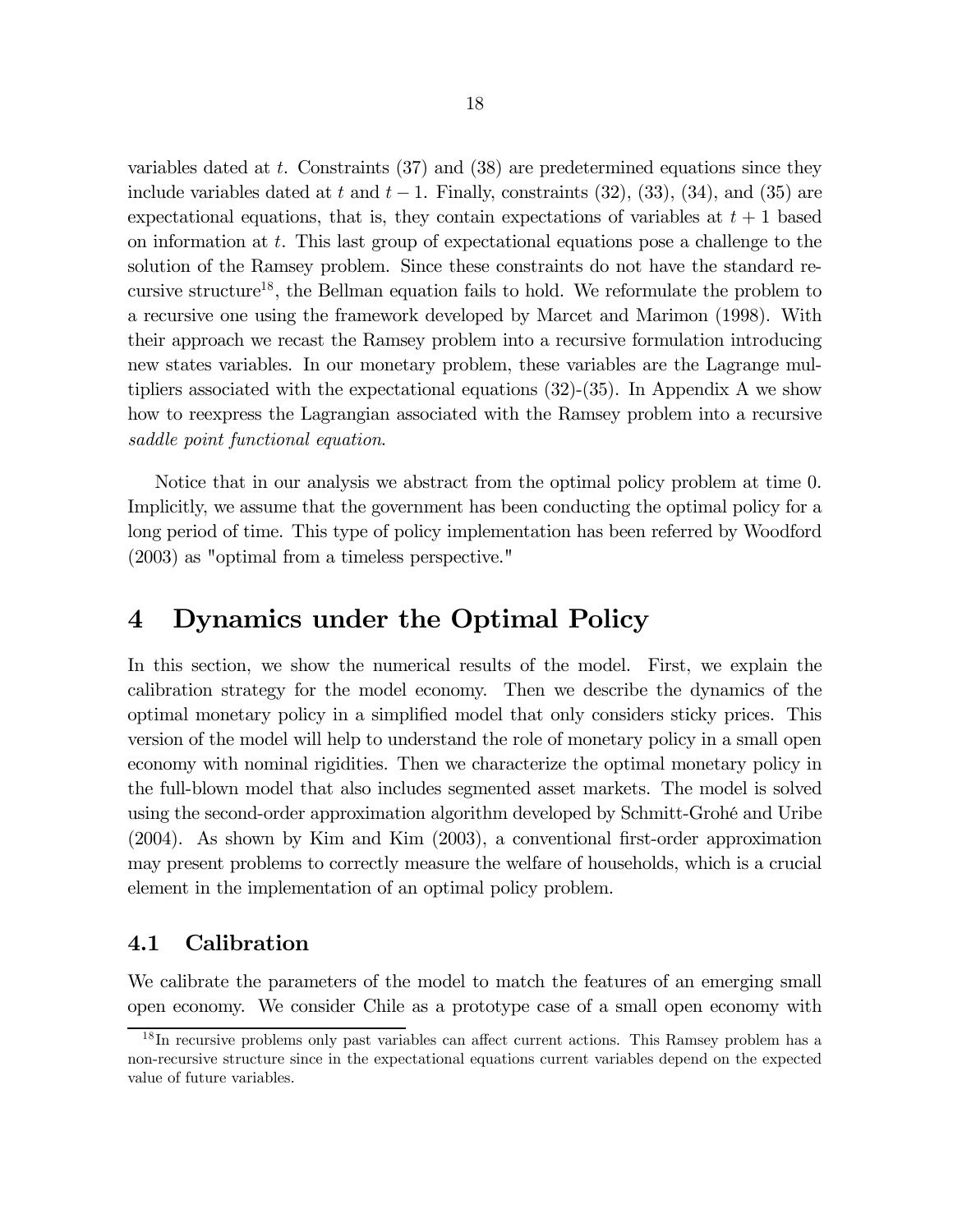a credible monetary policy, so most of the parameters are calibrated according to this emerging country. In the model the time unit is one quarter. We adopt a logarithmic utility function:

$$
u(c, l) = \ln c + \psi \log(1 - l)
$$
\n(39)

and a C.E.S. function for the composite consumption good:

$$
c = \left[\theta(c^T)^{\mu} + (1 - \theta)(c^N)^{\mu}\right]^{\frac{1}{\mu}}
$$
\n(40)

We choose a preference weight on leisure consistent with a steady state labor supply of 0.22. For the intratemporal elasticity of substitution  $1/(1 - \mu)$  we rely on the estimation of Gonzales-Rozada and Neumeyer (2003) and set its value to 0.5. The preference weight  $\theta$  is chosen to match the share of tradable goods in the Chilean CPI.

We specify a C.E.S. production function for the firms in the tradable sector:

$$
y_t^T = z_t^T (\alpha_T (l_t^T)^{1-\phi} + (1 - \alpha_T)(N_t)^{1-\phi})^{\frac{1}{1-\phi}}
$$
(41)

We set the labor weight in the production function to  $\alpha_T = 0.4$ . This parameter value is taken from Guajardo (2003) and is consistent with the labor share of the tradable sector in Chile. For the elasticity of substitution between labor and the intermediate non-tradable input there are no estimates for the Chilean economy. We assume  $\phi = 1.5$ , which is the value generally used in the international business cycle literature for the elasticity of substitution between domestic and foreign inputs in the production function<sup>19</sup>. Based on Bergoeing and Piguillem (2003) we set  $\varepsilon = 6$ , which implies a steady state markup of 20 percent.

We assume the same transaction costs specification as Schmitt-Grohé and Uribe (2004):

$$
s(v) = \omega v + \frac{\xi}{v} - 2\sqrt{\xi\omega}
$$
 (42)

One particular feature of this transaction technology is that it exhibits a satiation point of real money balances. This is necessary in order to obtain well-defined money demand at a zero nominal interest rate (i.e. the Friedman rule). With a zero nominal interest rate, transaction costs are nil and the equilibrium consumption velocity is equal to  $\overline{v} = \sqrt{\xi/\omega}$ . To calibrate the parameters of the transaction costs technology, we

 $19$ See Chari et al.  $(2002)$ .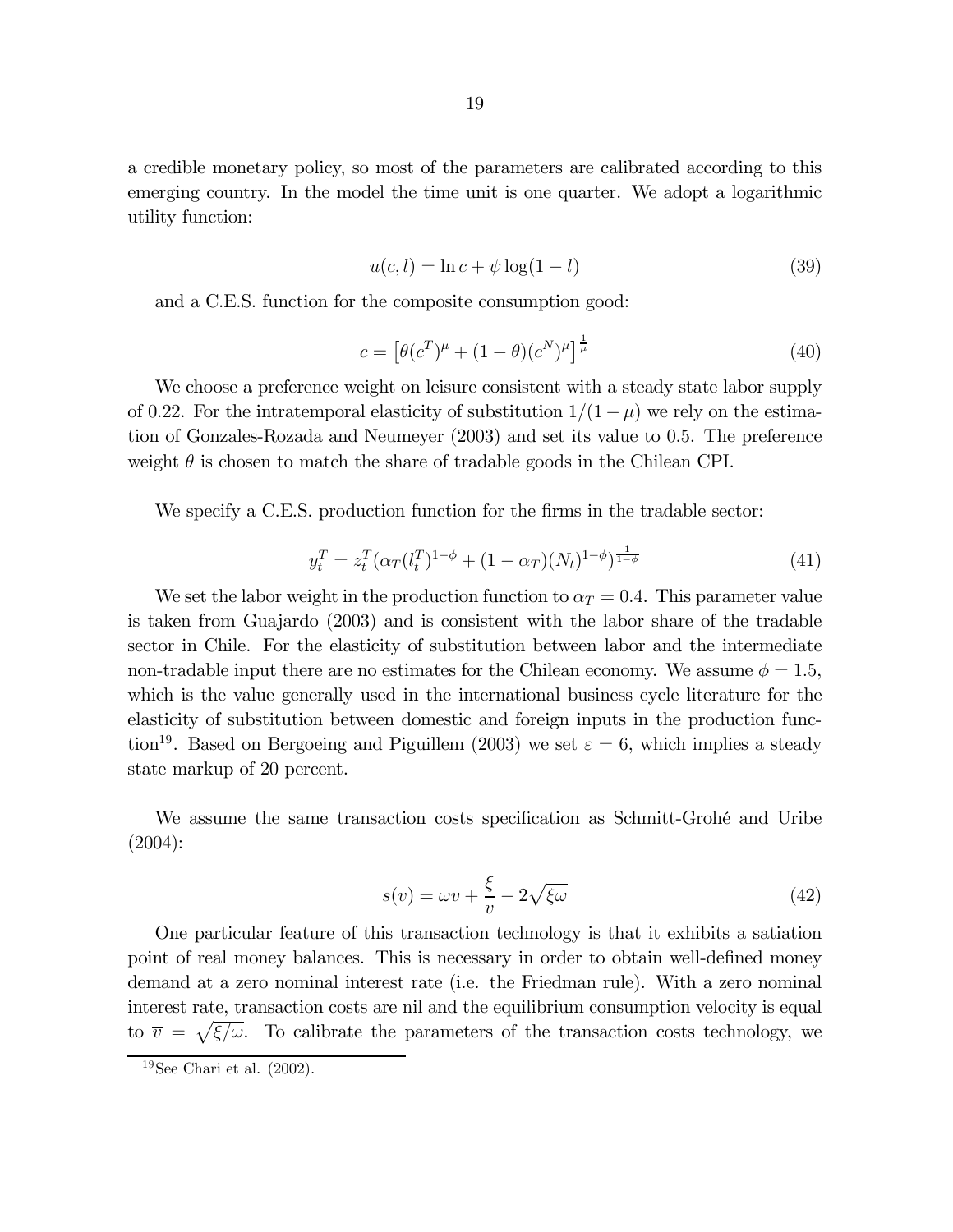estimate an aggregate demand for real money balances based on this specification of the transaction  $\text{costs}^{20}$ :

$$
v_t^2 = \frac{\xi}{\omega} + \frac{1}{\omega} \frac{R_t - 1}{R_t} \tag{43}
$$

For consumption velocity we use the ratio of nominal private consumption to M1. For the estimation, we consider the nominal interest rate on deposits between 90 days and one year. The OLS parameter estimates of equation (43) are  $\omega = 0.06$  and  $\xi = 0.17^{21}$ .

To calibrate the quadratic adjustment cost of prices we follow Galí and Gertler (1999) and estimate the log-linearized version of the expectational augmented Phillips curve:

$$
\widehat{\pi}_t^N = \beta E_t[\widehat{\pi}_{t+1}^N] + \frac{(\varepsilon - 1)h}{\kappa} \widehat{mc}_t \tag{44}
$$

where  $\hat{x}_t$  denotes the log-linearization of variable  $x_t$ . This equation resembles the new Phillips curve derived under Calvo's staggered price setting assumptions. We estimate the reduced form of equation  $(44)$  using the Generalized Method of Moments<sup>22</sup>. The estimator of the marginal costs coefficient,  $\frac{(\varepsilon-1)h}{\kappa}$ , is equal to 0.084. Given the steady state labor supply and the elasticity between differentiated goods, the implied coefficient for the quadratic cost adjustment is 13.16. This coefficient is consistent with a price stickiness of 4 quarters in Calvo's model. This estimate is somewhat higher than the 3 quarters price stickiness observed in the United States (Sbordone, 2002). Nevertheless, we carry out a sensitivity analysis to evaluate the robustness of the simulation to different assumptions about price stickiness.

We do not have an estimate of the fraction of the population that is excluded from asset markets in Chile. Using data from the Survey of Consumer Finance, Mulligan and Sala-i-Martin (2000) show that in 1989, 59 percent of U.S. households did not invest in interest-bearing assets. This amount of asset market segmentation for a developed economy suggests that in emerging market economies, where financial markets are less developed, this friction may be more severe. In the baseline calibration we assume 50 percent of asset market segmentation. Also, we conduct a sensitivity analysis to ana-

<sup>&</sup>lt;sup>20</sup>Since it is not possible to obtain empirical estimates of these parameters for each type of agent, we estimate an aggregate demand for money and assume it holds for both types of agents.

<sup>&</sup>lt;sup>21</sup>The estimated equation is  $v_t^2 = 2.68 + 15.64(R_t - 1)/R_t$ . The t-statistics for the first and second coefficient are 20.82 and 15.72, respectively. The coefficient of determination is 0.82.

<sup>&</sup>lt;sup>22</sup>We estimate the equation with GMM for the sample period 1990:1 - 2002:4. Instruments used include four lags of non-tradable inflation, wage inflation, real marginal costs, and the non-tradable output gap.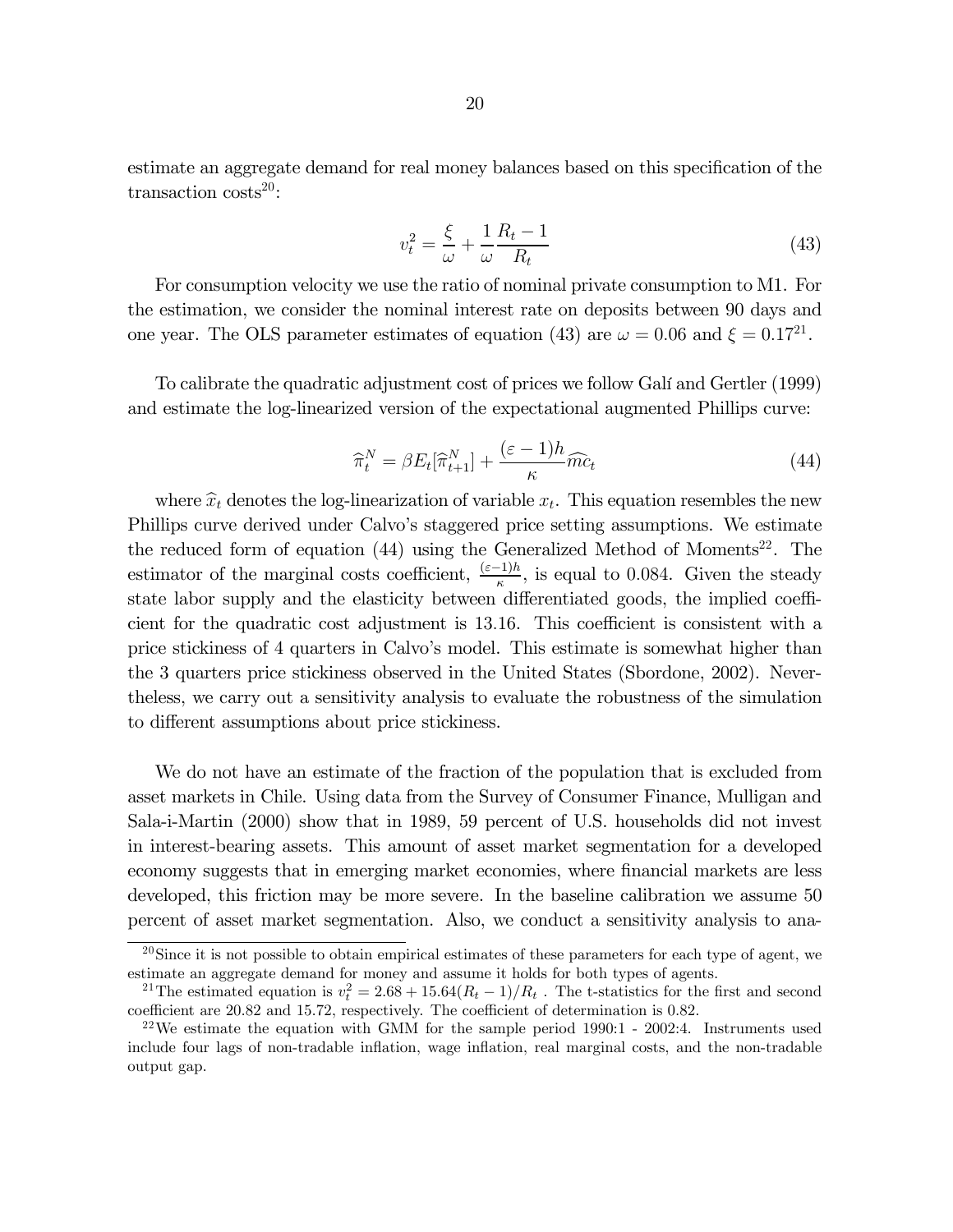lyze how numerical results may change in response to different degrees of asset market segmentation.

For financial transactions with the rest of the world we follow Schmitt-Grohé and Uribe (2001) and assume a highly elastic supply of funds setting  $\nu = 0.00001$ . We assume a low value of  $\nu$  since the only purpose of the upward-sloping supply of funds is to induce stationarity in the model and not to capture the behavior of the risk premium in the economy. This implies that the allocations will be approximately the same with or without the supply of funds. The steady state of net foreign assets  $B_t^*$  is consistent with a ratio of net exports to GDP of 2.3 percent, and the discount factor  $\beta$  is equal to inverse of the gross foreign interest rate  $R^*$  at the steady state. The parameter values are summarized in table 1.

| Description                                   | Symbol                            | Value     |
|-----------------------------------------------|-----------------------------------|-----------|
|                                               |                                   |           |
| Discount Factor                               | β                                 | 0.99      |
| Tradable weight in consumption                | θ                                 | 0.07      |
| Intratemporal Elasticity of Substitution      | $\frac{1}{1-\mu}$                 | 0.50      |
| Parameter Transaction Cost Function           | $\omega$                          | 0.06      |
| Parameter Transaction Cost Function           | $\xi$                             | 0.17      |
| Markup                                        | $rac{\varepsilon}{\varepsilon-1}$ | 1.20      |
| Price adjustment cost                         | $\kappa$                          | 13.16     |
| Labor share in the tradable sector            | $\alpha_T$                        | 0.40      |
| Elasticity of substitution for tradable firms | $\phi$                            | 1.5       |
| Foreign interest rate elasticity              | $\nu$                             | $10^{-5}$ |
| Asset Market Segmentation                     | $\lambda$                         | 0.5       |

Table 1: Parameter values for the Chilean Economy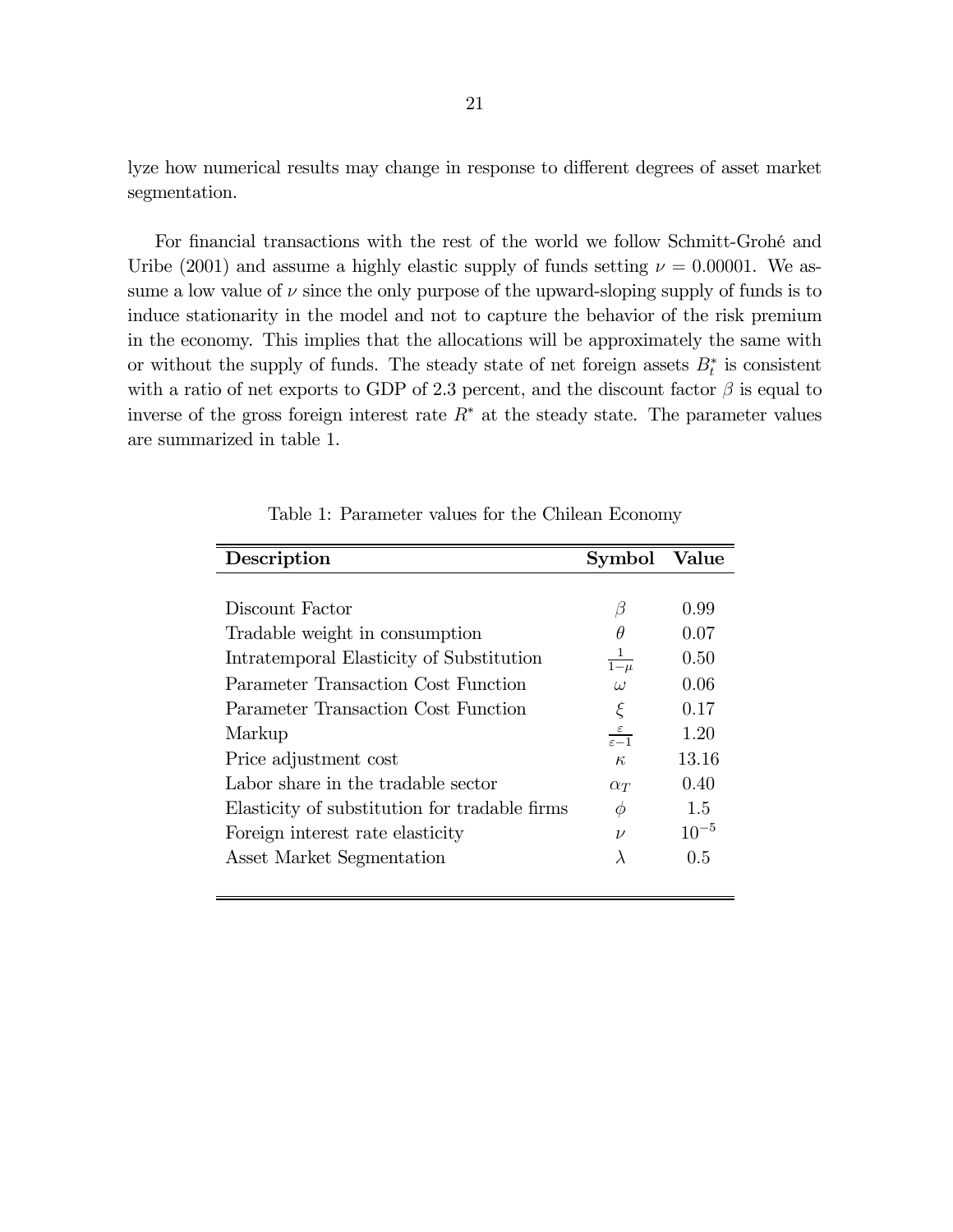We assume that the exogenous processes in the model economy follow an  $AR(1)$ process. The estimated processes are the following (standard errors in parentheses)<sup>23</sup>:

$$
z_t^T = 0.65 z_{t-1}^T + \epsilon_t^T, \ \epsilon_t^T \sim N(0, \sigma_T^2), \sigma_T = 0.027 \tag{45}
$$

$$
z_t^N = 0.84 z_{t-1}^N + \epsilon_t^N, \quad \epsilon_t^N \sim N(0, \sigma_N^2), \quad \sigma_N = 0.021 \tag{46}
$$

$$
g_t^N = 0.76g_{t-1}^N + \epsilon_t^G, \quad \epsilon_t^G \sim N(0, \sigma_G^2), \quad \sigma_G = 0.026 \tag{47}
$$

#### 4.2 Optimal Monetary Policy in a Model with Sticky Prices

In this section we characterize the optimal policy problem in a small open economy with sticky prices. We consider a version of the model laid out in section 2 in which  $\lambda = 1$ , that is, all agents in the economy have access to international and domestic bonds and hence there is no asset market segmentation. We compare the allocations under the Ramsey policy with a benchmark two-sector real model with monopolistic competition which is described in Appendix  $B^{24}$ . The comparison between models allows us to quantify to which extent the Ramsey policy is able to mitigate the distortions associated with sticky prices and monetary transaction costs. In the extreme case, if the optimal policy is successful to eliminate all nominal frictions, then the Ramsey allocations will coincide exactly with the ones from the real model. Given the parametrization in section 4.1, we find quantitatively small deviations of the Ramsey solution from the benchmark model, which indicates that the optimal policy is capable to reproduce to a great extent the flexible-price equilibrium.

In order to draw a clear policy prescription we also investigate if the Ramsey policy can be implemented with a simple monetary policy rule. This comparison is useful since, in principle, a simple rule can be followed by a central bank. We find that in response to any shock in the model, the Ramsey policy provides an allocation quantitatively similar to the outcome under the non-tradable inflation targeting rule<sup>25</sup>. Below we describe the

<sup>23</sup>All the variables are expressed in logarithms.

 $24$ We could also compare the Ramsey allocation with a model with perfect competition to measure the deviations with respect to the first best. However, Goodfriend and King (1997) show that monetary policy has limited impact to modify the steady state markup in order to achieve the first best allocation. In that sense, the relevant benchmark model is one with monopolistic competition.

 $^{25}$ In the previous version of the paper we compared the Ramsey solution with additional rules such as exchange rate peg and money peg. We found large deviations in the allocations between these rules and the optimal policy. In this version we focus only on the non-tradable inflation targeting rule, since it achieves the closest allocation to the optimal policy.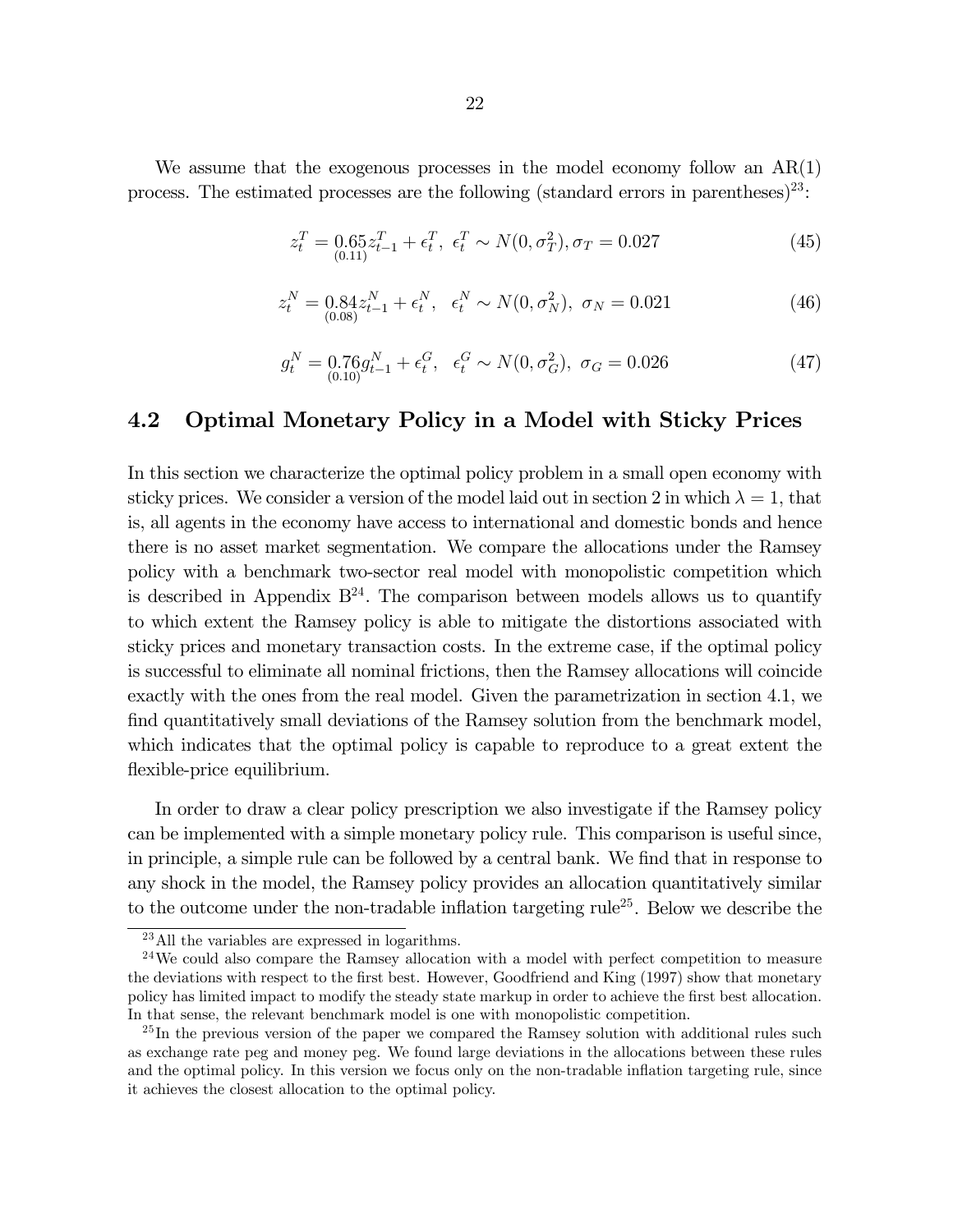dynamics of the Ramsey policy in response to productivity shocks in the tradable and non-tradable sector<sup>26</sup>.

Figures 3 and 4 show the impulse responses of the Ramsey solution to a one percent increase in tradable-sector productivity. In figure 3 we can notice that the dynamics under the optimal policy replicate almost identically the one observed for the real model in terms of output, labor supply, markups and real exchange rate. This result shows that the Ramsey policy is able to mimic the allocation under flexible prices. Since in New Keynesian models potential output is defined as the one prevalent under flexible prices, the Ramsey policy derived in this case achieves an output gap close to zero. Notice in panel 2 of figure 3 that in response to an increase in tradable productivity the interest rate increases by slightly more than 100 basis points, which implies a countercyclical monetary policy.

They key reason why the optimal policy response is countercyclical is to mitigate the effects of price stickiness in the non-tradable sector. The tradable productivity shock bids up wage in the non-tradable sector generating a shift in marginal costs. With price stickiness, the increase in the marginal cost will also increase the real marginal cost and reduce the markup. In order to restore the flexible price equilibrium in which markups are constant, the optimal response of the monetary authority is to contract the money supply which reduces the aggregate demand. This countercyclical monetary policy offsets the reduction in markups, and hence limits the misallocation of resources in the non-tradable sector. In panel 8 we can see that the optimal policy largely stabilizes the markup, achieving an allocation similar to the benchmark model.

In figure 4 we compare the Ramsey policy with the monetary policy rule of nontradable inflation targeting. Formally, this rule is defined as  $\pi_t^N = \overline{\pi}$ . To properly compare the allocations of the two models, we set the inflation target  $\bar{\pi}$  equal to the steady state inflation rate in the Ramsey problem<sup>27</sup>. In all panels we can see that it is possible to mimic very closely the Ramsey allocations with the non-tradable inflation targeting rule. In panel 2 we can appreciate that compared to the monetary rule, the optimal policy smooths the response of the nominal interest rate. The main reason behind the interest rate smoothing behavior is the presence of monetary transaction costs. The Ramsey planner has to weigh the effects of monetary transaction costs and

<sup>26</sup>We find that a limited impact of government expenditure shocks to the economy as in Goodfriend and King (2001) due to the assumption of a highly elastic supply of funds. This assumption allows agents to insure against the wealth effects of government expenditure. Given the reduced scope of fiscal policy in the model, we do not present the impulse response function of government expenditure shocks.

<sup>&</sup>lt;sup>27</sup>In the steady state the Ramsey policy generates an annual deflation rate of 0.05 percent.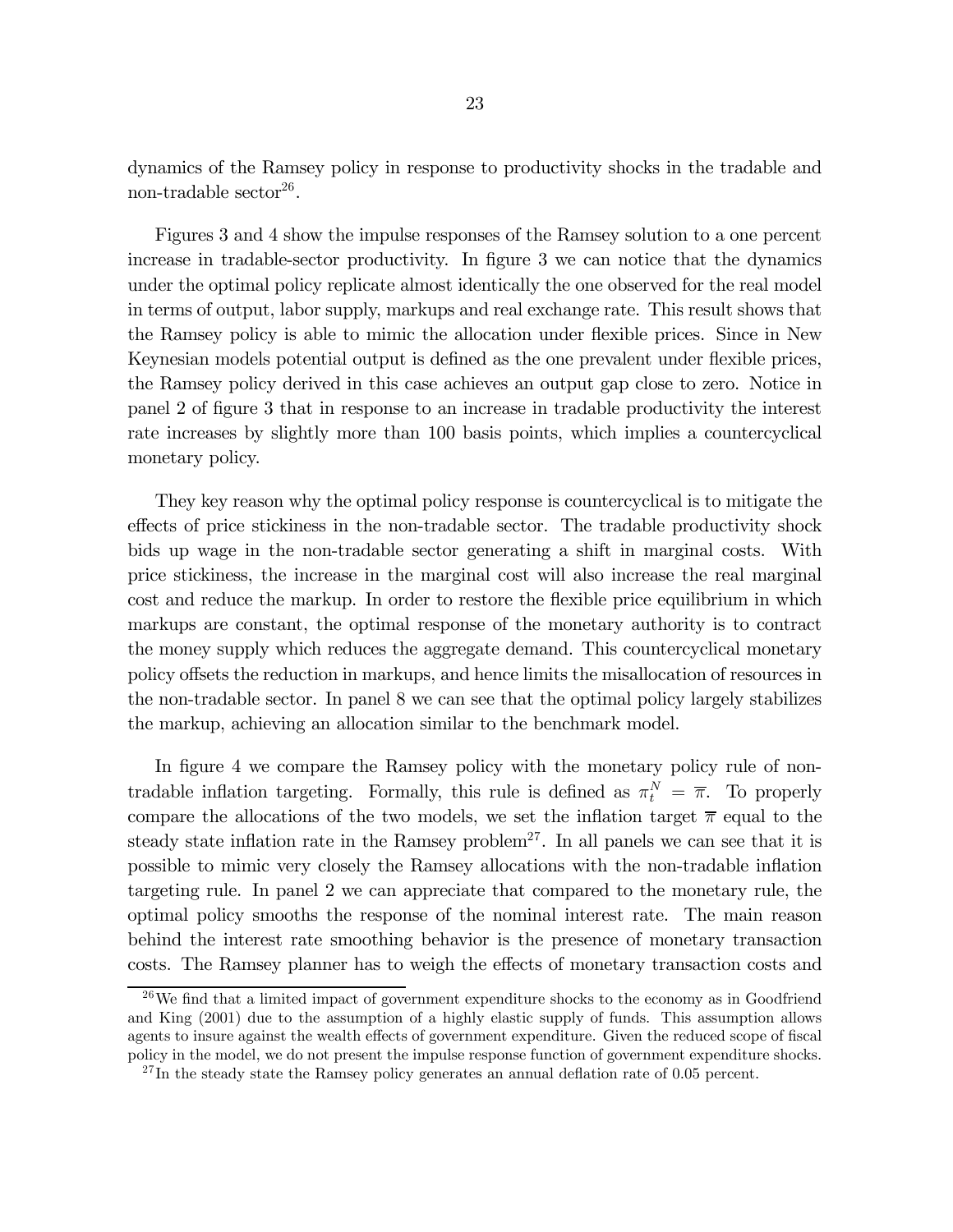sticky prices on household's welfare. The first distortion can be corrected implementing the Friedman rule, while the second one stabilizing the non-tradable inflation rate. Given the baseline calibration, we find that the Ramsey policy can be approximated with a nontradable inflation targeting rule. This result indicates that the impact of sticky prices on the household's welfare is much higher than the impact of monetary transaction costs, otherwise we would see an optimal policy close to the Friedman rule. Nevertheless, the impact of monetary transaction costs is not trivial. The Ramsey planner mitigates the transaction costs stabilizing the nominal interest rate as much as possible. In panel 5 we can observe that the policy of interest rate smoothing induces a small departure of the markup from the flexible price equilibrium.

Regarding the real exchange rate dynamics, figure 3 and 4 shows a real appreciation of 1 percent in response to a 1 percent increase in the productivity of the tradable sector. This response is consistent with the Balassa-Samuelson effect. A higher productivity in the tradable sector bids up the wages in the whole economy, generating an increase in real marginal costs in the non-tradable sector. As a consequence of this shift in the real marginal costs there is an increase in the relative price of non-tradable goods, which implies an appreciation of the real exchange rate. With sticky prices a specific monetary policy can influence how the real exchange adjusts. The appreciation of the real exchange rate can be achieved either with an increase in the price of non-tradable goods or with an appreciation of the nominal exchange rate. In panel 3 of figure 4 we can appreciate that under the optimal policy the non-tradable inflation rate is largely stabilized, and hence the nominal exchange rate absorbs most of the real shock. This outcome of the optimal policy is consistent with Friedman's argument in favor of a flexible exchange rate regime<sup>28</sup>. Fluctuations in the nominal exchange rate provide a better insulation from shocks since it allows a quick adjustment in relative prices. An alternative policy rule would entail fluctuations of the non-tradable price and would involve a loss of non-tradable resources which is welfare reducing.

Figures 5 and 6 presents the impulse response functions of the Ramsey solution to an increase in the productivity in the non-tradable sector. In these figures we compare the results of the Ramsey policy with the benchmark real model and a monetary model with an inflation targeting rule. We also find for this case that the Ramsey policy provides an allocation close to the one under flexible prices, and that the non-tradable inflation targeting rule closely resembles the Ramsey policy. However, there are two main differences with respect to the dynamics under tradable productivity shocks. First, the monetary policy is procyciclical. The procyclicality can be explained by the response of

 $28$ See Friedman (1953).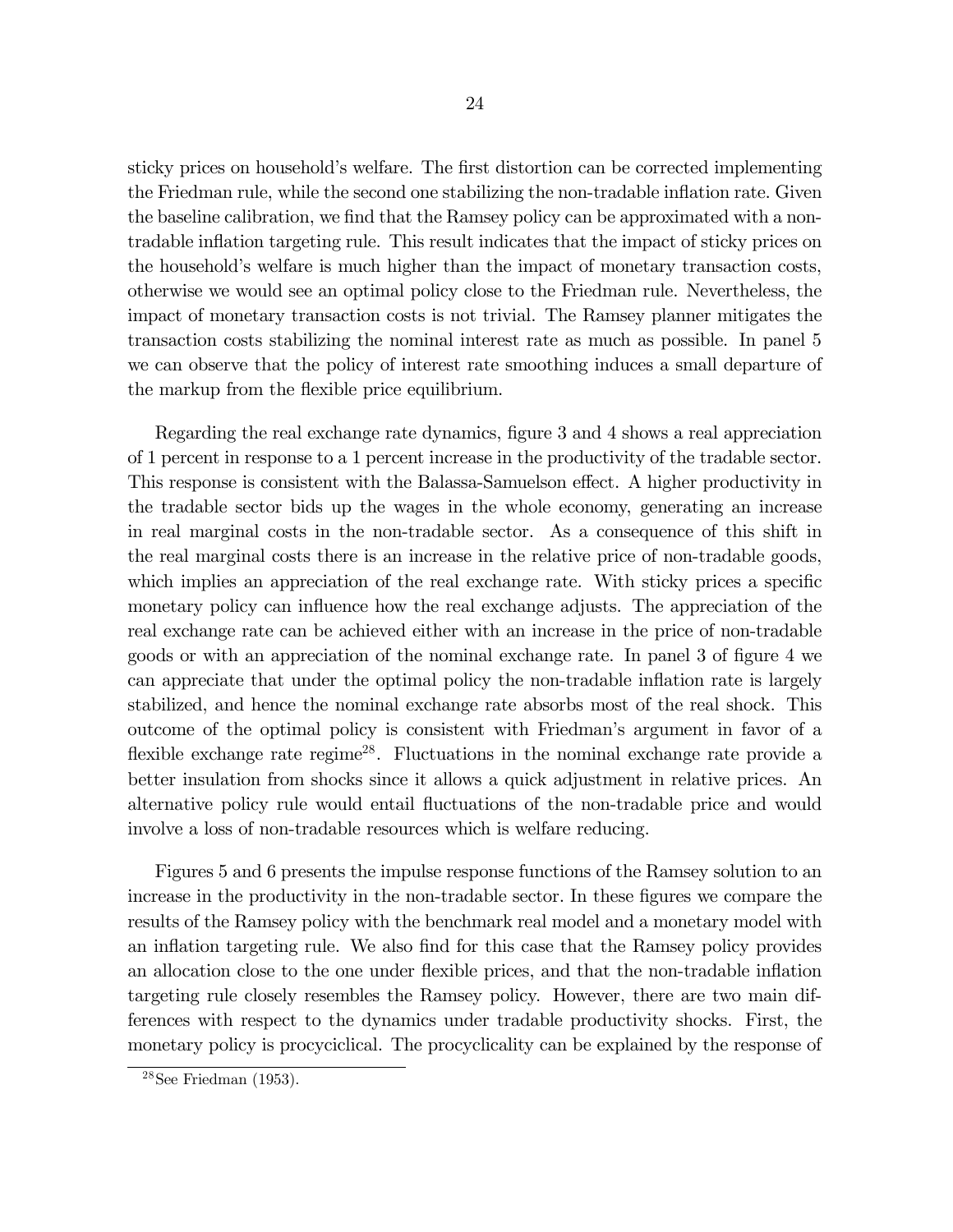markups to an increase in the productivity of the non-tradable sector. Higher productivity implies a reduction of nominal marginal costs, and under sticky prices this will reduce the real marginal cost and will increase in the markup. A procyclical monetary policy expands the aggregate demand and stabilizes the marginal cost and the markup. This stabilization of the markup eliminates the incentives of the firms to change prices, and prevents a loss of resources in the non-tradable sector. Second, there is an depreciation of the real exchange rate. The intuition for this response of the real exchange rate is the same as before. A raise in productivity increases the demand for labor, nominal wages and the marginal costs in the tradable sector. This raise in the marginal cost will increase the relative price of tradable goods and generate a real depreciation of the exchange rate. To prevent the welfare costs of non-tradable price fluctuations the Ramsey planner stabilizes the inflation in the non-tradable sector an allows a depreciation of the nominal exchange rate.

Finally, we conduct a sensitivity analysis for different assumptions of price stickiness. In figure 7 we plot the standard deviation of non-tradable inflation for different values of  $\kappa$ . We find that under the Ramsey policy the non-tradable inflation volatility is close to zero for a wide range of parameter values of price stickiness. Even if we assume a degree of price stickiness several times lower than the empirical estimates for the Chilean economy, it is optimal to achieve a stable path for the price of non-tradable goods. As we decrease the parameter  $\kappa$ , the welfare costs of price stickiness become less relevant therefore the optimal policy is redirected to attenuate the negative effects of monetary transaction costs. Figure 8 shows that as we reduce the price rigidity in the economy the optimal policy stabilizes the volatility of the nominal interest rate in order to mitigate the distortions of monetary transactions costs. As we approach to the case of flexible prices, the optimal policy turns to be similar to the Friedman rule, which completely eliminates money distortions.

### 4.3 Optimal Monetary Policy in a Model with Sticky Prices and Asset Market Segmentation

In this section we characterize the Ramsey policy in the full-blown model with sticky prices and asset market segmentation. We carry out the same analysis as before and compare the allocations of the optimal policy with the ones of the benchmark real model and the monetary model with a non-tradable inflation targeting rule. The results obtained previously for the optimal policy under price rigidities are robust to the introduction of asset market segmentation. First, the Ramsey allocation is quantitatively close to the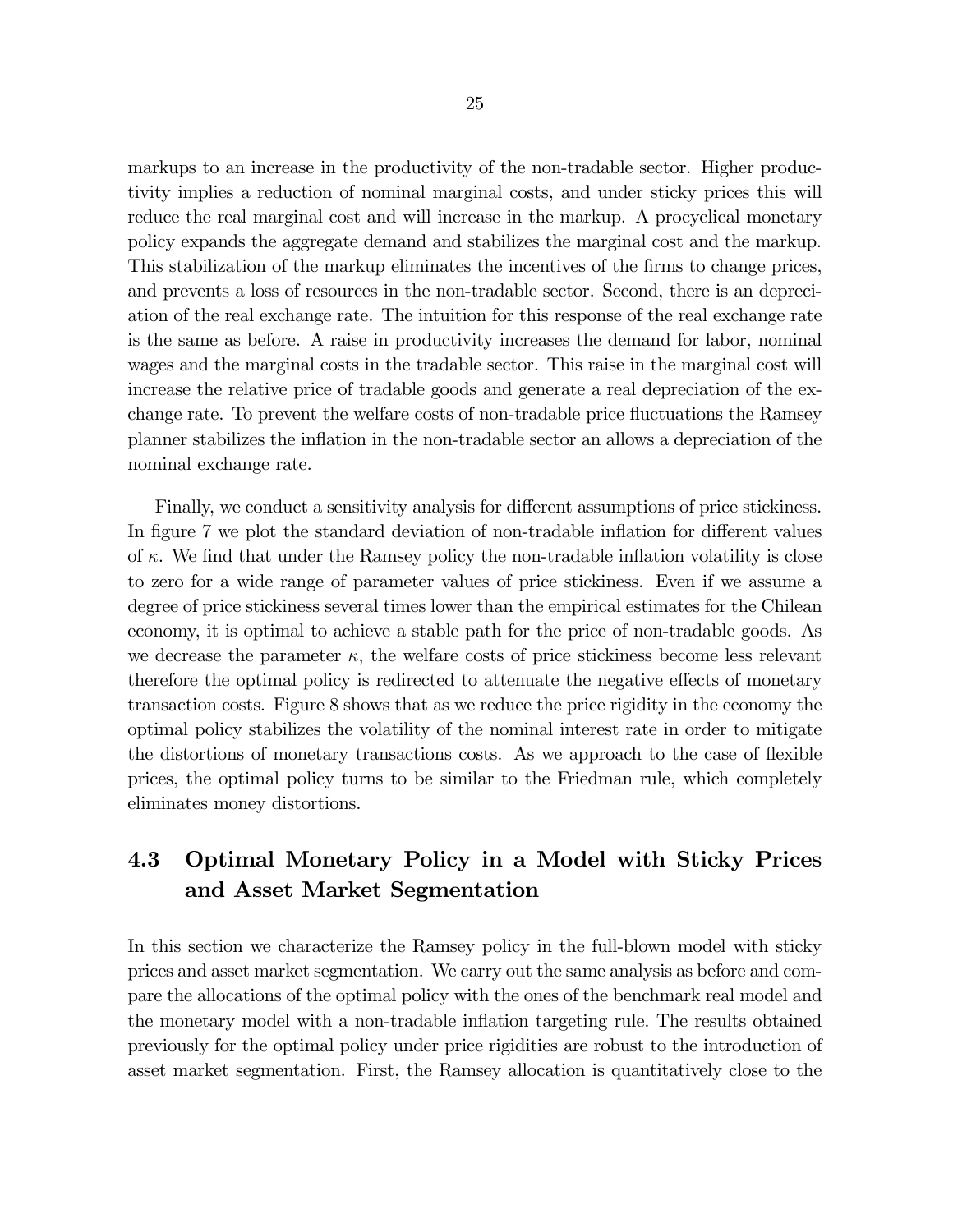benchmark real model in the presence of asset market segmentation and sticky prices. Second, the optimal policy can be approximated by the inflation targeting rule.

It is surprising that in spite of the potential welfare costs of asset market segmentation we find no substantial changes in the properties of the Ramsey policy. This result reveals that monetary policy is an inefficient tool to correct the problem of segmented asset markets in the presence of price stickiness. This outcome reflects that correcting sticky prices provides a higher welfare compared to correcting asset market segmentation. In an economy with segmented asset markets one goal of optimal monetary policy is to achieve full risk-sharing, allowing non-traders to have the same intertemporal marginal rate of substitution of traders. However in order to correct this financial distortion, monetary policy has to deviate from the flexible-price allocation which results in even a greater welfare cost than the one generated by asset market segmentation. In figures 9 to 12 we discuss in more detail the intuition of this result.

Figures 9 and 10 present the dynamics of the Ramsey policy for a tradable productivity shock. The dynamics of the aggregate variables are broadly similar to the model economy with sticky prices. However, there is a significant divergence in the allocations for each type of agent. The difference between traders and non-traders can be explained by the incidence of wealth effects. In the case of traders, the allocations will be affected mainly by the substitution effects since the wealth effects will be absorbed by the rest of the world through the net foreign assets. On the other hand, non-traders cannot access to international bonds and their allocations will respond both to the substitution and wealth effects. We observe in panels 5 and 6 of figure 9 the difference in the dynamics of non-tradable consumption for traders and non-traders. In response to a productivity shock traders reduce their non-tradable consumption. Since there is an appreciation of the real exchange rate, the non-tradable goods turn relatively more expensive compared to the tradable goods, therefore the substitution effect induces this contraction in non-tradable goods. On the other hand, non-traders have a stable path of non-tradable consumption. Since non-traders face both a substitution and a wealth effects, the reduction of non-tradable consumption due to the substitution effect is fully compensated by the increase wealth due to a raise in productivity in the tradable sector.

In figure 9 we can also appreciate that the consumption of tradable and non-tradable goods, for each type of agent, tend to move together. These dynamics are generated by the calibration of the intratemporal elasticity of substitution, which generates a high complementary between tradable and non-tradable goods. On the other hand, the response of labor supply will also depend in the access to international financial markets. A increase in productivity will raise real wages which generates a substitution and wealth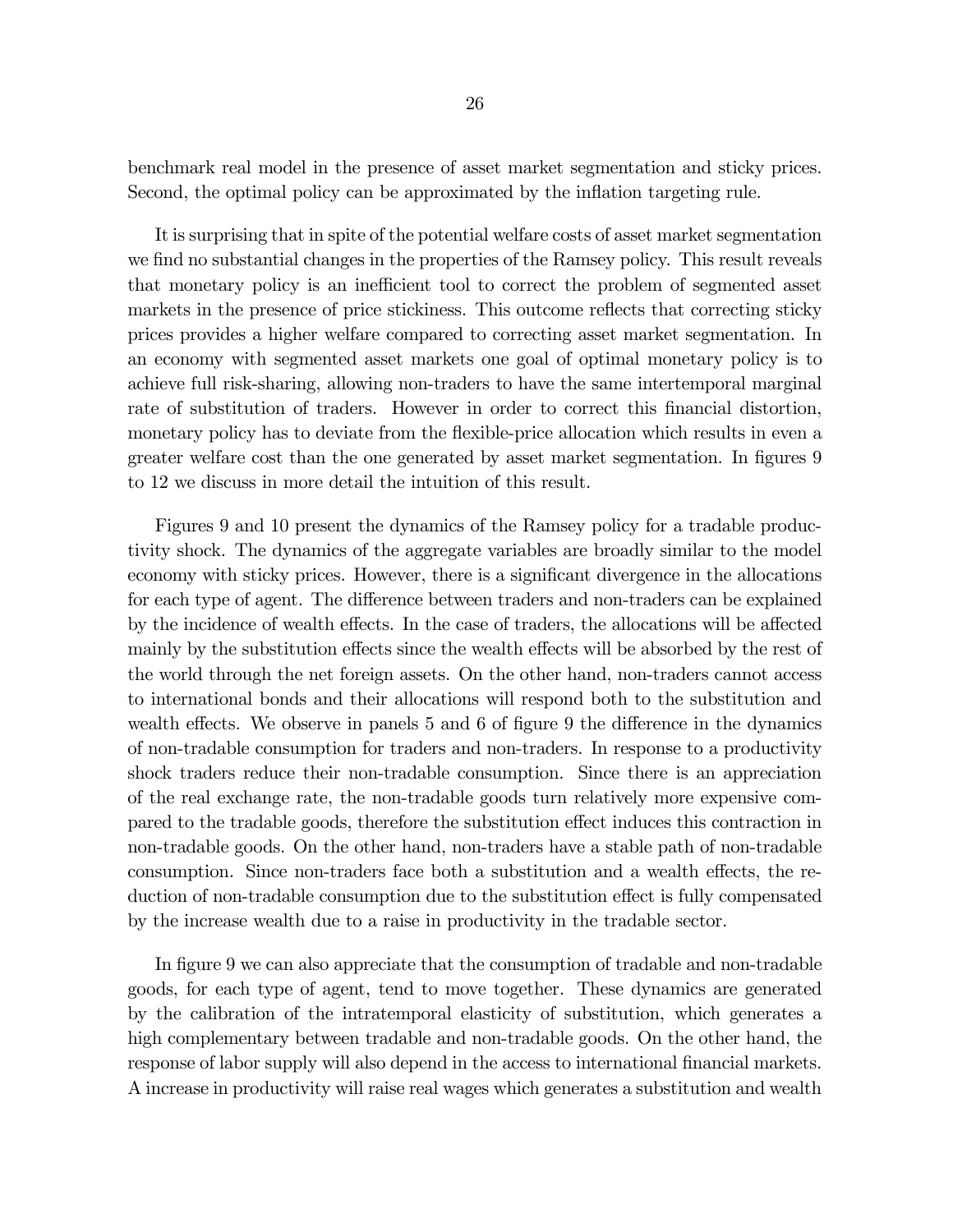effect. Given that the traders have access to foreign bonds, they will be affected mainly by the substitution effect so the increase in real wage will induce a higher labor effort. Since the non-traders are excluded from financial markets, both the substitution and wealth effect will affect them. However, both effects cancel out so the labor supply for non-traders remains relatively stable.

In figure 10 we can observe that the Ramsey policy can be approximated by the nontradable inflation targeting rule. In similar way to the economy with only sticky prices, the Ramsey planners tends to smooth the nominal interest rate and to stabilize the markup. In panel 6 of figure 10 we observe one key margin that is being distorted with asset market segmentation: the intertemporal marginal rate of substitution (IMRS) of non-traders. If non-traders could suddenly have access to international financial markets, then their IMRS should be equal to the inverse of the foreign interest rate, i.e. a condition similar to (5) should hold for non-traders. Since we are assuming a highly elastic supply of funds, the IMRS of non-traders should be constant under no asset market segmentation. In panel 6 we observe that the IMRS is far from being constant, however the Ramsey policy marginally reduces it compared to the non-tradable inflation targeting rule.

Figures 11 and 12 present the dynamics in response to a productivity shock in the non-tradable sector. In this case we obtain similar results as before: The Ramsey policy achieves and allocation close to the flexible price equilibrium and the optimal policy can be approximated by a non-tradable inflation targeting rule. As opposed to the shock in the tradable sector, in this case we observe a depreciation of the real exchange rate. In response to the productivity shock the IMRS also deviates from the efficiency condition, but to a lower extent than in the case of the non-tradable shock. In panel 6 of figure 12 we can appreciate that the Ramsey policy stabilizes the IMRS compared to the nontradable inflation targeting rule, with the objective of minimizing the negative effects of asset market segmentation.

In figures 13 and 14 we show a sensitivity analysis of the optimal policy for different values of price stickiness and asset market segmentation. In figure 13 we plot the standard deviation of non-tradable inflation, and find a robust case for stabilizing the non-tradable inflation rate. Given the baseline calibration for price stickiness, stabilizing non-tradable inflation is optimal regardless of the degree of asset market segmentation. Despite the fact that financial markets are incomplete for a fraction of the households, the social planner does not sacrifice the goal of price stability in order to provide insurance for the non-traders. This result suggests that welfare costs associated with sticky prices are substantially larger than those generated by asset market segmentation and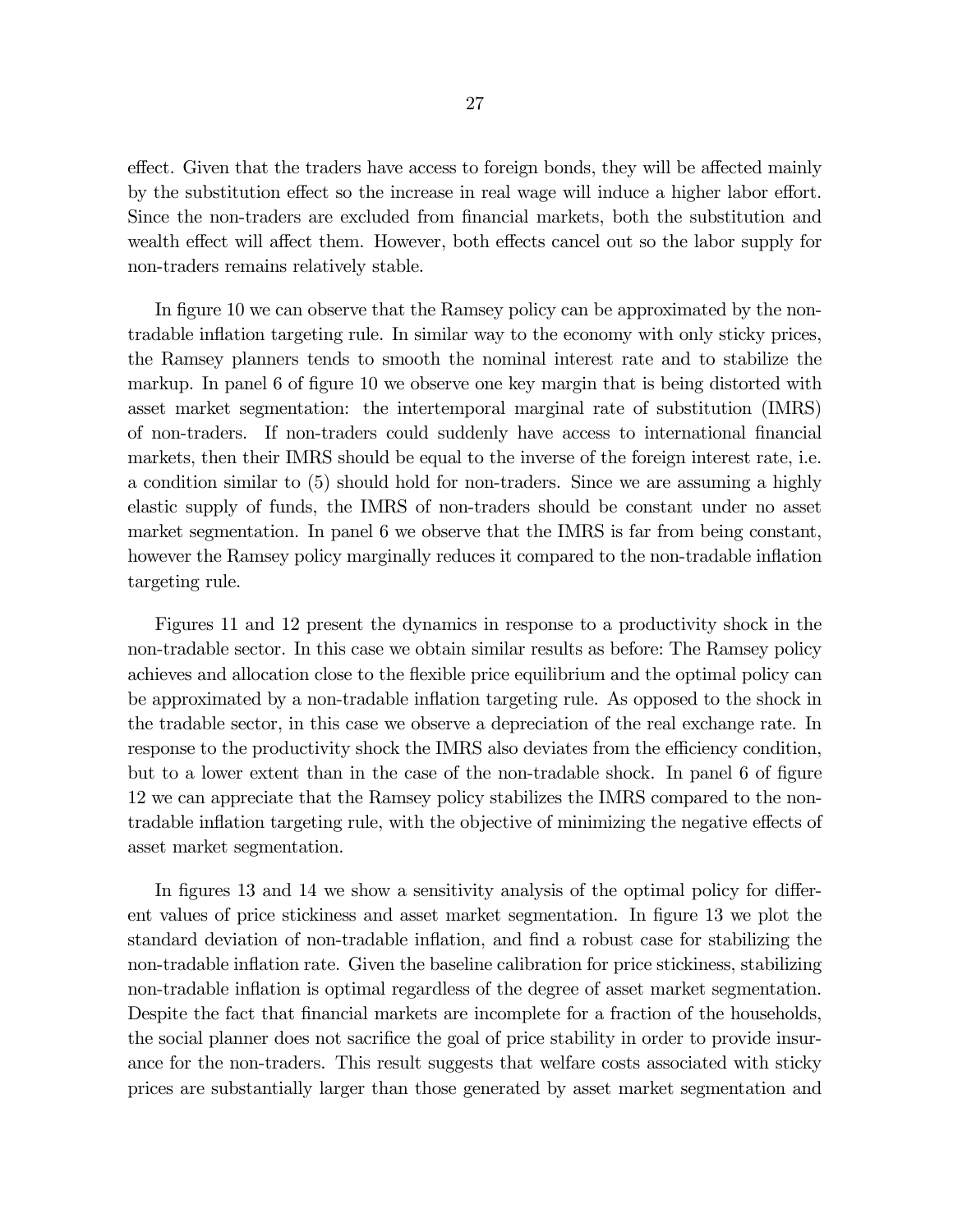monetary transactions. Only for very small values of  $\kappa$  is optimal to induce some inflation volatility. In figure 14 we show a similar sensitivity analysis but with the standard deviation of the nominal interest rate. There are two important properties shown in this figure. First, for any level of asset market segmentation, as we reduce the amount of price stickiness the optimal policy stabilizes the nominal interest rate in order to correct monetary distortions. Second, for any level of price stickiness, as we increase the magnitude of asset market segmentation the volatility of the nominal interest rate is higher. This is explained by the fact that the price of domestic bonds, which defines the nominal interest rate, is exclusively determined by the transactions of traders. As we increase the degree of asset market segmentation, a smaller amount of traders will absorb the monetary injections inducing a higher volatility of asset prices and the nominal interest rate.

Finally, figure 15 shows a sensitivity analysis of the weights in the social welfare function. Throughout the paper we have assumed a Ramsey planner that weights the welfare of the society according to the population size of the agents. In this setting there is trade-off between smoothing the consumption path of non-traders and stabilizing the non-tradable inflation rate. For the baseline calibration we find a strong case for stabilizing the non-tradable inflation rate for any level of asset market segmentation. Now we evaluate to which extent this result holds if we consider an alternative planner that assigns more importance to the welfare of non-traders<sup>29</sup>. A higher weight of non-traders in the social welfare function will increase the relevance of consumption smoothing since this type of agent cannot participate in the financial markets. In figure 15 we can appreciate that as the Ramsey planner gives more importance to the non-traders there is an increase in the volatility of the inflation rate and the nominal interest. Since the role of consumption smoothing turns more relevant, the monetary authority has to engage in an active monetary policy in favor of non-traders which generates more inflation volatility. What is striking from this result is that as we depart from the population weights in the social welfare function, the inflation volatility increases at a relatively slow rate. Even if there is a substantial change in the welfare weights, the volatility of inflation is largely below the one observed under the assumption of flexible prices.

<sup>&</sup>lt;sup>29</sup>Recall that  $\lambda$  is the population size of traders in the economy. We define " $\lambda$ -Ramsey Planner", the weight of traders in the welfare objective function of the Ramsey planner. Notice that in the sensitivity analysis we change the parameter " $\lambda$ - Ramsey Planner" but holding  $\lambda$  constant.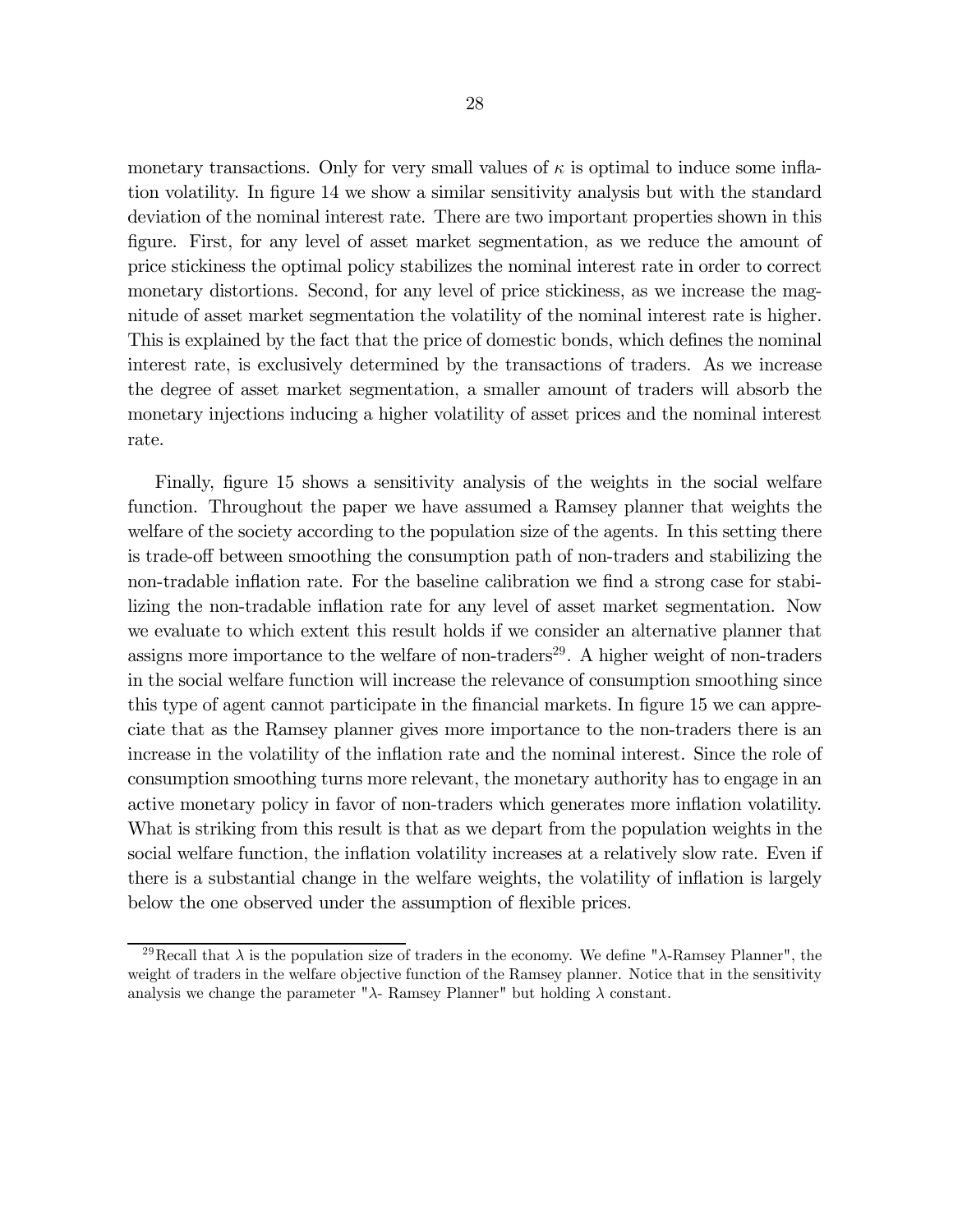### 5 Concluding Remarks

In this paper we characterize the optimal monetary policy for a small open economy with sticky prices and asset market segmentation. Following the Ramsey approach, we find that in this environment the optimal policy features a volatility of non-tradable inflation close to zero. This policy stabilizes the markups, reduces the incentives of non-tradable firms to change prices, and provides an allocation quantitatively similar to the one under flexible prices. Even though a tension exists to undo all distortions present in the model economy, the optimal policy prioritizes the elimination of sticky prices over other goals. This result reveals that using monetary instruments to correct financial frictions, such as asset market segmentation, is highly distortionary in an environment with sticky prices.

This paper has two important implications for policymakers. First, the optimal monetary policy should target an appropriate price index. Despite the fact that conventional wisdom among policymakers suggests as optimal stabilizing the inflation rate of the consumer price index, this policy could be distortionary. The optimal policy should target only the subset of prices that display stickiness. The empirical evidence shows that the non-tradable sector exhibits more price stickiness than the tradable sector, so stabilizing a price index that puts more weight on the non-tradable sector is welfare-improving.

Second, stabilizing non-tradable inflation is optimal regardless of the financial structure of the economy. This result is crucial for developing countries, which have shallow financial markets. Even if underdeveloped financial markets increase the volatility of consumption, and hence the welfare cost of business cycle fluctuations, it is not optimal to correct this distortion with monetary policy. A monetary policy aimed at smoothing consumption is highly distortionary since it implies variations in the non-tradable price, fluctuations in the markups, and hence a misallocation of resources. One should interpret this result with caution. The fact that correcting asset market segmentation by monetary means is welfare-reducing does not imply that financial imperfections should be disregarded by policymakers. As an alternative, we may also think of the possibility of designing an appropriate fiscal policy to achieve a better intertemporal allocation. The benefits of using fiscal instruments to cope with asset market segmentation is an important issue that can be analyzed in the Ramsey policy framework as well.

This paper can be extended in several dimensions. In addition to asset market segmentation, we may include additional real and nominal frictions in the model in order to match the main features of the data. This approach has been followed by Schmitt-Grohé and Uribe (2005). They evaluate optimal fiscal and monetary policies in a model that reproduce the dynamics of the U.S. business cycle, and find a strong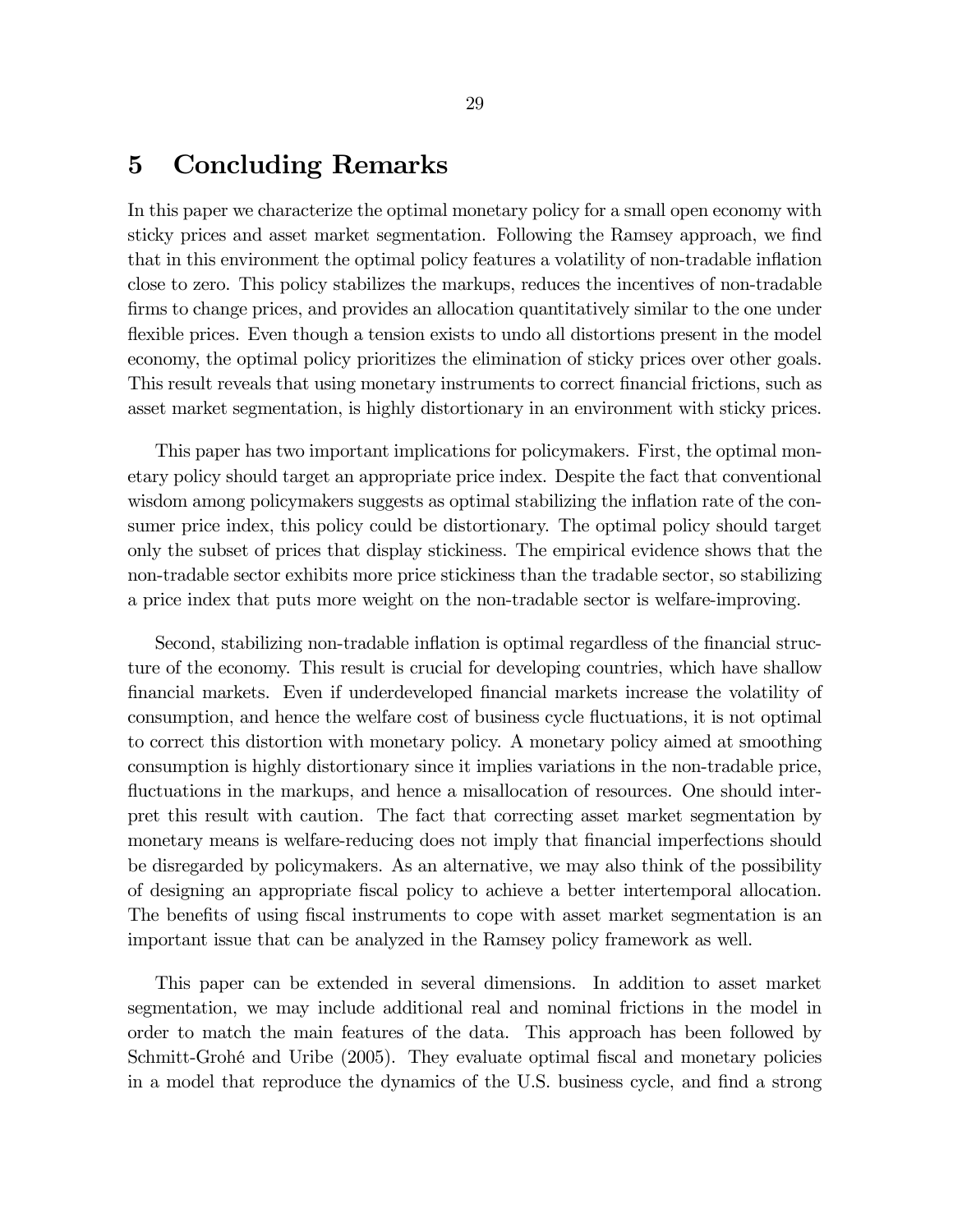case for stabilizing the inflation rate. A similar exercise could be done to evaluate the robustness of our results in a more realistic setup. Another extension could be to model the lack of financial development in emerging economies introducing agents with borrowing constraints as in Monaccelli (2006). In that environment, Monacelli also finds a strong case for price stability even though inflation has redistributive effects from savers to borrowers. We can adapt this financial friction to the case of many emerging economies which have debt denominated in foreign currency. In this context it would be interesting to evaluate the role of the nominal exchange rate in redistributing resources across agents.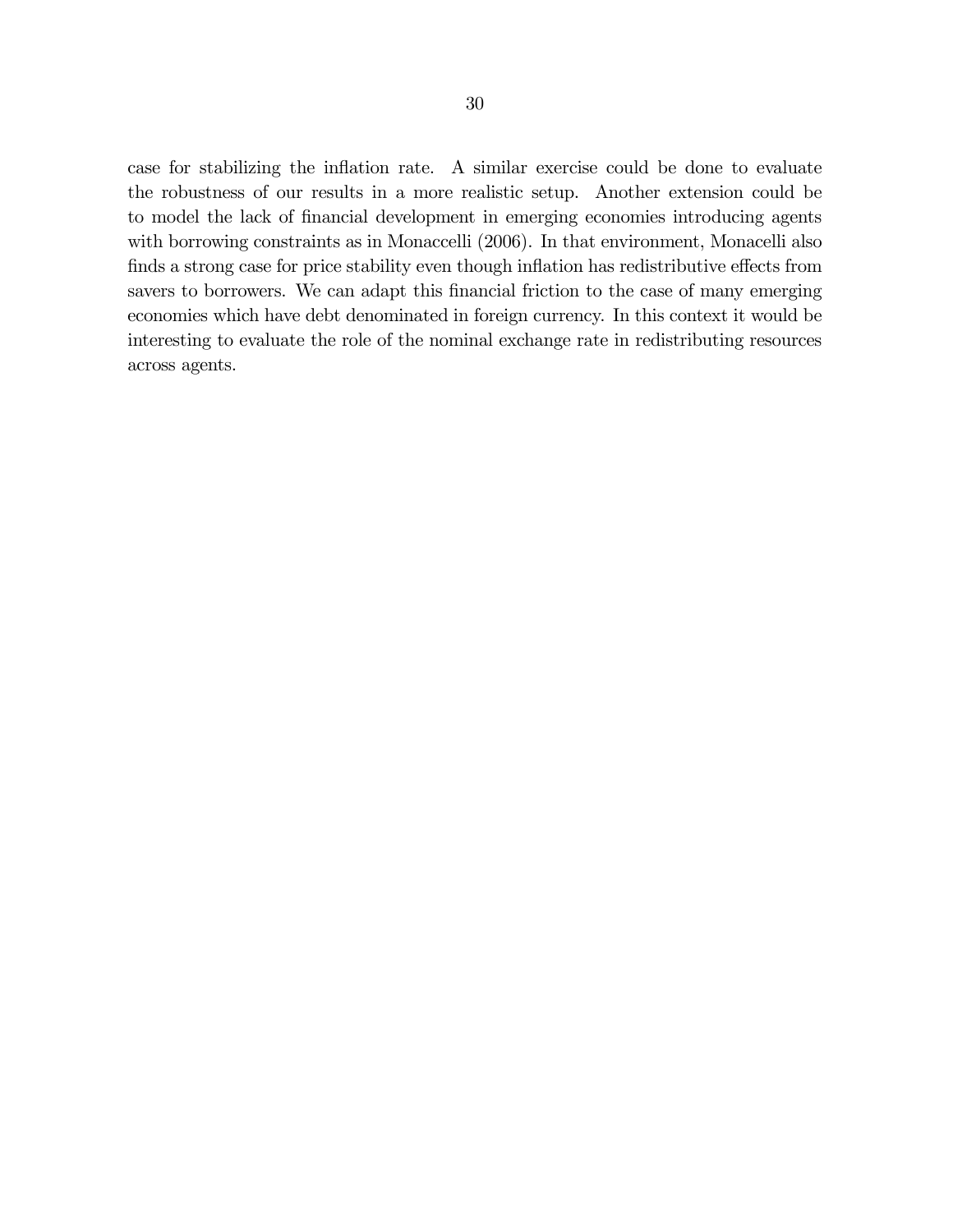### References

- Adão, B., I. Correia and P. Teles, 2003, "Gaps and Triangles," Review of Economic Studies, vol. 70, 699-713.
- Aiyagari, R., A. Marcet, T. Sargent and J. Seppälä, 2002, "Optimal Taxation without State-Contingent Debt," Journal of Political Economy, vol. 110, 1220-1254.
- Alvarez, F and A. Atkeson, 1997, "Money and Exchange Rate in the Grossman-Weiss-Rotemberg Model," Journal of Monetary Economics, vol. 40, 619- 640.
- Alvarez, F., A. Atkeson and P. Kehoe, 2002, "Money, Interest Rates, and Exchange Rates with Endogenously Segmented Asset Markets," Journal of Political Economy, vol. 110, 73-112.
- Bergoeing, R. and F. Piguillem, 2003,"Innovaciones de Productividad y Dinámica de Plantas," Revista de Análisis Económico, vol. 18, 3-32.
- Burstein, A., M. Eichenbaum and S. Rebelo, 2005,"Large Devaluations and the Real Exchange Rate," Journal of Political Economy, vol. 113, 742- 784.
- Caballero, R. and A. Krishnamurthy, 2003,"Inflation Targeting and Sudden Stops," mimeo, MIT.
- Campbell, J. and G. Mankiw , 1991,"The response of consumption to income. A cross-country investigation," Journal of Monetary Economics, vol. 35, 723-767.
- Chari, V.V. and P. Kehoe, 1999, "Optimal Fiscal and Monetary Policy," Handbook of Macroeconomics, vol. III, edited by J. Taylor and M. Woodford, 1999.
- Chari, V.V., P. Kehoe, and E. McGrattan, 2002, "Can Sticky Prices Models Generate Volatile and Persistent Exchange Rates?," Review of Economic Studies, vol. 69, 533-563.
- Céspedes, L., R. Chang and A. Velasco, 2004,"Balance Sheets and Exchange Rate Policy," American Economic Review, vol. 94, 1183-1193.
- Demirgüç-Kunt, A. and R. Levine, 2001, "Bank-Based and Market-Based Financial Systems: Cross-Country Comparasions," in Financial Structure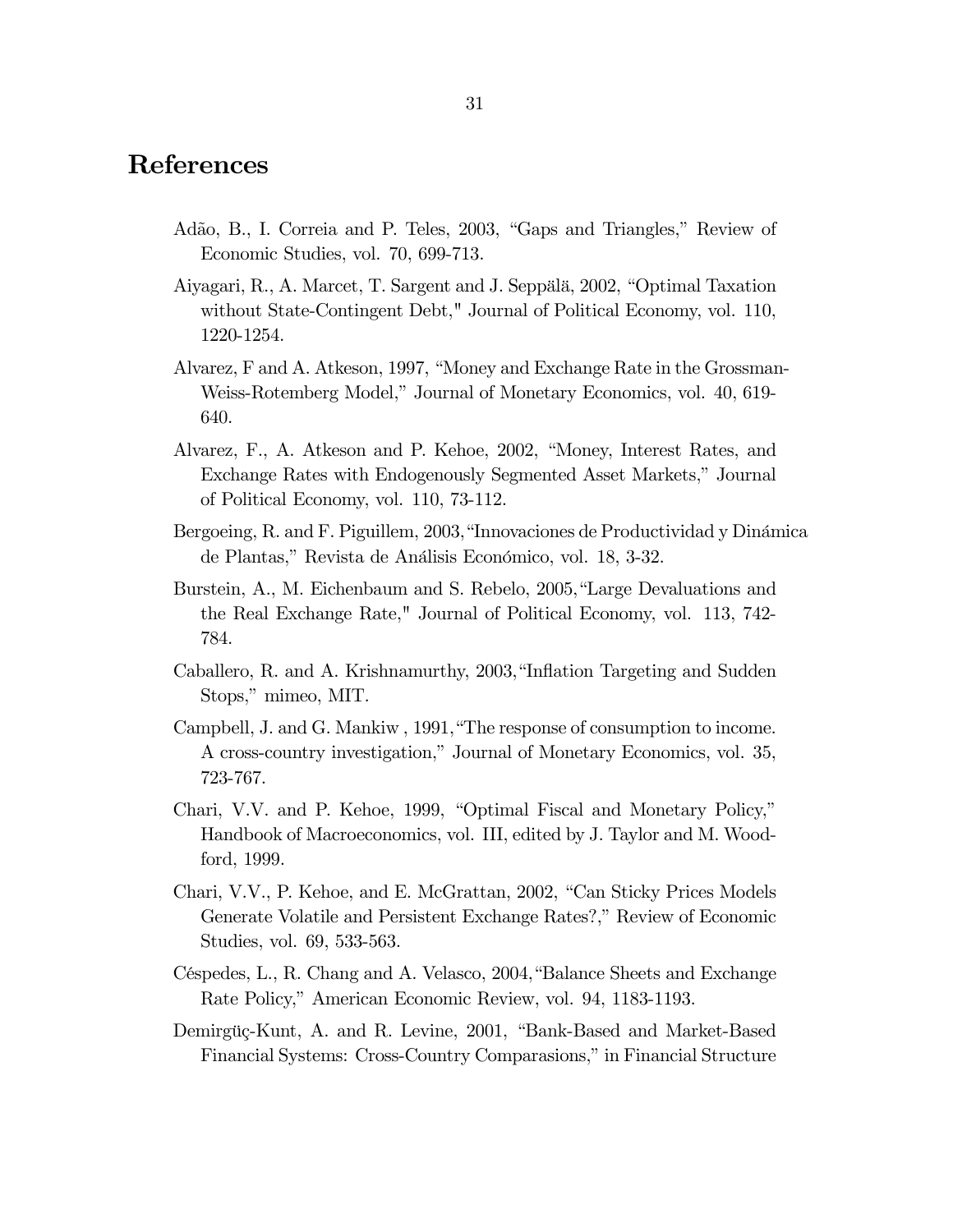and Economic Growth, edited by A. Demirgüç-Kunt and R. Levine, 2001, MIT Press.

- Faia, E. and T. Monacelli, 2004, "Ramsey Monetary Policy and International Relative Prices," European Central Bank Working Paper 344.
- Friedman, M., 1953, "The Case for Flexible Exchange Rates," In Essays in Positive Economics, pp. 157-203, Chicago, University of Chicago Press.
- Galí, J. and M. Gertler, 1999, "Inflation Dynamics: A Structural Econometric Analysis," Journal of Monetary Economics, vol. 44, 195-222.
- Galí, J. and T. Monacelli, 2005, "Monetary Policy and Exchange Rate Volatility in a Small Open Economy," Review of Economic Studies, vol. 72, 707-734.
- Gertler, M., S. Gilchrist and F. Natalucci, 2003, "External Constraints on Monetary Policy and the Financial Accelerator," mimeo, New York University.
- Gonzales-Rozada, M. and A. Neumeyer, 2003, "The Elasticity of Substitution in Demand for Non-tradable Goods in Latin America. Case Study: Argentina," mimeo, Universidad Torcuato Di Tella.
- Goodfriend, M. and R. King, 2001, "The Case for Price Stability," NBER Working Paper 8423.
- Grossman, and Weiss, 1983, "Transactions based Model of the Monetary Transmission Mechanism," American Economic Review, vol. 73, 871- 880.
- Guajardo, J., 2003,"Financial Frictions and Business Cycles in Developing Countries," mimeo, University of California, Los Angeles.
- Ireland, P. 1996, "The Role of Countercyclical Monetary Policy," Journal of Political Economy, vol. 96, 704 723.
- Khan, A., R.G. King and A.L. Wolman, 2003, "Optimal Monetary Policy," Review of Economic Studies, vol. 70, 825-850.
- Kim, J. and S.H. Kim, 2003, "Spurious Welfare Reversals in International Business Cycle Models," Journal of International Economics, vol. 60, 471-500.
- Lahiri, A., R. Singh and C. Vegh, 2006, "Optimal Monetary Policy under Asset Market Segmentation," mimeo, Iowa State University.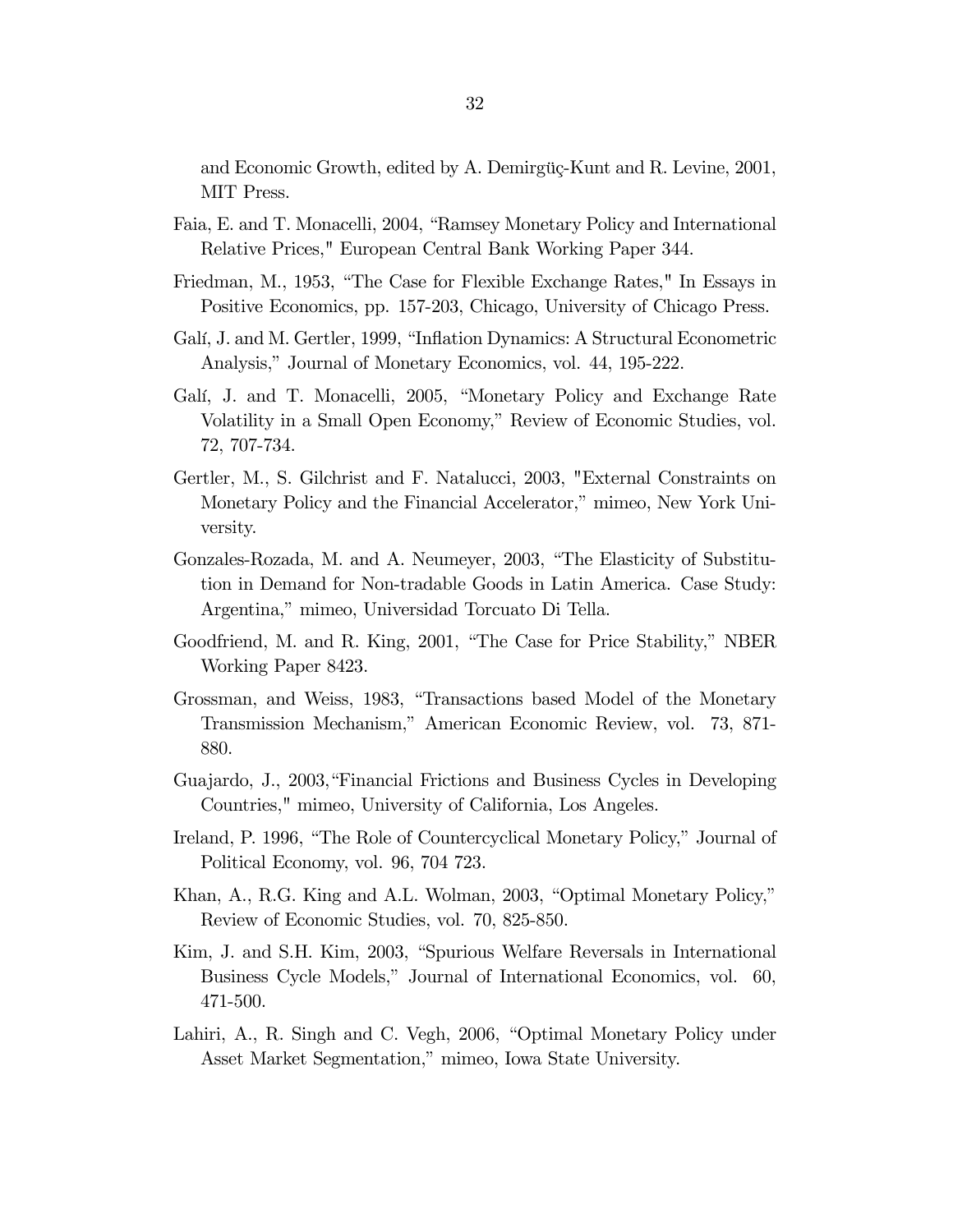- Lucas, R. and N. Stokey, 1983, "Optimal Fiscal and Monetary Policy in an Economy without Capital," Journal of Monetary Economics, vol. 12, 55-93.
- Marcet, A. and R. Marimon, 1998, "Recursive Contracts," mimeo, Universitat Pompeu Fabra.
- McCallum, T.B. and E. Nelson, 1999, "Nominal Income Targeting in an Open-Economy Optimizing Model," Journal of Monetary Economics, vol. 43, 553-578.
- Monacelli, T., 2006, "Optimal Monetary Policy with Collateralized Household Debt and Borrowing Constraints," NBER Working Paper 12470.
- Mulligan, C., and X. Sala-i-Martin, 2000,"Extensive Margins and the Demand for Money at Low Interest Rate," Journal of Political Economy, vol. 108, 1003-33.
- Ramsey, F., 1927, "A Contribution to the Theory of Taxation," Economic Journal, vol. 37, 47-61.
- Rebelo, S. and C.Végh, 1995,"Real Effects of Exchange Rate-Based Stabilization: An Analysis of Competing Theories," NBER Macroeconomics Annual, 125-174.
- Rotemberg, J. 1982, "Monopolistic Price Adjustment and Aggregate Output," Review of Economic Studies, vol. 49, 517-531.
- Rotemberg, J. 1984, "A Monetary Equilibrium with Transactions Costs," Journal of Political Economy vol. 92, 40-58.
- Sbordone, A., 2002, "Prices and Unit Labor Costs: A New Test of Price Stickiness," Journal of Monetary Economics, vol. 49, 265-292.
- Schmitt-Grohé, S. and M. Uribe, 2001, "Stabilization Policy and the Costs of Dollarization," Journal of Money, Credit, and Banking, vol. 33, 482-509.
- Schmitt-Grohé, S. and M. Uribe, 2003a, "Closing Small Open Economy Models," Journal of International Economics, vol. 61, 163-185.
- Schmitt-Grohé, S. and M. Uribe, 2003b, "Anticipated Ramsey Reform and the Uniform Taxation Principle: The Role of International Financial Markets," European Central Bank Working Paper 210.
- Schmitt-Grohé, S. and M. Uribe, 2004, "Optimal Fiscal and Monetary Policy Under Sticky Prices," Journal of Economic Theory, vol. 114, 198-230.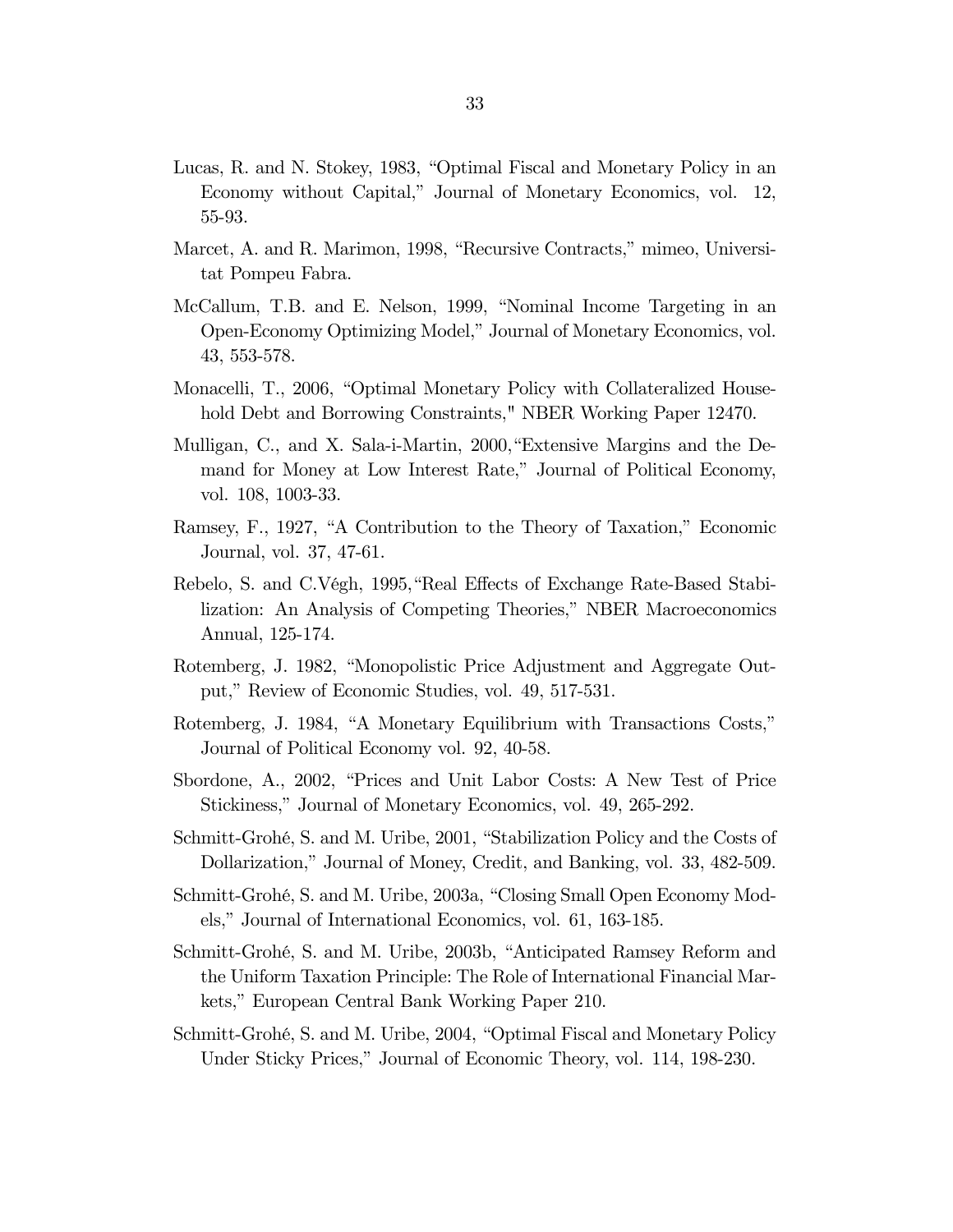- Schmitt-Grohé, S. and M. Uribe, 2004, "Solving Dynamic General Equilibrium Models Using a Second-Order Approximation to thePolicy Function," Journal of Economic Dynamics and Control, vol. 28, 755-775.
- Schmitt-Grohé, S. and M. Uribe, 2005, "Optimal Fiscal and Monetary Policy in a Medium-Scale Macroeconomic Model: Expanded Version," NBER Working Paper 11417.
- Schmitt-Grohé, S. and M. Uribe, 2006, "Optimal Simple and Implementable Monetaryand Fiscal Rules: Expanded Version," NBER Working Paper 12402
- Woodford, M., 2002, "Inflation Stabilization and Welfare," Contributions to Macroeconomics, vol, issue 1, article 1.
- Woodford, M., 2003, "Interest and Prices," Princeton University Press: Princeton, New Jersey.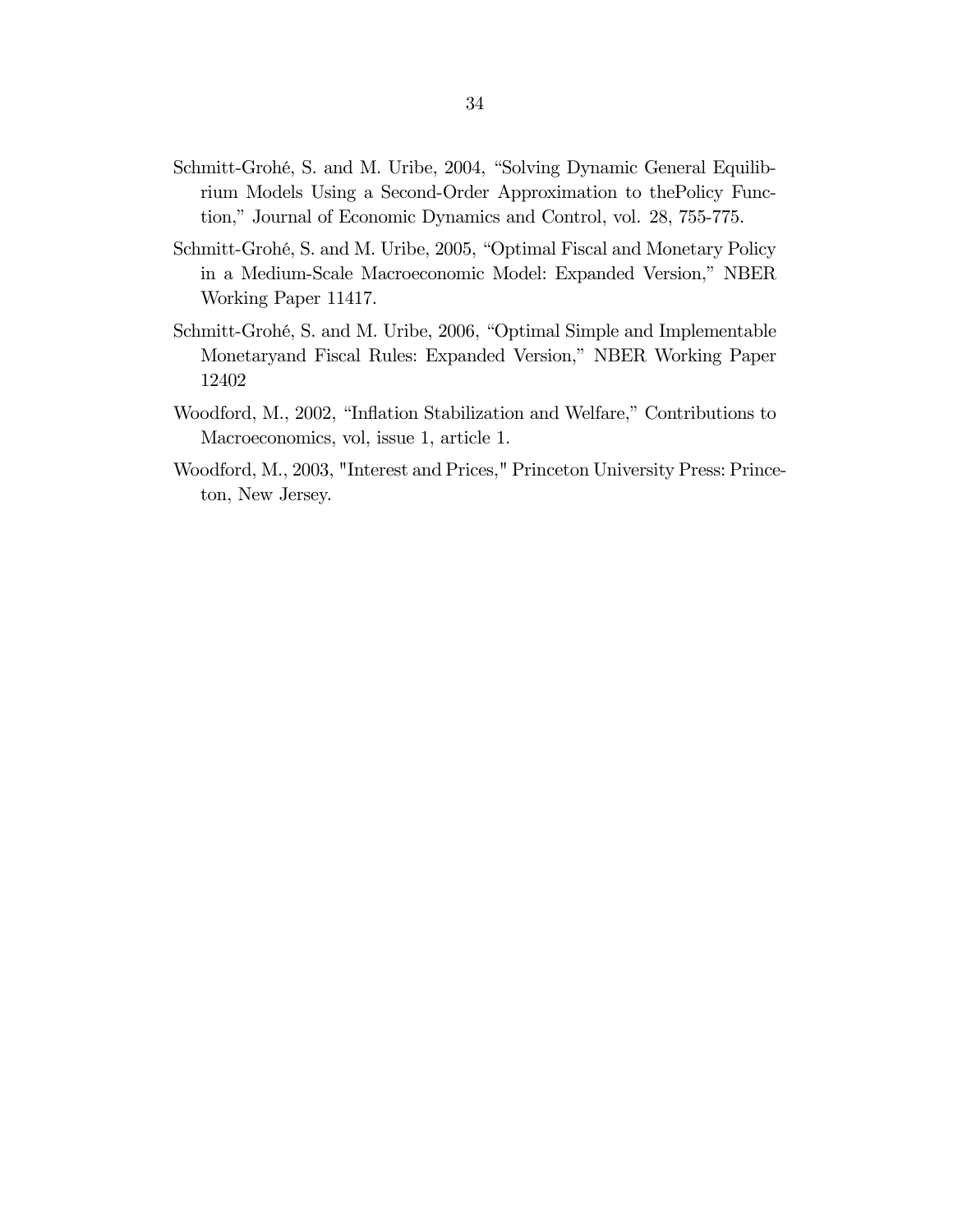## Appendix A: Lagrangian of the Ramsey Problem

In this appendix we describe the Lagrangian associated with the Ramsey problem in section 3. To simplify the arguments of the optimization problem we define the following vectors:  $d_t = [c_t^T(tr), c_t^N(tr), l_t(tr), v_t(tr), c_t^T(nt), c_t^N(nt), l_t(nt), v_t(nt), l_t^T, N_t, B_t^*, \pi_t^N]'$ and  $\mu_t = [\mu_{1,t}, \dots, \mu_{11,t}]'$ , where  $\mu_1$  -  $\mu_{11}$  are the Lagrange multipliers associated with the constraints  $(28) - (38)$ . Then the Lagrangian can be written as:

$$
\min_{\{u_t\}_{t=0}^{\infty}} \max_{\{d_i\}_{t=0}^{\infty}} \mathbb{E}_{0} \left\{ \sum_{t=0}^{\infty} \beta^{t} \left\{ \lambda u(c_{t}^{T}(tr), c_{t}^{N}(tr), l_{t}(tr)) + (1 - \lambda) u(c_{t}^{T}(nt), c_{t}^{N}(nt), l_{t}(nt)) \right\} + \mu_{1,t} \left( z_{t}^{T} f_{N}^{T}(l_{t}^{T}, N_{t}) - \frac{u_{c^{N},t}(tr)}{u_{c^{T},t}(tr)} \right) + \mu_{2,t} \left( z_{t}^{T} f_{N}^{T}(l_{t}^{T}, N_{t}) - \frac{u_{c^{N},t}(nt)}{u_{c^{T},t}(nt)} \right) + \mu_{3,t} \left( z_{t}^{T} f_{t}^{T}(l_{t}^{T}, N_{t}) + \frac{u_{t,t}(tr) h(v_{t}(tr))}{u_{c^{T},t}(nt)} \right) + \mu_{4,t} \left( z_{t}^{T} f_{t}^{T}(l_{t}^{T}, N_{t}) + \frac{u_{t,t}(tr) h(v_{t}(tr))}{u_{c^{T},t}(nt)} \right) + \mu_{5,t} \left( \frac{u_{c^{N},t}(tr)}{h(v_{t}(tr))} (1 - s'(v_{t}(tr))(v_{t}(tr))^{2}) - \beta \mathbb{E}_{t} \left[ \frac{u_{c^{N},t+1}(tr)}{\pi_{t+1}^{N}h(v_{t+1}(tr))} \right] \right) + \mu_{6,t} \left( \frac{u_{c^{N},t}(tr)}{h(v_{t}(tr))} (1 - s'(v_{t}(nt))(v_{t}(tr))^{2}) - \beta \mathbb{E}_{t} \left[ \frac{u_{c^{N},t+1}(tr)}{\pi_{t+1}^{N}h(v_{t+1}(tr))} \right] \right) + \mu_{7,t} \left( \frac{u_{c^{N},t}(tr)}{h(v_{t}(tr))} - \beta R^{*} \left[ \frac{B^{*}}{B^{*}} \right]^{V} \mathbb{E}_{t} \left[ \frac{u_{c^{N},t+1}(tr)}{h(v_{t+1}(tr))} \right] \right) + \mu_{8,t} \left( \frac{u_{c^{N},t}(tr)}{h(v_{t}(tr))} \pi_{t}^{N}( \pi_{t}^{N} - 1
$$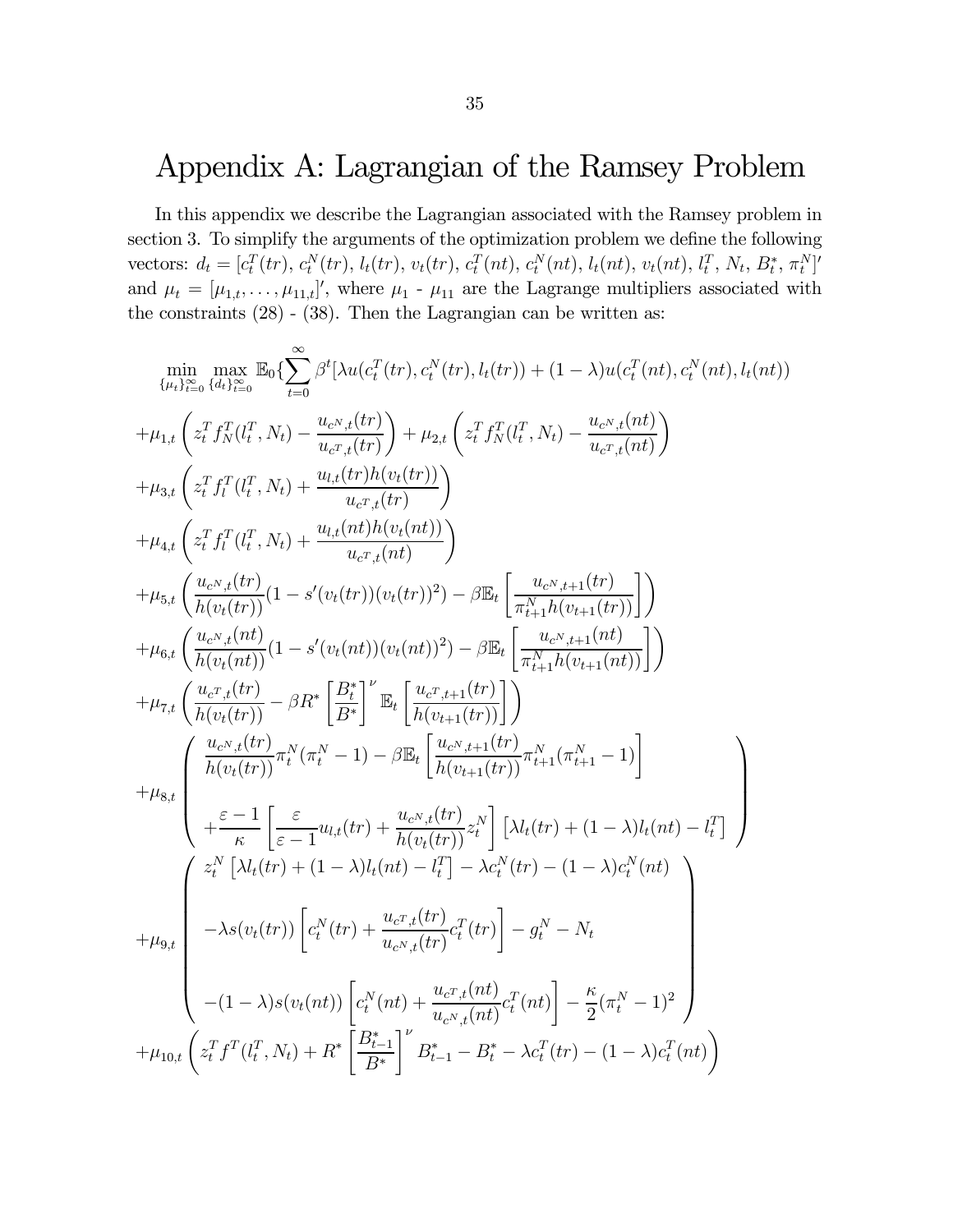$$
+\mu_{11,t}\left(\begin{array}{c} -\frac{u_{l,t}(nt)h(v_t(nt))}{u_{c^N,t}(nt)}l_t(nt) + S - g_t^N \\ \begin{array}{c} +\left[c_{t-1}^N(nt) + \frac{u_{c^T,t-1}(nt)}{u_{c^N,t-1}(nt)}c_{t-1}^T(nt)\right]\frac{1}{v_{t-1}(nt)\pi_t^N} \\ \\ -\left[c_t^N(nt) + \frac{u_{c^T,t}(nt)}{u_{c^N,t}(nt)}c_t^T(nt)\right]\left(1 + s(v_t(nt)) + \frac{1}{v_t(nt)}\right) \end{array}\right]\right]\}
$$
 given  $B_{-1}^*, c_{-1}^T(nt)$ ,  $c_{-1}^N(nt)$ , and  $v_{-1}(nt)$ .

**Remark 1.** Let  $g^1, g^2$  : domain $(d_t) \to \mathbb{R}$  be two functions. We have the following identity:

$$
\mathbb{E}_0\left[\sum_{t=0}^{\infty} \beta^t \chi_t(g^1(d_t) + \beta \mathbb{E}_t[g^2(d_{t+1})])\right] = \mathbb{E}_0\left[\sum_{t=0}^{\infty} \beta^t \mathbb{E}_t(\chi_t g^1(d_t) + \chi_{t-1} g^2(d_t))\right]
$$

This can easily be proved by rearranging the terms and using the law of iterated expectations. We apply this remark to the Lagrangian above to rewrite:

$$
\min_{\{\mu_t\}_{t=0}^{\infty}} \max_{\{d_t\}_{t=0}^{\infty}} \mathbb{E}_0\left\{ \sum_{t=0}^{\infty} \beta^t \mathbb{E}_t\left[ \lambda u(c_t^T(tr), c_t^N(tr), l_t(tr)) + (1 - \lambda)u(c_t^T(nt), c_t^N(nt), l_t(nt)) \right\}\n+ \mu_{1,t}\left( z_t^T f_N^T(l_t^T, N_t) - \frac{u_{c^N,t}(tr)}{u_{c^T,t}(tr)} \right) + \mu_{2,t}\left( z_t^T f_N^T(l_t^T, N_t) - \frac{u_{c^N,t}(ht)}{u_{c^T,t}(ht)} \right)\n+ \mu_{3,t}\left( z_t^T f_l^T(l_t^T, N_t) + \frac{u_{l,t}(tr)h(v_t(tr))}{u_{c^T,t}(tr)} \right)\n+ \mu_{4,t}\left( z_t^T f_l^T(l_t^T, N_t) + \frac{u_{l,t}(nt)h(v_t(nt))}{u_{c^T,t}(ht)} \right)\n+ \frac{u_{c^N,t}(tr)}{h(v_t(tr))}\left[ (1 - s'(v_t(tr))(v_t(tr))^2) \mu_{5,t} - \frac{1}{\pi_t^N} \mu_{5,t-1} \right]\n+ \frac{u_{c^N,t}(nt)}{h(v_t(nt))}\left[ (1 - s'(v_t(nt))(v_t(nt))^2) \mu_{6,t} - \frac{1}{\pi_t^N} \mu_{6,t-1} \right]\n+ \frac{u_{c^T,t}(tr)}{h(v_t(tr))}\left[ \mu_{7,t} - R^* \left[ \frac{B_{t-1}^*}{B^*} \right]^\nu \mu_{7,t-1} \right]\n+ \frac{u_{c^N,t}(tr)}{h(v_t(tr))}\pi_t^N(\pi_t^N - 1)\left[ \mu_{8,t} - \mu_{8,t-1} \right]
$$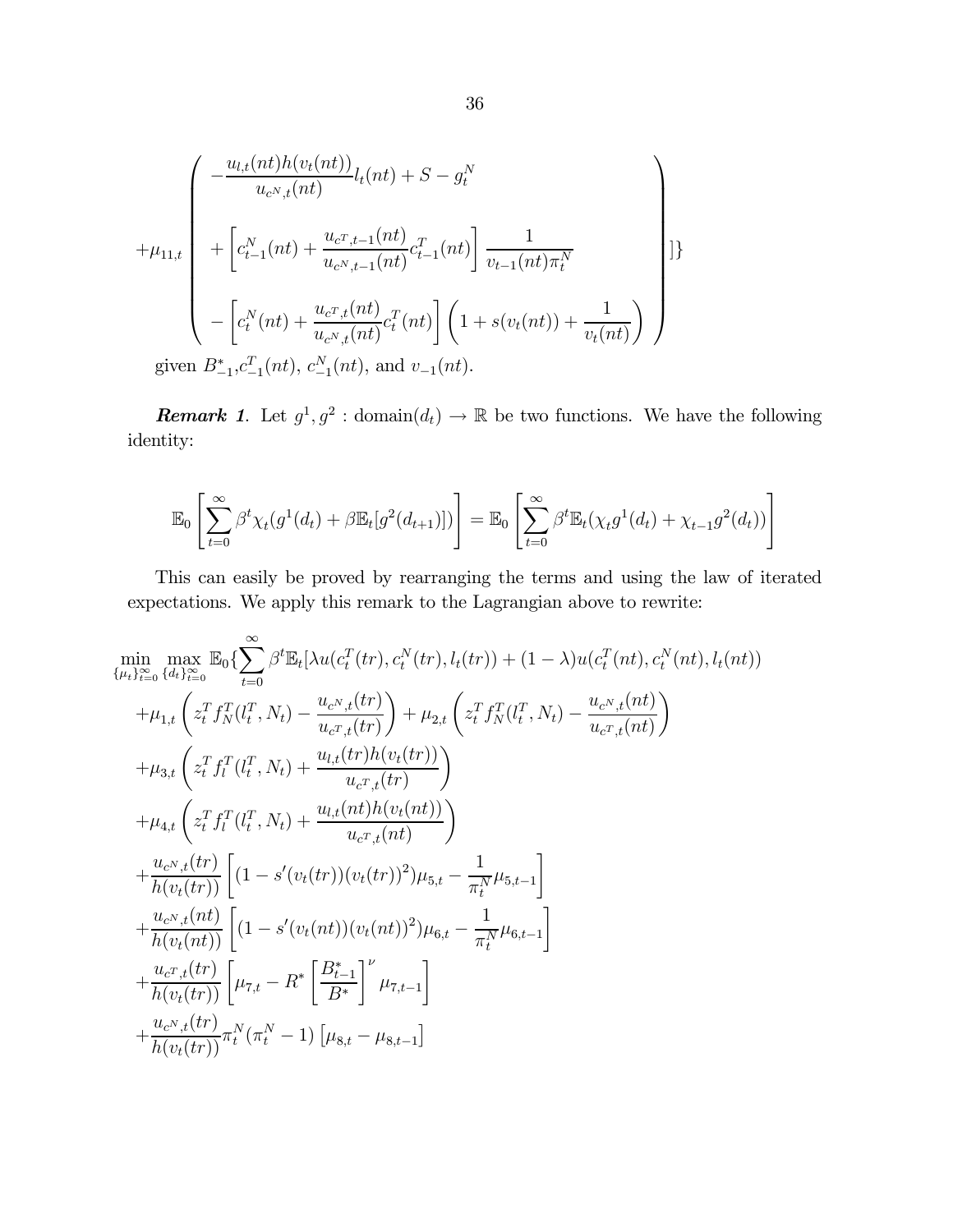$$
+\mu_{8,t} \left( \frac{\varepsilon - 1}{\kappa} \left[ \frac{\varepsilon}{\varepsilon - 1} u_{l,t}(tr) + \frac{u_{c^N,t}(tr)}{h(v_t(tr))} z_i^N \right] \left[ \lambda l_t(tr) + (1 - \lambda) l_t(nt) - l_t^T \right] \right)
$$
  

$$
+ \mu_{9,t} \left( \frac{z_i^N \left[ \lambda l_t(tr) + (1 - \lambda) l_t(nt) - l_t^T \right] - \lambda c_t^N(tr) - (1 - \lambda) c_t^N(nt)}{-\lambda s(v_t(tr)) \left[ c_t^N(tr) + \frac{u_{c^N,t}(tr)}{u_{c^N,t}(tr)} c_t^T(tr) \right] - g_t^N - N_t} - (1 - \lambda) s(v_t(nt)) \left[ c_t^N(nt) + \frac{u_{c^T,t}(ht)}{u_{c^N,t}(nt)} c_t^T(nt) \right] - \frac{\kappa}{2} (\pi_t^N - 1)^2 \right]
$$
  

$$
+ \mu_{10,t} \left( z_t^T f^T(l_t^t, N_t) + R^* \left[ \frac{B_{t-1}^*}{B^*} \right]^{\nu} B_{t-1}^* - B_t^* - \lambda c_t^T(tr) - (1 - \lambda) c_t^T(nt) \right)
$$
  

$$
+ \mu_{11,t} \left( -\frac{u_{l,t}(nt)h(v_t(nt))}{u_{c^N,t}(nt)} l_t(nt) - g_t^N + \left[ c_{t-1}^N(nt) + \frac{u_{c^T,t-1}(nt)u}{u_{c^N,t-1}(nt)} c_{t-1}^T(nt) \right] \frac{1}{v_{t-1}(nt) \pi_t^N}
$$
  

$$
- \left[ c_t^N(nt) + \frac{u_{c^T,t}(nt)}{u_{c^N,t}(nt)} c_t^T(nt) \right] \left( 1 + s(v_t(nt)) + \frac{1}{v_t(nt)} \right)
$$
  
given  $B_{-1}^* C_{-1}^T(nt), c_{-1}^N(nt), v_{-1}(nt),$  and  $\mu_{5,-1} = \mu_{6,-1} = \mu_{7,-1} = \mu_{8,-1} = 0.$ 

To see the inclusion of  $\mu_5$  -  $\mu_8$  as state variables in the characterization of the optimal policy, we follow the framework of Marcet and Marimon (1998), expressing this Lagrangian as a saddle point function equation:

$$
W(d_{t-1}^{x}, \mu_{t-1}^{x}, z_{t}) =
$$
  
\n
$$
\min_{\mu_{t}} \max \{ \lambda u(c_{t}^{T}(tr), c_{t}^{N}(tr), l_{t}(tr)) + (1 - \lambda) u(c_{t}^{T}(nt), c_{t}^{N}(nt), l_{t}(nt))
$$
  
\n
$$
+ \mu_{1,t} \left( z_{t}^{T} f_{N}^{T}(l_{t}^{T}, N_{t}) - \frac{u_{c^{N},t}(tr)}{u_{c^{T},t}(tr)} \right) + \mu_{2,t} \left( z_{t}^{T} f_{N}^{T}(l_{t}^{T}, N_{t}) - \frac{u_{c^{N},t}(nt)}{u_{c^{T},t}(nt)} \right)
$$
  
\n
$$
+ \mu_{3,t} \left( z_{t}^{T} f_{l}^{T}(l_{t}^{T}, N_{t}) + \frac{u_{l,t}(tr) h(v_{t}(tr))}{u_{c^{T},t}(tr)} \right)
$$
  
\n
$$
+ \mu_{4,t} \left( z_{t}^{T} f_{l}^{T}(l_{t}^{T}, N_{t}) + \frac{u_{l,t}(nt) h(v_{t}(nt))}{u_{c^{T},t}(nt)} \right)
$$
  
\n
$$
+ \frac{u_{c^{N},t}(tr)}{h(v_{t}(tr))} \left[ (1 - s'(v_{t}(tr))(v_{t}(tr))^{2}) \mu_{5,t} - \frac{1}{\pi_{t}^{N}} \mu_{5,t-1} \right]
$$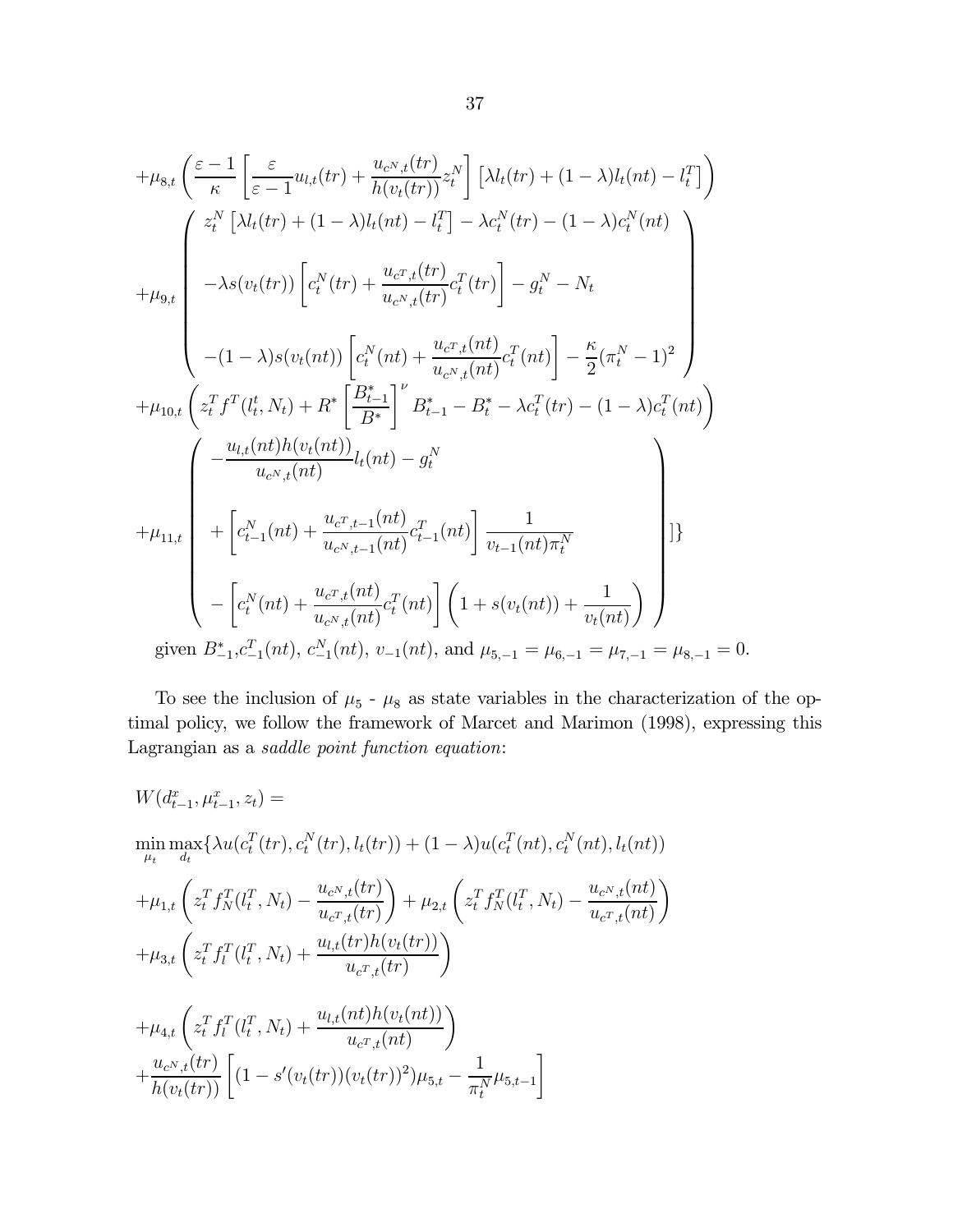$$
+\frac{u_{c^N,t}(nt)}{h(v_t(nt))}\left[(1-s'(v_t(nt))(v_t(nt))^2)\mu_{6,t} - \frac{1}{\pi_t^N}\mu_{6,t-1}\right] \n+\frac{u_{c^N,t}(tr)}{h(v_t(tr))}\left[\mu_{7,t} - R^* \left[\frac{B^*_{t-1}}{B^*}\right]^\nu \mu_{7,t-1}\right] \n+\frac{u_{c^N,t}(tr)}{h(v_t(tr))}\pi_t^N(\pi_t^N - 1)\left[\mu_{8,t} - \mu_{8,t-1}\right] \n+\mu_{8,t}\left(\frac{\varepsilon - 1}{\kappa}\left[\frac{\varepsilon}{\varepsilon - 1}u_{t,t}(tr) + \frac{u_{c^N,t}(tr)}{h(v_t(tr))}z_t^N\right]\left[\lambda l_t(tr) + (1 - \lambda)l_t(nt) - l_t^T\right]\right) \n+\mu_{9,t}\left(\frac{z_t^N\left[\lambda l_t(tr) + (1 - \lambda)l_t(nt) - l_t^T\right] - \lambda c_t^N(tr) - (1 - \lambda)c_t^N(nt)}{-\lambda s(v_t(tr))}\left[c_t^N(tr) + \frac{u_{c^N,t}(tr)}{u_{c^N,t}(tr)}c_t^T(tr)\right] - g_t^N - N_t \right. \n-(1 - \lambda)s(v_t(nt))\left[c_t^N(nt) + \frac{u_{c^T,t}(ht)}{u_{c^N,t}(nt)}c_t^T(nt)\right] - \frac{\kappa}{2}(\pi_t^N - 1)^2 \n+\mu_{10,t}\left(z_t^Tf^T(l_t^t, N_t) + R^* \left[\frac{B^*_{t-1}}{B^*}\right]^\nu B^*_{t-1} - B^*_t - \lambda c_t^T(tr) - (1 - \lambda)c_t^T(nt)\right) \n+\mu_{11,t}\left(\frac{u_{c^N,t}(nt)}{u_{c^N,t}(nt)}l_t(nt) + S - g_t^N \right. \n+\mu_{11,t}\left(\frac{u_{c^N,t}(nt)}{u_{c^N,t}(nt)}c_t^T(nt)\right)\left(1 + s(v_t(nt)) + \frac{1}{v_t(nt)}\right) \right) \n+ \beta \mathbb{E}_t\left[W(d_t^*,\mu_t^*,z_{t+1})|z_t|\right)
$$

where  $W(\cdot)$  is the value function,  $d_t^x = [B_t^*, c_t^T(nt), c_t^N(nt), v_t(nt)]'$ ,  $\mu_t^x = [\mu_{5,t}, \mu_{6,t},$  $\mu_{7,t}, \mu_{8,t}$ ', and  $z_t = [z_t^T, z_t^N, g_t^N]'$ . Additionally, in the text we collect the first two vectors in  $x_t = [d_t^x, \mu_t^x]$  and the rest of the endogenous variables in vector  $y_t$ .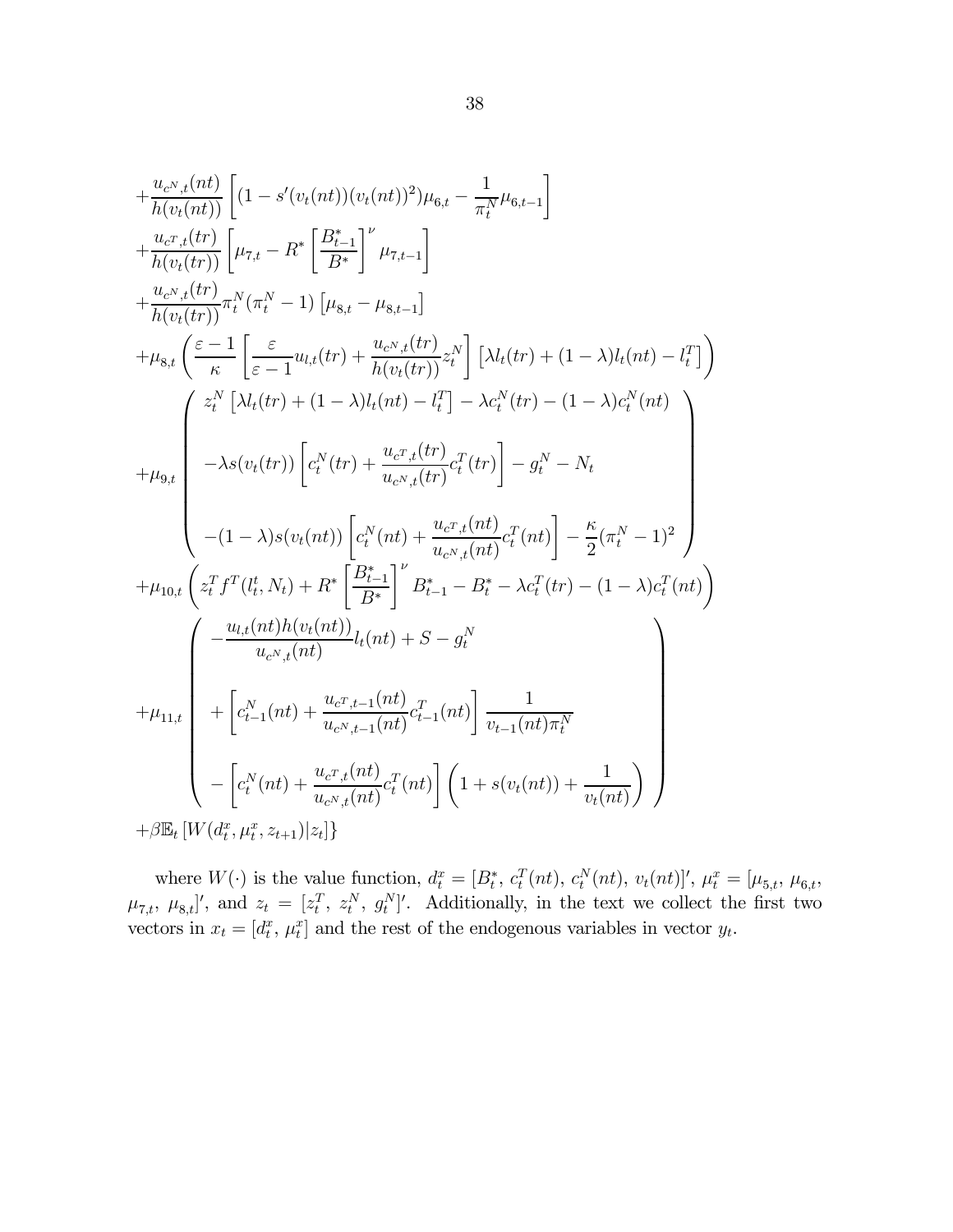# Appendix B: Benchmark Two-sector Real Model

This appendix shows the equilibrium conditions of the benchmark two-sector real model. We consider a similar model to the one in the main text, but featuring monopolistic competition and segmented asset markets as the main frictions. We abstract from sticky prices and monetary transaction costs. The equilibrium conditions of the model are given by:

$$
\frac{u_{c^N,t}(tr)}{u_{c^T,t}(tr)} = p_t \tag{1}
$$

$$
-\frac{u_{l,t}(tr)}{u_{c^T,t}(tr)} = w_t
$$
\n<sup>(2)</sup>

$$
u_{c^T,t}(tr) = \beta R_t^* \mathbb{E}_t \left[ u_{c^T,t+1}(tr) \right]
$$
 (3)

$$
\frac{u_{c^N,t}(nt)}{u_{c^T,t}(nt)} = p_t
$$
\n<sup>(4)</sup>

$$
-\frac{u_{l,t}(nt)}{u_{c^T,t}(nt)} = w_t
$$
\n<sup>(5)</sup>

$$
z_t^T f_{t^T,t}^T = w_t \tag{6}
$$

$$
z_t^T f_{N,t}^T = p_t \tag{7}
$$

$$
p_t\left(\frac{\varepsilon-1}{\varepsilon}\right)z_t^N = w_t \tag{8}
$$

$$
g_t^N = T_t \tag{9}
$$

$$
R_t^* = R^* \left[ \frac{B_t^*}{B^*} \right]^\nu \tag{10}
$$

$$
\lambda l_t(tr) + (1 - \lambda)l_t(nt) = l_t^T + l_t^N
$$
\n(11)

$$
\lambda c_t^N(tr) + (1 - \lambda)c_t^N(nt) + N_t + g_t^N = y_t^N
$$
\n(12)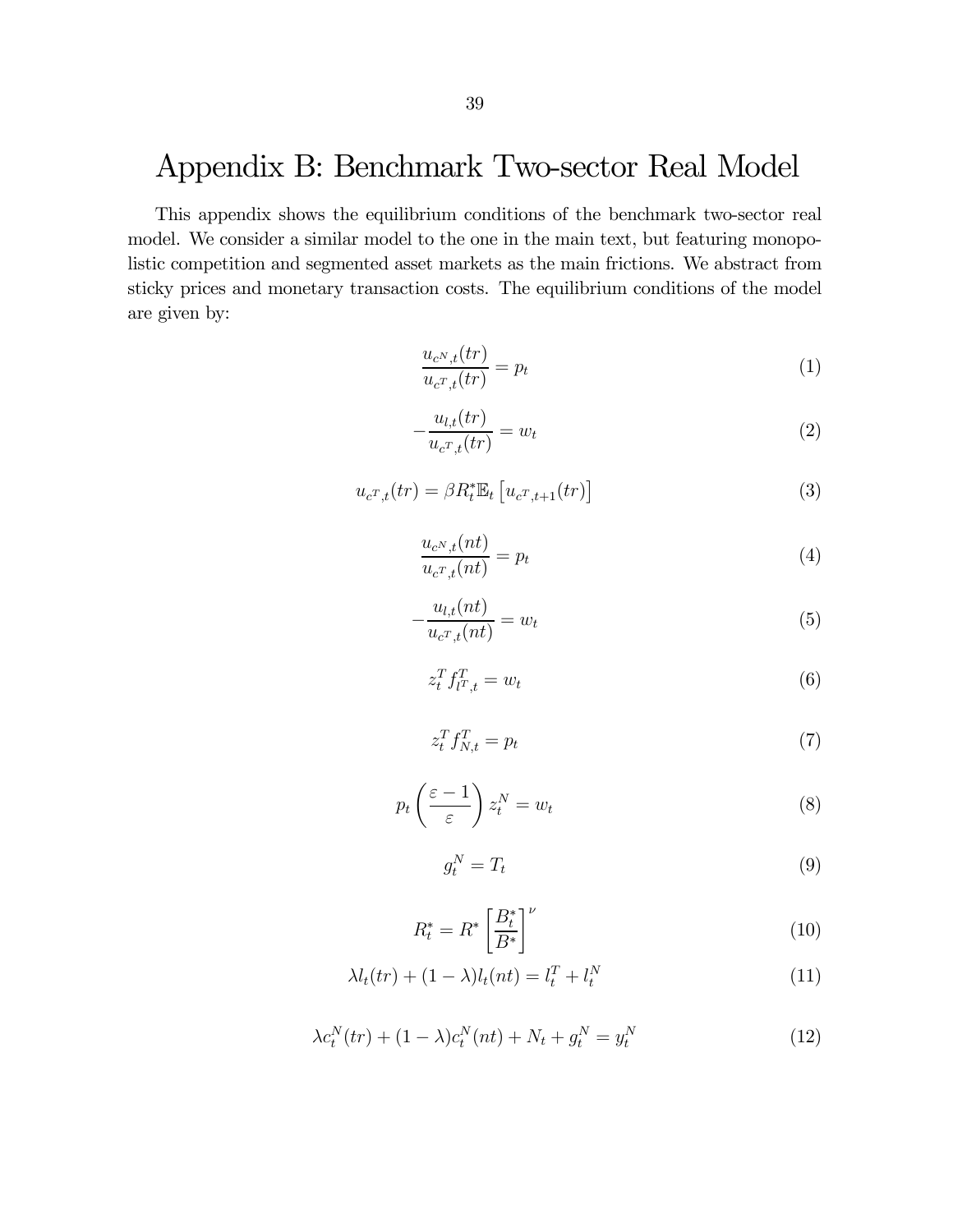$$
\lambda c_t^T(tr) + (1 - \lambda)c_t^T(nt) + B_t^* = y_t^T + R_{t-1}^*B_{t-1}^*
$$
\n(13)

$$
c_t^T(nt) + p_t c_t^N(nt) = w_t l_t(nt) - T_t
$$
\n(14)

Equations  $(1)$ ,  $(2)$ , and  $(3)$  are the first-order conditions for traders.  $(1)$  determines the allocation between tradable and non-tradable goods, (2) the labor supply, and (3) the consumption-saving decision. Equations (4) and (5) are the first-order conditions for non-traders. (4) determines the allocation between tradable and non-tradable goods, and (5) the labor supply. Equations (6), (7), and (8) are the demand functions for labor and non-tradable intermediate input for tradable and non-tradable firms. Equations (9) and (10) are the government budget constraint and the upward-sloping supply of funds. Finally, equations (11), (12), and (13) are the market clearing conditions and (14) defines the budget constraint for non-traders. In this model  $p_t$  is the relative price of non-tradable goods, and  $w_t$  is the real wage in terms of tradable goods.

An equilibrium for this economy is a set of (i) Prices:  $\{p_t, w_t, R_t^*\}$ , and (ii) Allocations:  $\{c_t^T(tr), c_t^N(tr), c_t^T(nt), c_t^N(nt), B_t^*(tr), l_t(tr), l_t(nt), l_t^T, l_t^N, N_t, y_t^T, y_t^N\};$  such that (1) - (14) hold, given a policy  $\{T_t\}$ , exogenous process  $\{z_t^T, z_t^N, g_t^N\}$ , and initial an condition  $(B_{-1}^*)$ .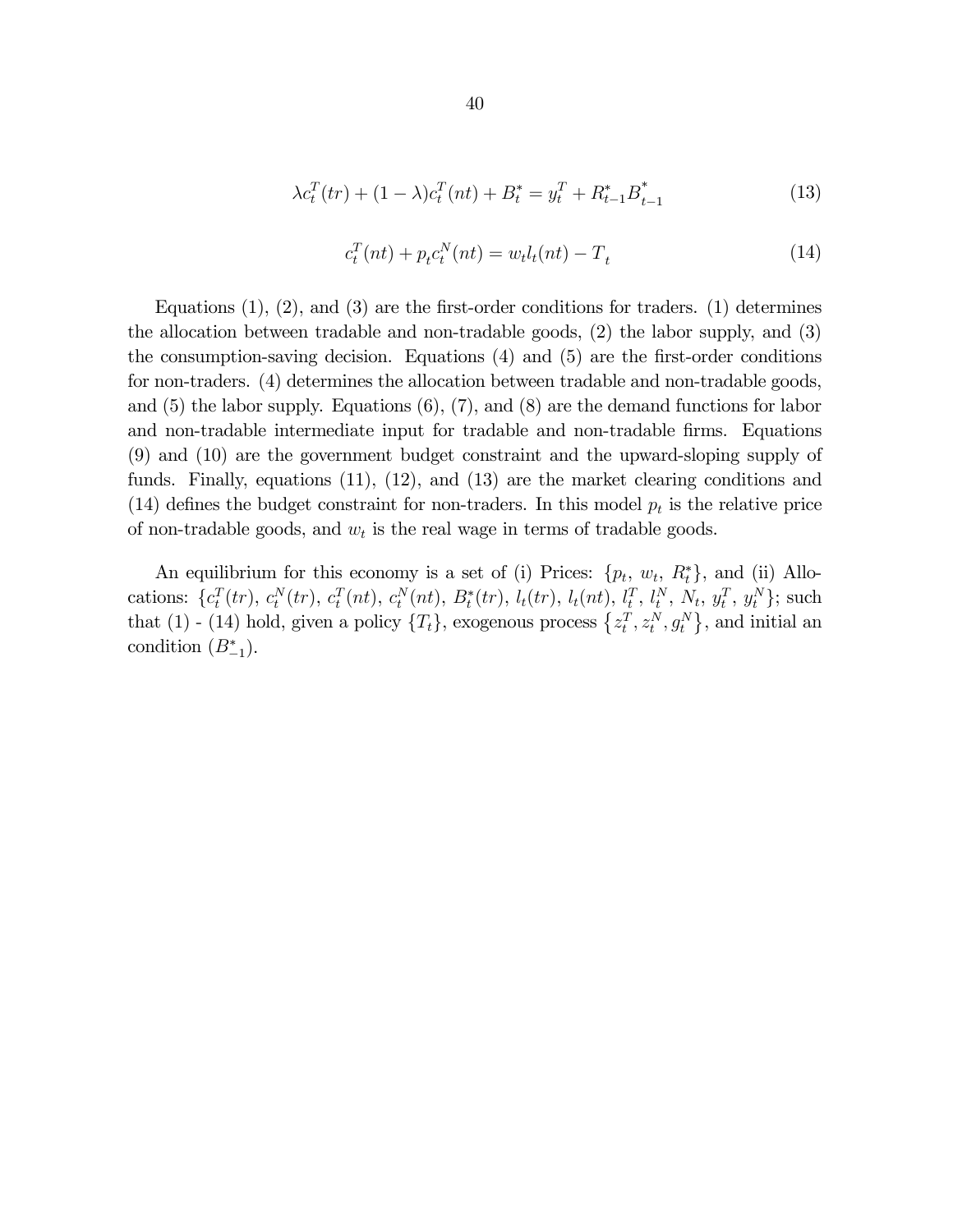

Source: International Financial Statistics.

Figure 1: Annual inflation rate in a emerging and developed economies.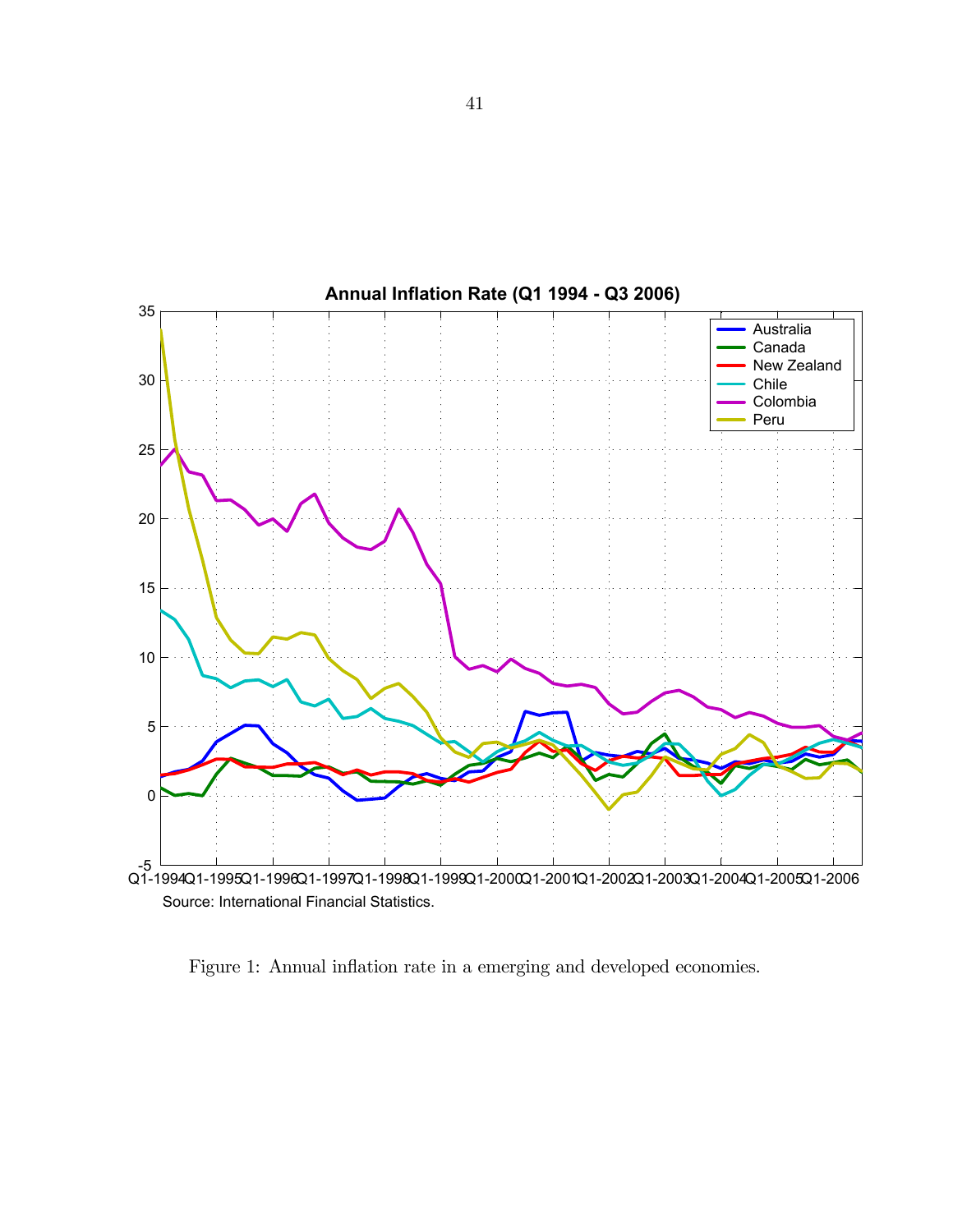

**Credit to the Private Sector and M3 as Percentage of GDP (2005)**

Figure 2: Financial structure in emerging and developed economies.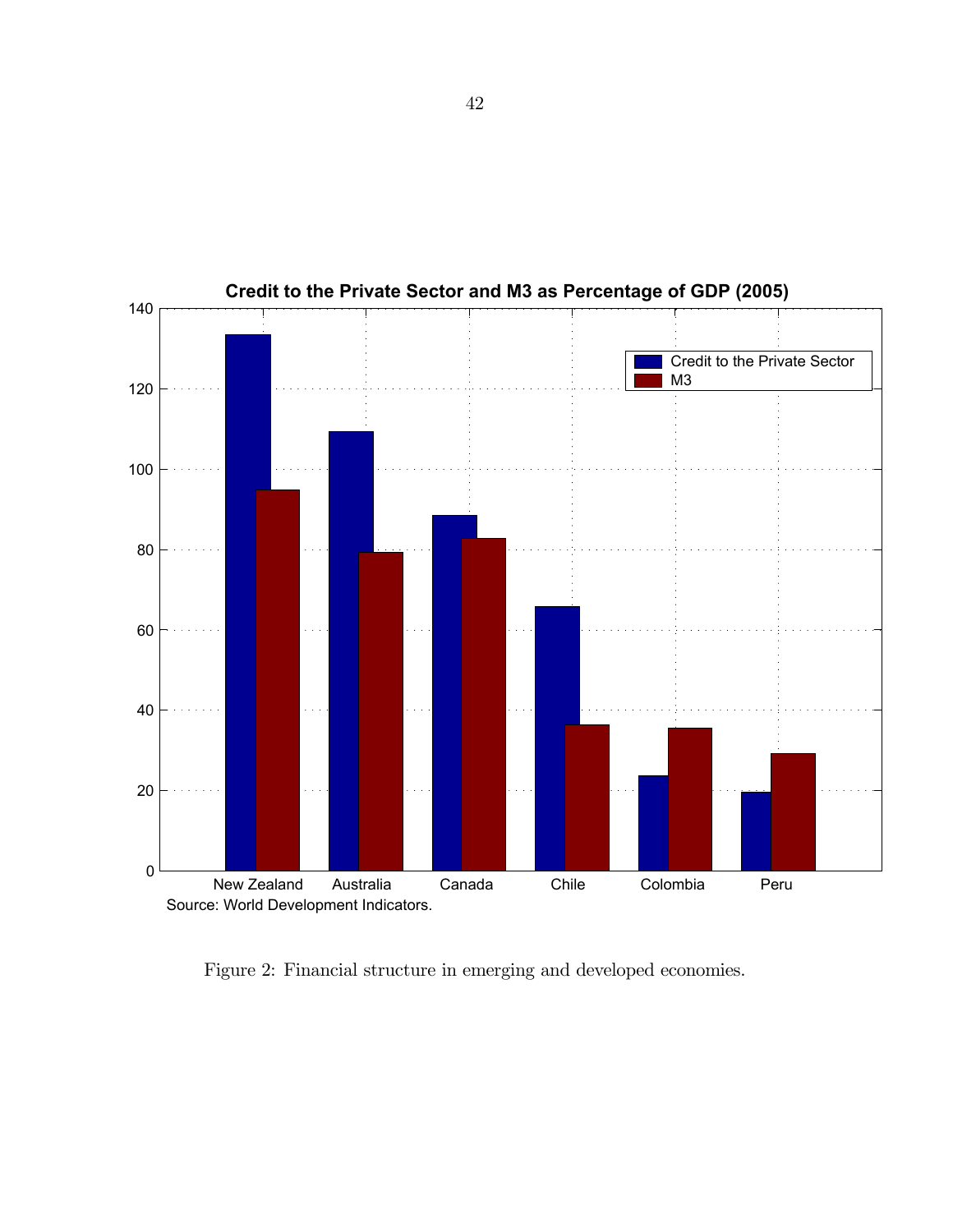

Figure 3: Impulse Responses to a Productivity Shock in the Tradable Sector. Model with Sticky Prices.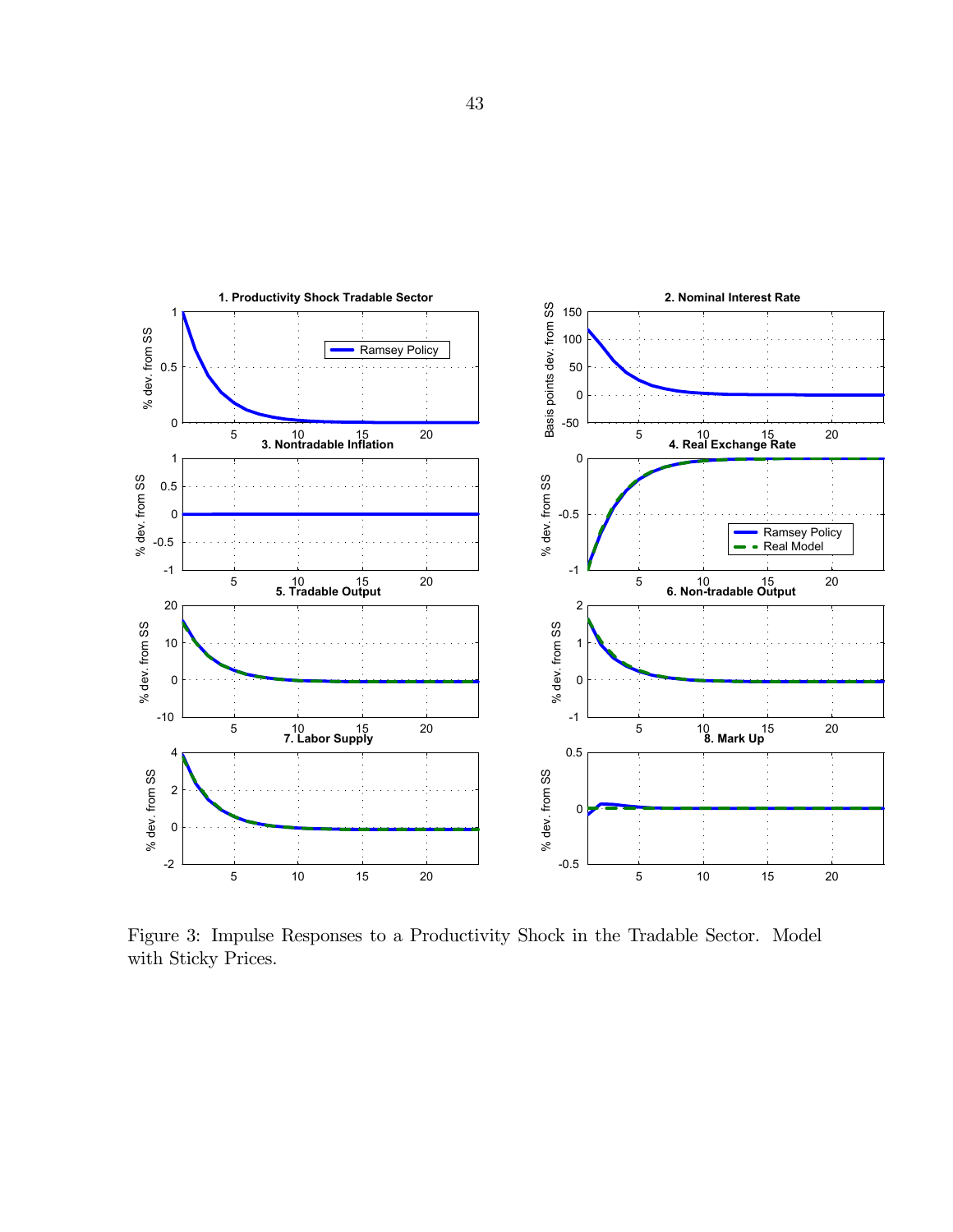

Figure 4: Impulse Responses to a Productivity Shock in the Tradable Sector. Model with Sticky Prices (cont.)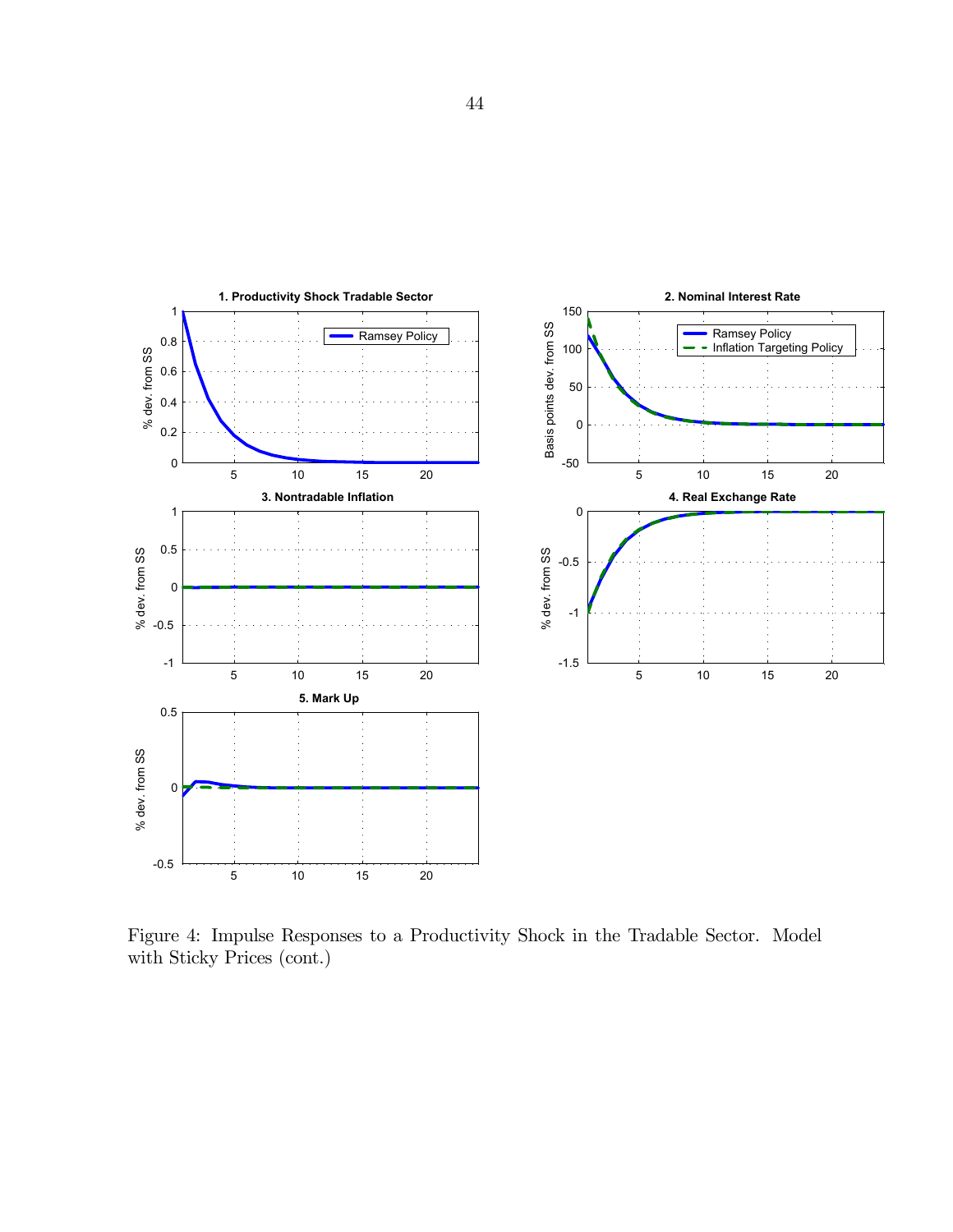

Figure 5: Impulse Responses to a Productivity Shock in the Non-tradable Sector. Model with Sticky Prices.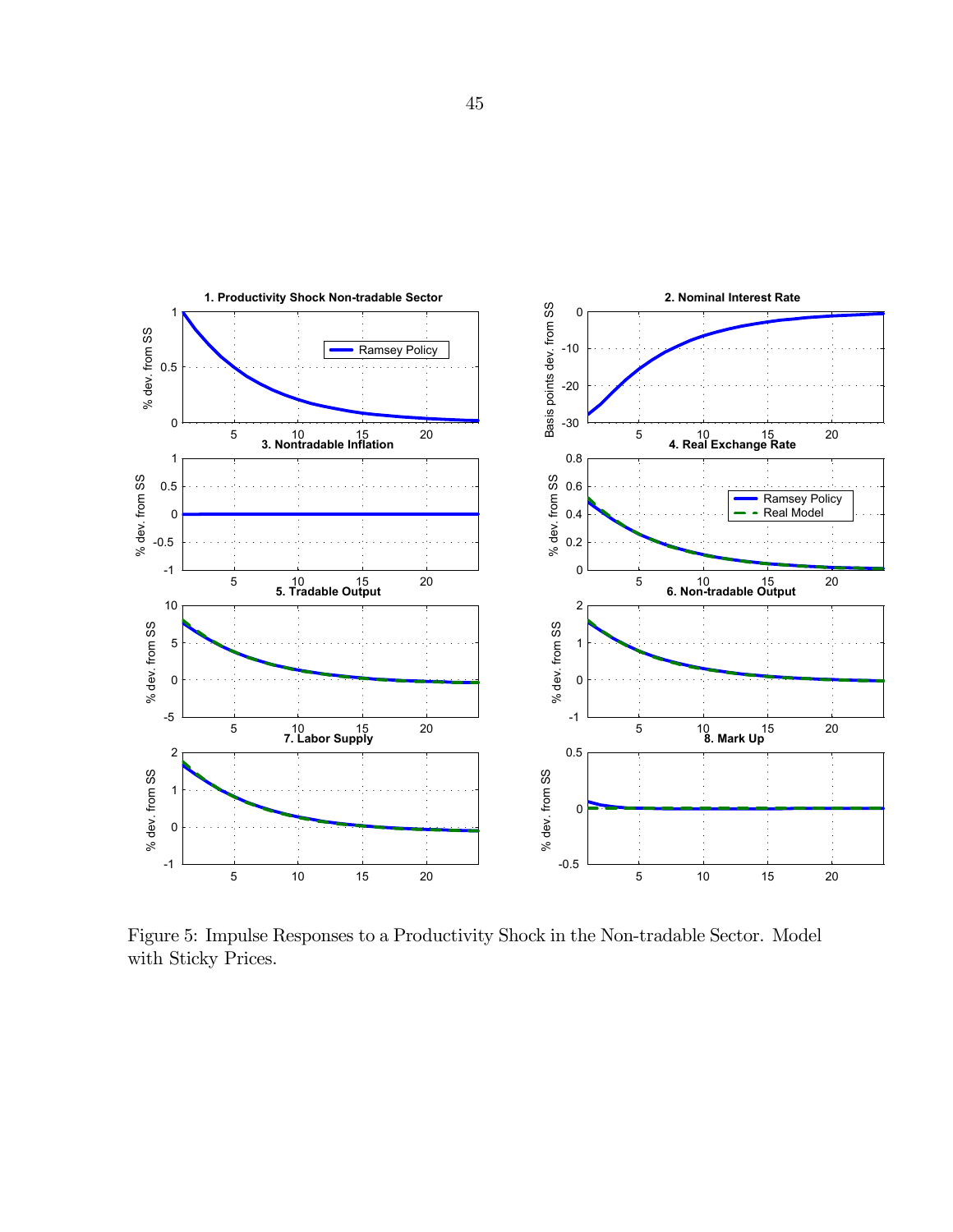

Figure 6: Impulse Responses to a Productivity Shock in the Non-tradable Sector. Model with Sticky Prices (cont.)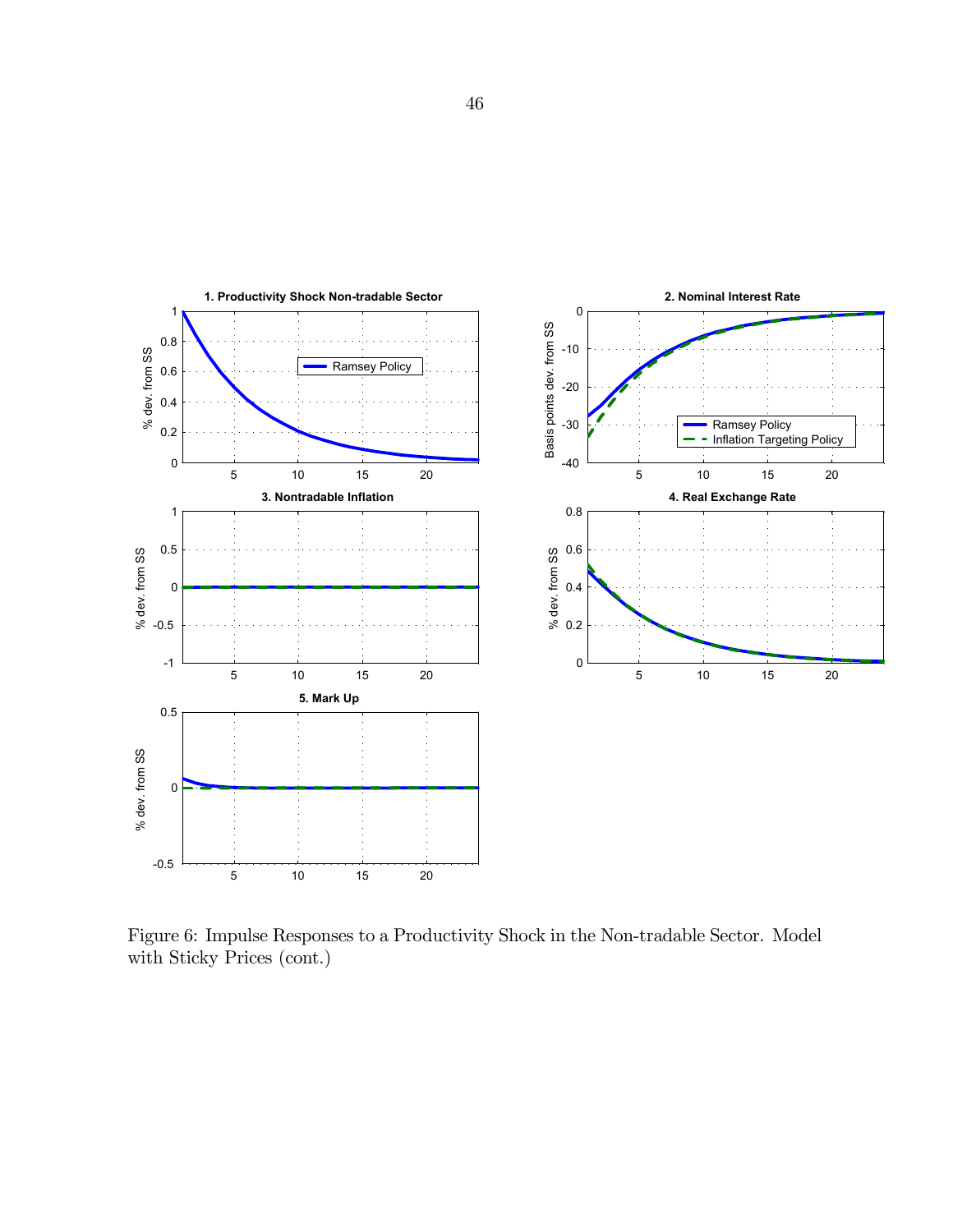

**Standard Deviation of Non-tradable Inflation Rate**

Figure 7: Sensitivity Analysis of Non-tradadable Inflation Rate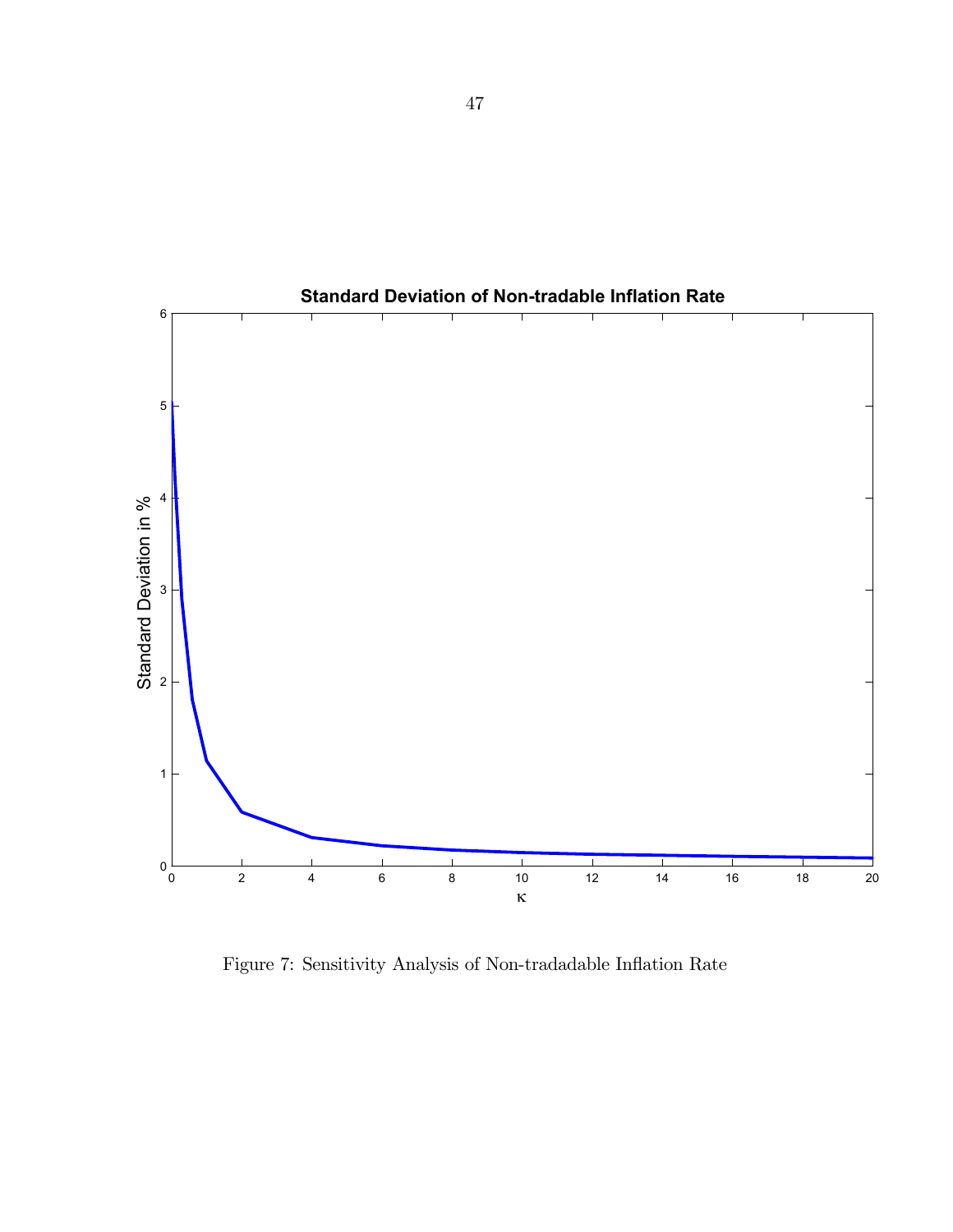

**Standard Deviation of Nominal Interest Rate**

Figure 8: Sensitivity Analysis of Nominal Interest Rate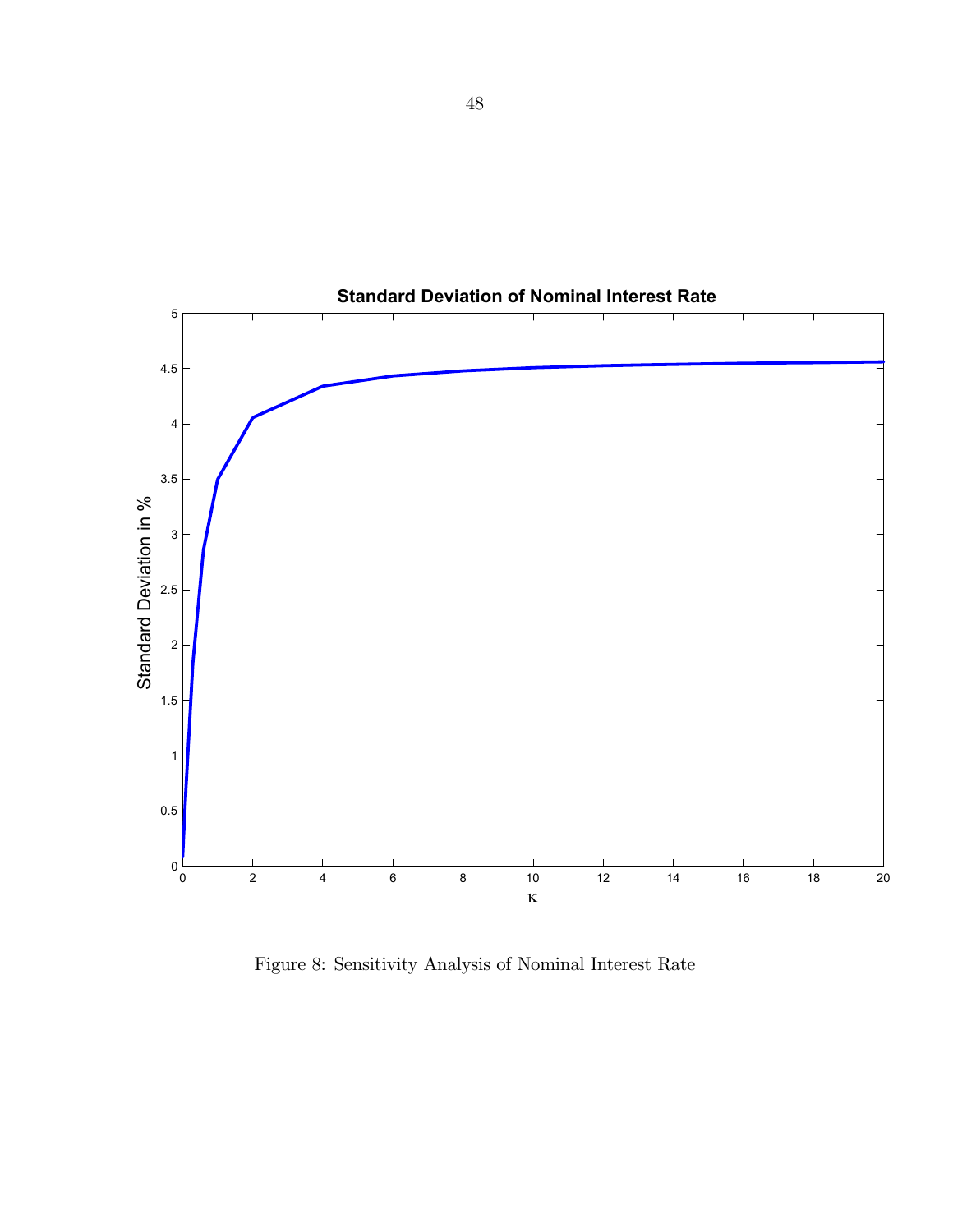

Figure 9: Impulse Responses to a Productivity Shock in the Tradable Sector. Model with Sticky Prices and Asset Market Segmentation.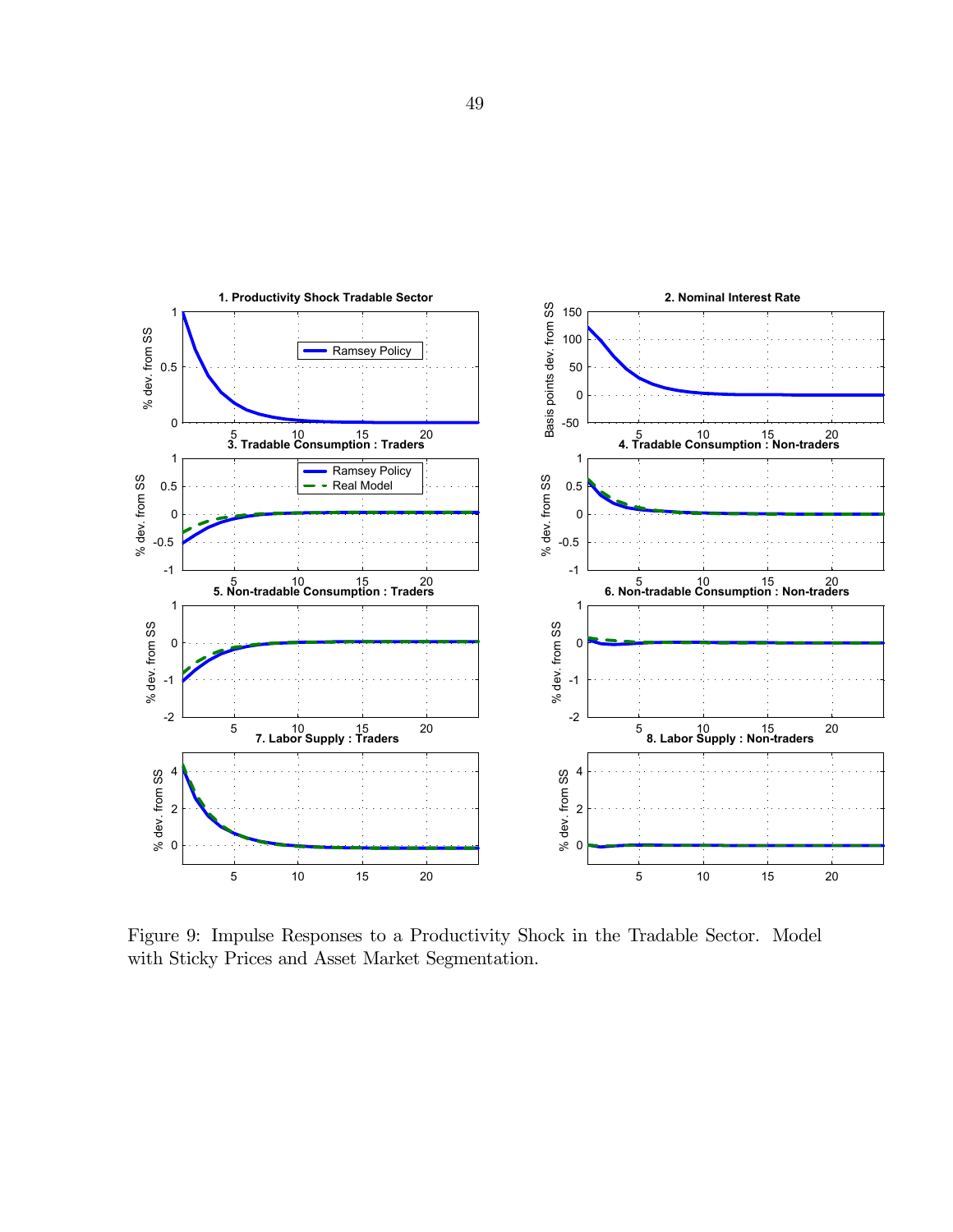

Figure 10: Impulse Responses to a Productivity Shock in the Tradable Sector. Model with Sticky Prices and Asset Market Segmentation (cont.)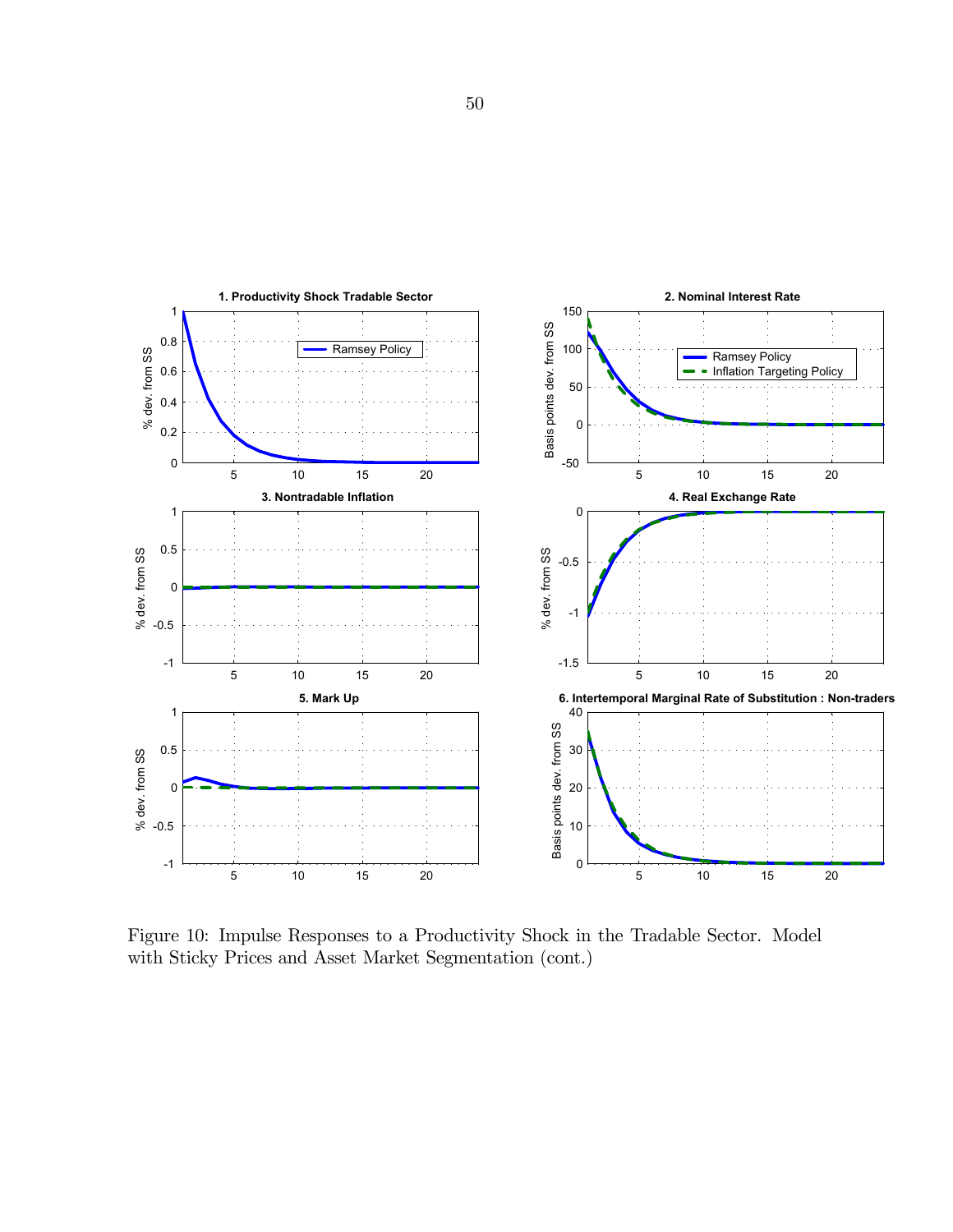

Figure 11: Impulse Responses to a Productivity Shock in the Non-tradable Sector. Model with Sticky Prices and Asset Market Segmentation.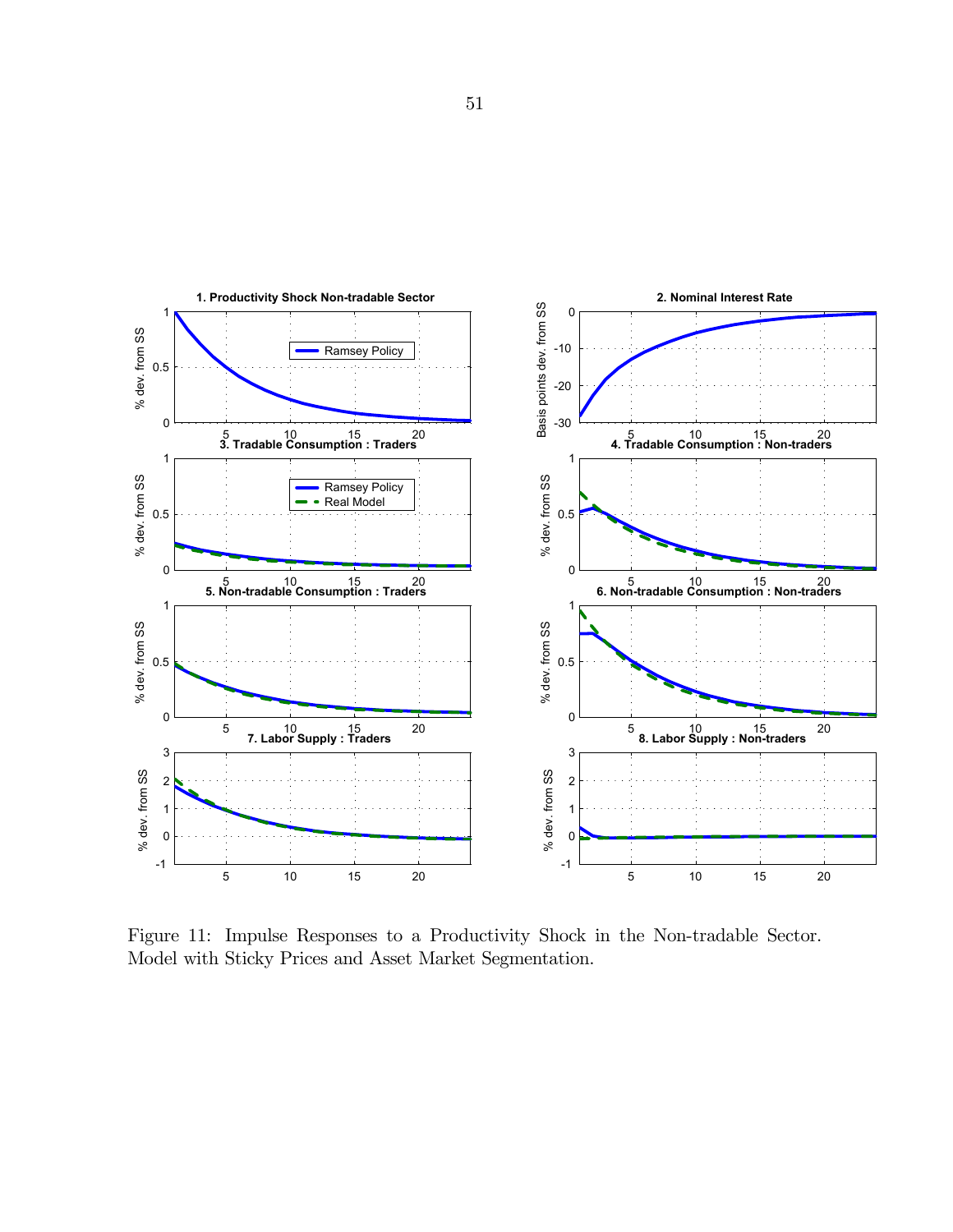

Figure 12: Impulse Responses to a Productivity Shock in the Tradable Sector. Model with Sticky Prices and Asset Market Segmentation (cont.)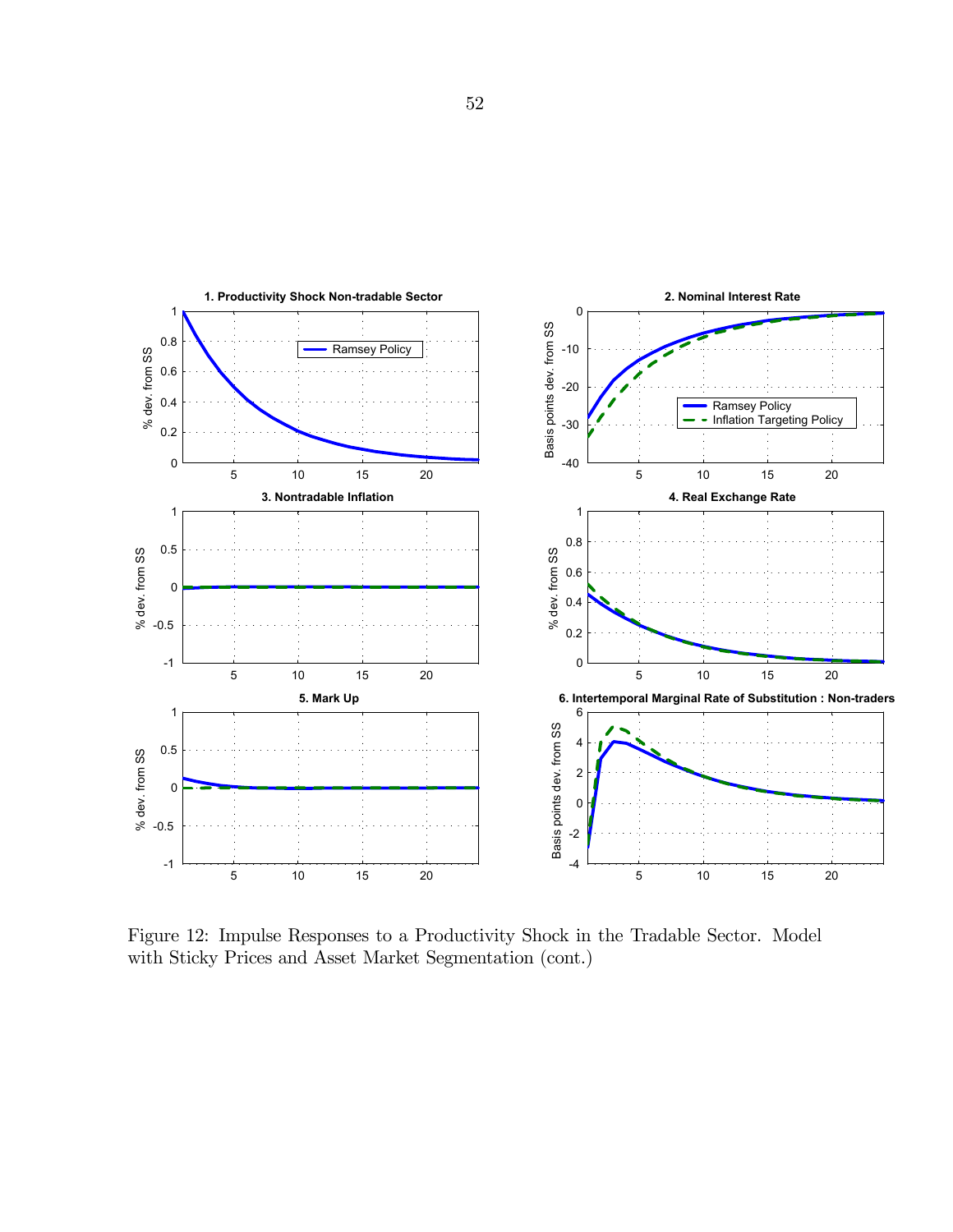

**Standard Deviation of Non-tradable Inflation Rate**

Figure 13: Sensitivity Analysis of Non-tradadable Inflation Rate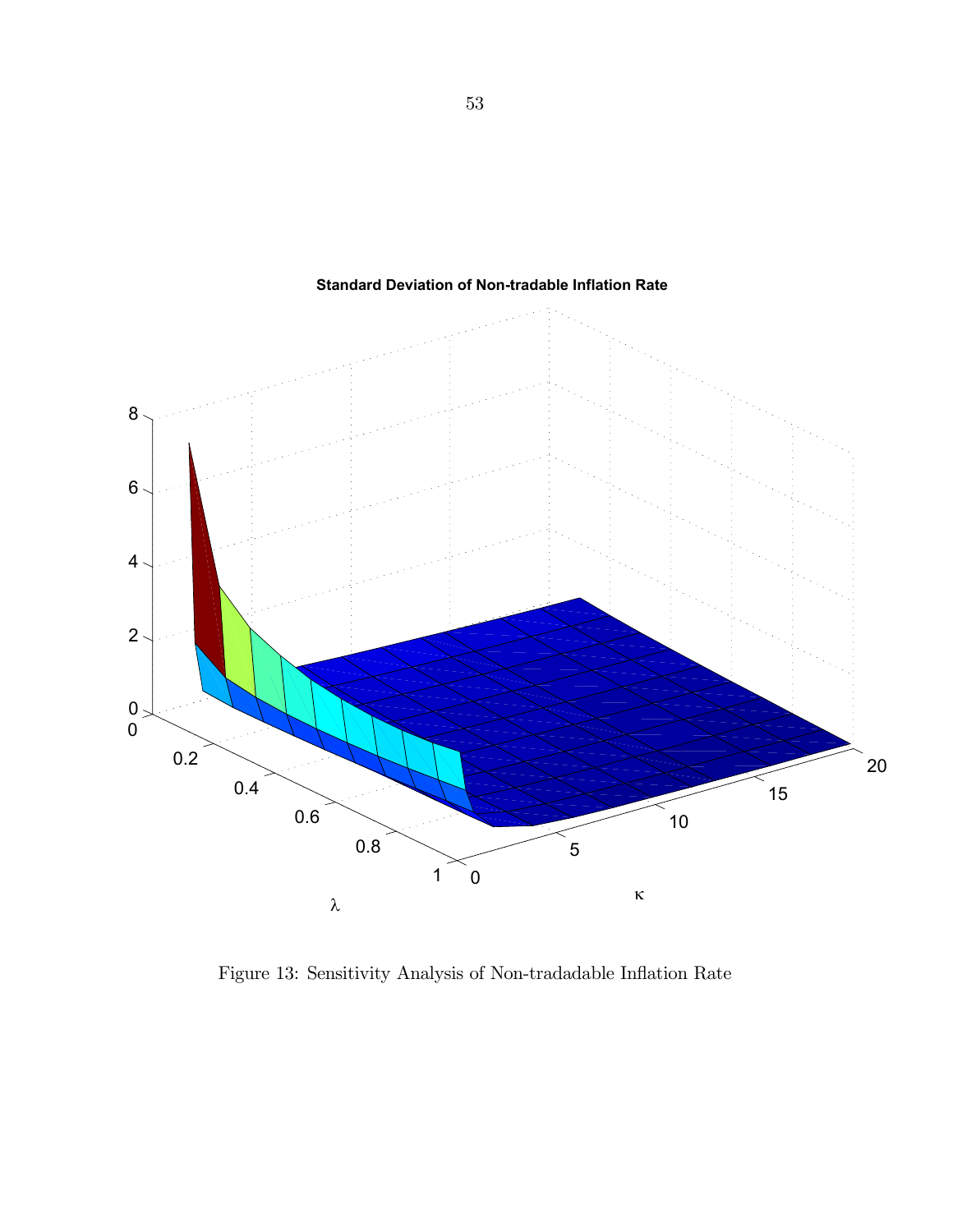

**Standard Deviation of Nominal Interest Rate**

Figure 14: Sensitivity Analysis of Nominal Interest Rate